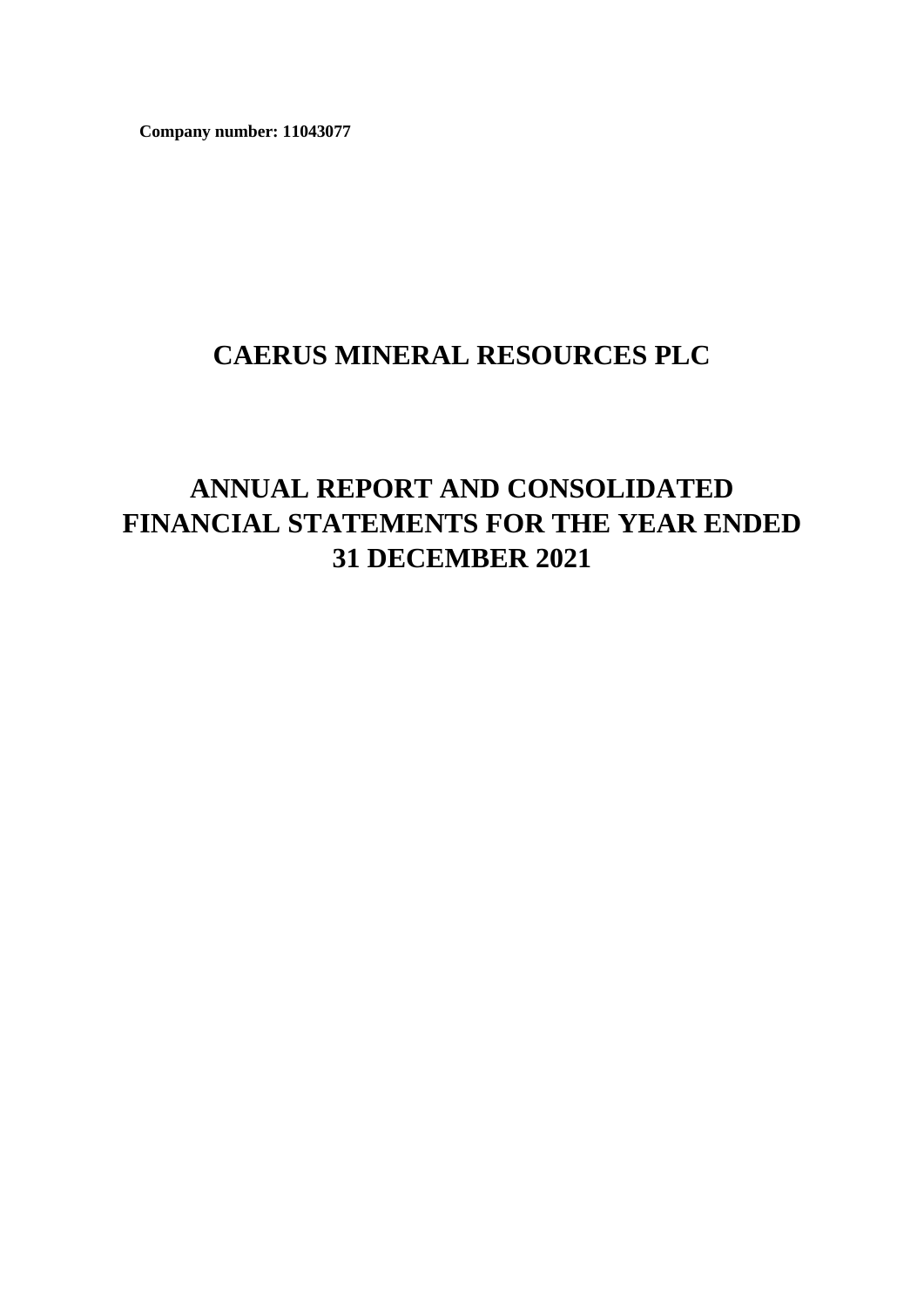| Contents                                                                |                |
|-------------------------------------------------------------------------|----------------|
| Company Information                                                     | 3              |
| Chairman's Report                                                       | $\overline{4}$ |
| <b>Strategic and Corporate Governance Report</b>                        | 7              |
| <b>Report Of The Directors</b>                                          | 17             |
| <b>Remuneration Report</b>                                              | 21             |
| <b>Independent Auditors Report</b>                                      | 24             |
| Consolidated Statement of Profit or Loss and Other Comprehensive Income | 30             |
| <b>Consolidated Statement of Financial Position</b>                     | 31             |
| Consolidated Statement of Changes in Equity                             | 33             |
| Parent Company Statement of Changes in Equity                           | 34             |
| <b>Consolidated Statement of Cash Flows</b>                             | 35             |
| Parent Company Statement of Cash Flows                                  | 36             |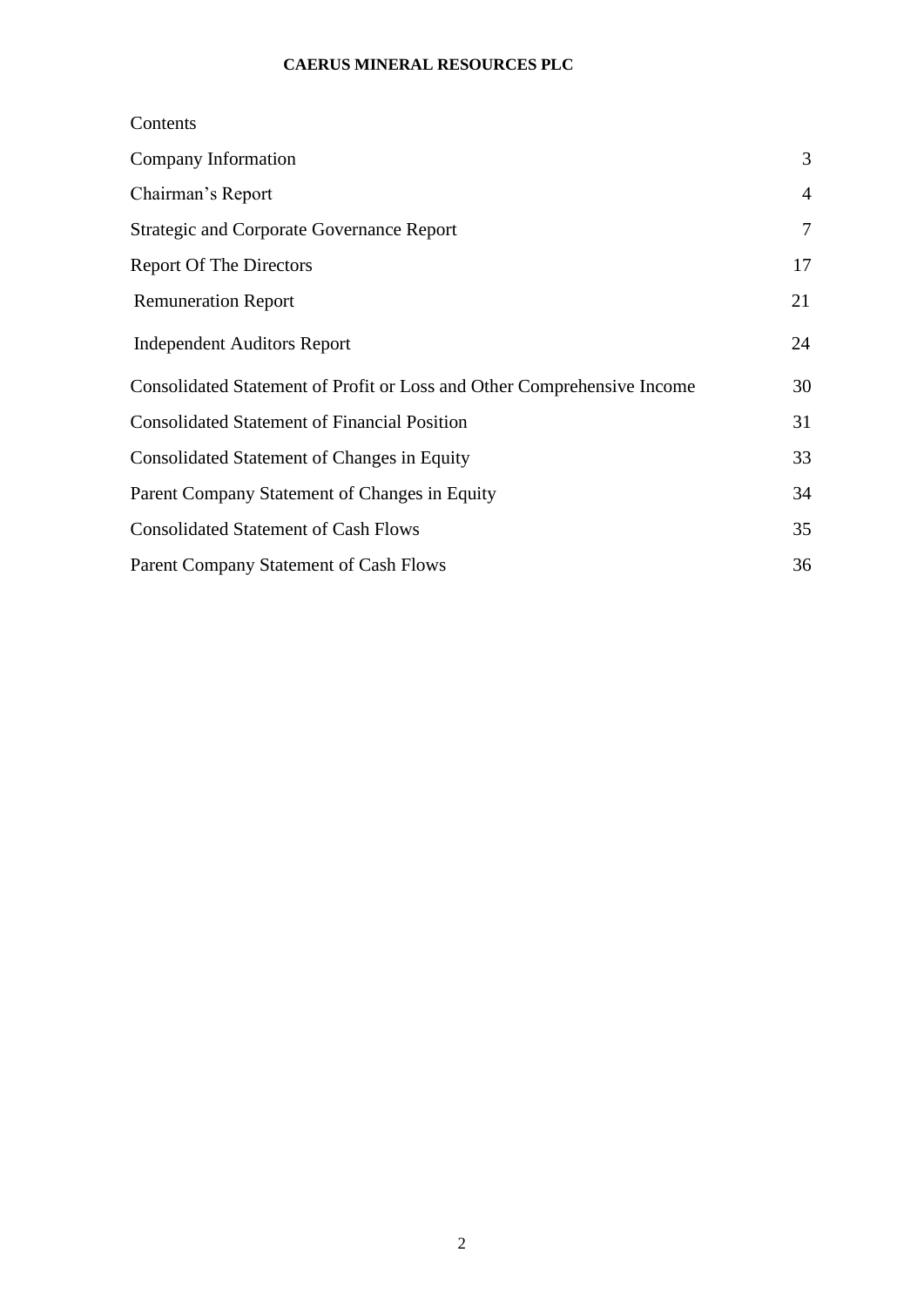| <b>Directors</b>           | Martyn John Churchouse<br>Professor Michael Stephen Johnson<br><b>Harold Andrew Daniels</b>                |
|----------------------------|------------------------------------------------------------------------------------------------------------|
| <b>Company Secretary</b>   | Orana Corporate LLP                                                                                        |
| <b>Registered Office</b>   | <b>Eccleston Yards</b><br>25 Eccleston Place<br>London SW1W 9NF                                            |
| <b>Company Number</b>      | 11043077                                                                                                   |
| <b>Independent Auditor</b> | PKF Littlejohn LLP<br><b>Statutory Auditor</b><br>15 Westferry Circus<br>Canary Wharf<br>London<br>E14 4HD |
| <b>Registrars</b>          | <b>Share Registrars Limited</b><br>3 Millennium Centre<br>Crosby Way<br>Farnham<br>Surrey GU9 7XX          |
| <b>Brokers</b>             | <b>Novum Securities Limited</b><br>8-10 Grosvenor Gardens<br>Belgravia<br>London SW1W 0DH                  |
| Legal                      | Druces LLP<br><b>Salisbury House</b><br>London Wall<br>London EC2M 5PS                                     |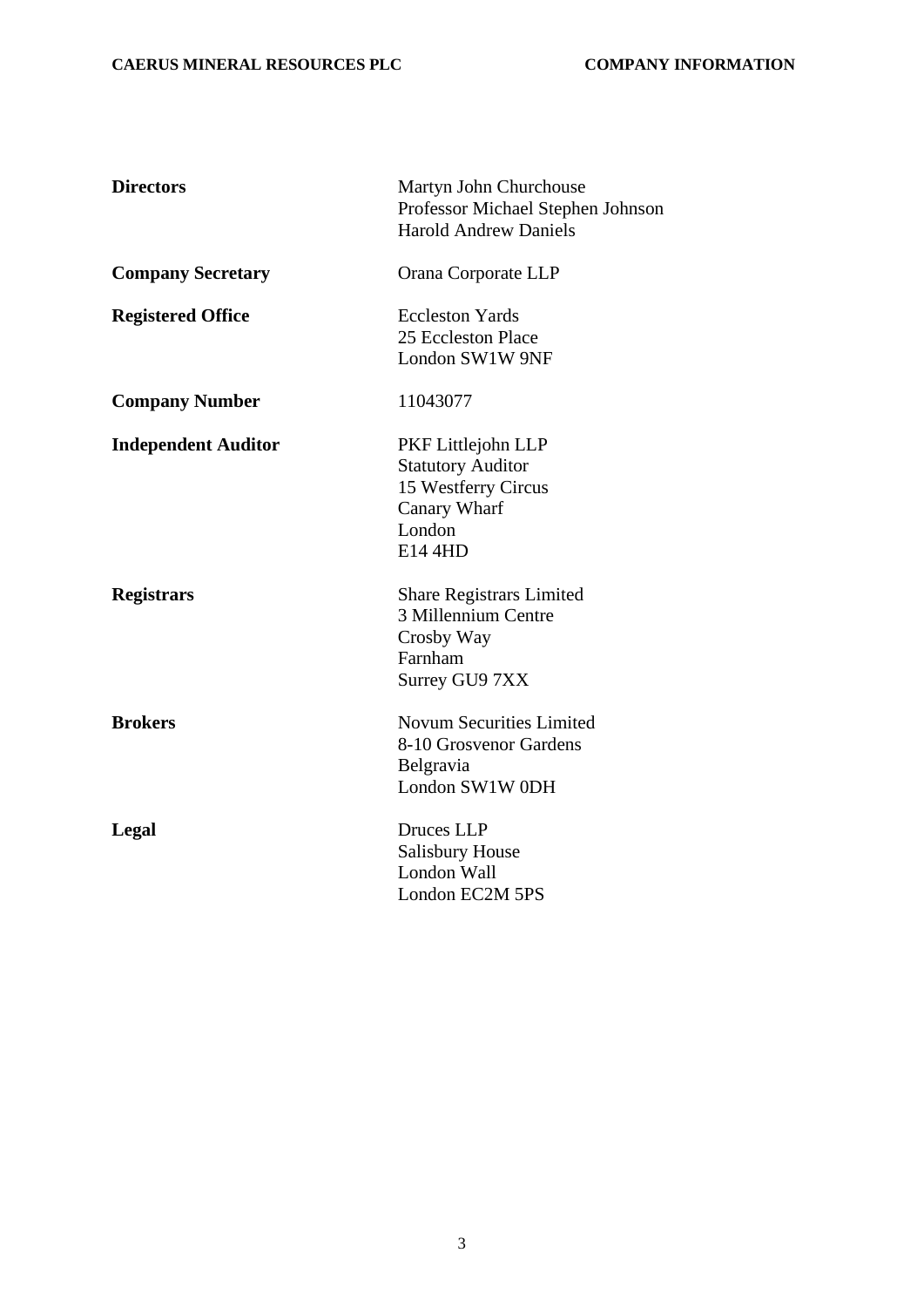#### <span id="page-3-0"></span>**Chairman's Report**

I am pleased to provide Shareholders with my second Chairman's statement for Caerus Mineral Resources and its' exploration and Resource development operations in the Republic of Cyprus. The Company has continued to make significant progress towards the development of its first copper – gold mine on the Island and our confidence grows with each batch of assay results we receive. Our policy of acquiring and developing brownfield sites is proving successful as we continue to make discoveries associated with both hard rock copper – gold mineralisation and dumps, tailings, and stockpiles.

Caerus followed up its acquisition of PR Ploutonic Resources Limited in 2021 with the acquisition of Gold Mines (Cyprus) Limited ("GMCL"), adding a further three prospective licences to the Caerus portfolio. Whilst the Anglisides Licence offers potential satellite feedstock to any future Troulli processing plant, the Pano Lefkara licence has scope for a future stand-alone operation. Anglisides can be quickly turned to account and drilling is expected to delineate additional Mineral Resources to add to the growing Troulli Resource estimate.

Emphasis during the year has been on the Troulli Project and the extension towards Kokkinapetra. Troulli forms the basis of the Bezant Resources Joint Venture and the agreement in place with Jubilee Metals Group. Our relationship with both parties has been excellent leading to rapid decision-making and, an equitable distribution of incurred costs which has strengthened the Caerus treasury.

Resource development work on the Troulli Joint Venture Project has progressed very well and has added considerable shareholder value.

A JORC (2012) Mineral Resource was declared in March 2022 of 4.9Mt at 0.41% Cu and 0.2g/t Au at a 0.26% Cu cut-off for 20,000 tonnes of copper metal and 31,000 ounces of gold. This included a further Mineral Resource Estimate of 2.7Mt at 0.74% Cu eq g/t at a 0.5% Cu eq cut-off. The results were sufficiently encouraging to trigger an announcement from our Joint Venture partner, Bezant Resources that they were initiating mine design in parallel with ongoing metallurgical test work.

The Mineral Resource provides an excellent foundation for the further growth of the copper and gold resource with the next round of drilling aimed specifically at the drilling of known and partially drilled copper and gold anomalies occurring along the 1.5km strike length between the Troulli mine and the Kokkinapetra prospect.

Troulli was previously described as an ideal opportunity for short-term gains through the reprocessing of high-grade copper and gold-bearing dumps and stockpiles. This remains the case based on drilling results, to which can be added hard rock copper-gold mineralisation that has been drilled out over the Property. The dumps, stockpiles and tailings provide an opportunity to meet the bulk of capital expenditure for the Troulli Project upfront with the treatment of easily accessed, low-cost mining and processing feedstock that can be treated as a priority before focusing on hard rock Resources. The potential for the addition of high-grade feedstock from satellite projects such as Anglisides and St. Nicholas offers an exciting new angle to the Troulli Project with access to high margin ore.

Whilst the emphasis has quite rightly been on Troulli, there has been a considerable amount of work undertaken on the remaining projects in the Cypriot portfolio. It is important to ensure that other projects are developed to the point where they can provide further news flow and potentially new Mineral Resources as Caerus's operations in Cyprus mature. With this in mind, exploration programmes are testing both hard rock and dump material with particular emphasis on St. Nicholas, Kalavasos and Mala. Shareholders can anticipate further news on these projects in due course.

COVID-19 undoubtedly impacted on progress and more specifically in relation to the turnaround of sample analyses from independent laboratories. Samples that would normally be returned in two to three weeks were taking more than four months to return which affected planning and caused delays. Fortunately, our employees remained safe and the enlightened response to the Pandemic by the Cypriot authorities meant that we were able to deploy personnel to specific regions of the Island so we could continue work.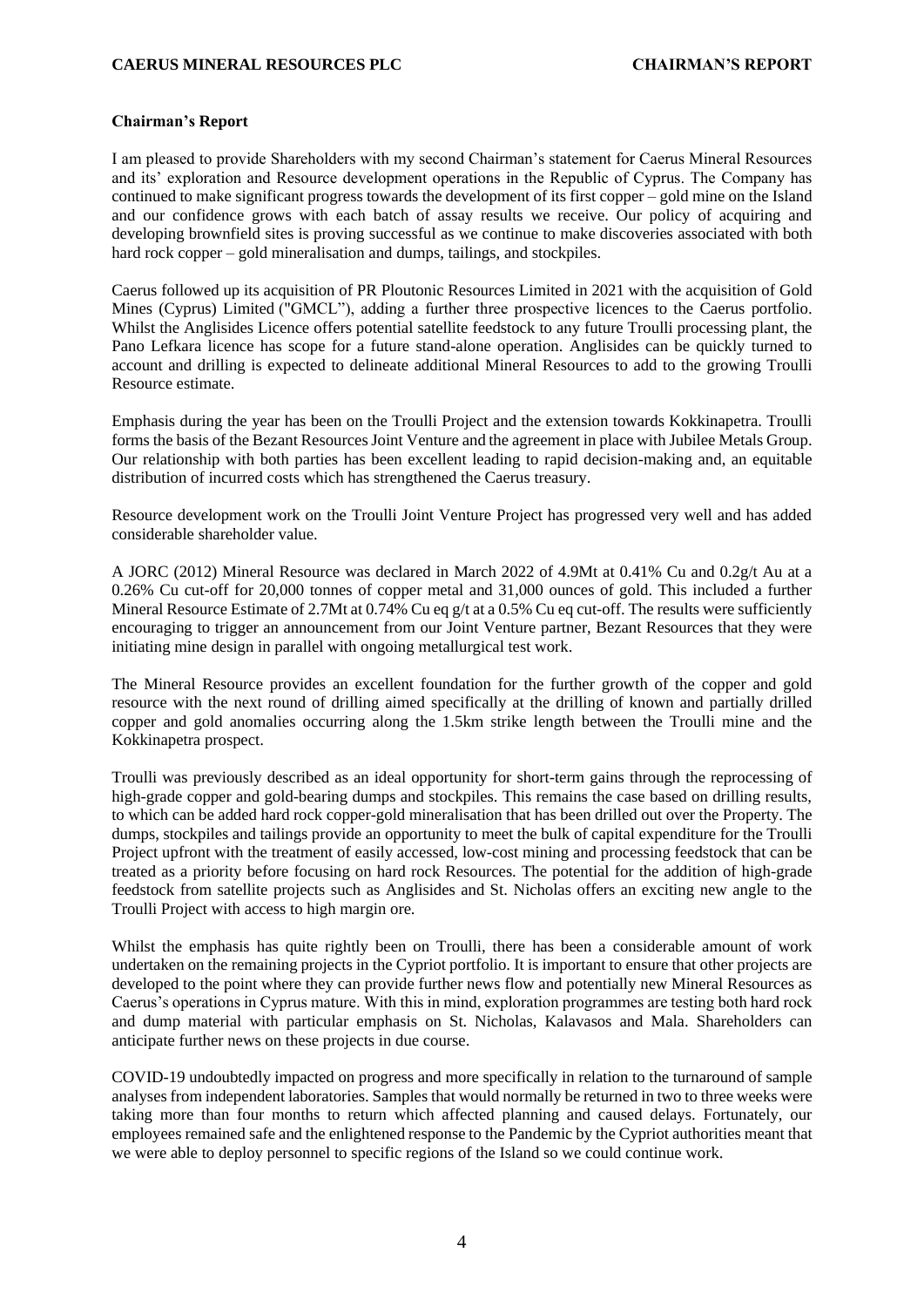### **CAERUS MINERAL RESOURCES PLC CHAIRMAN'S REPORT**

The copper price has remained strong and long-term forecasting continues to indicate further increases in demand for the foreseeable future. With instability in Europe and a sharp focus on energy dependency, it seems likely that worldwide, nations will bolster their in-country energy generating capacity which will inevitably include wind and solar power generation which in turn requires considerable amounts of copper. Our gold by-product provides an additional revenue source and, allows the Company to extend the zones of viable mineralisation by including gold in Resource estimates to generate copper equivalent grades associated with wide packages of lower-grade copper mineralisation that might otherwise fall outside of the Resource.

As a company, it is important that we continue to grow and add shareholder value. To achieve this, the board of Caerus believes that the Company should look for new opportunities in the copper-gold sector beyond the boundaries of Cyprus. Investigation and project evaluation is on-going as we target high-value, near-term production projects that can be acquired at low entry cost.

I would like to thank the management of the Company for their hard work over the past year. It has been a pleasure to watch the exploration team made up of both Cypriot and overseas personnel develop into a highly efficient motivated group and I look forward to seeing their efforts rewarded with the first Mineral Resource at Troulli and the development of further assets over time.

### **Strategy**

The "Clean Energy" Transition that served as a focus for Caerus at Listing and the Company's ability to generate copper metal to meet growing demand remains the underlying focus. Independent commentary continues to suggest that demand for copper will grow to feed the Transition. This is likely to increase further as countries look to strengthen their in-house energy generating capacity through the development of lowemission methods.

In Cyprus, the acquisition of brownfield licences, those areas where former mines have operated and therefore the geology is conducive to mineralisation remains a focus. Access to recoverable metals from surface materials generated by previous mining operations is a convenient means of generating early cash flow, shortening the payback period, and generally reducing a project's risk profile.

Some greenfield exploration is being undertaken but this tends to be based around extensions to former producing mines and therefore associated with host rocks known to be receptive to Cyprus-type mineralisation and therefore, again reducing risk.

In terms of expansion within Cyprus, management's view is that Caerus has acquired the most prospective brownfield ground that is available. It is not considered to be in the best interest of shareholders to commit substantial funds towards high-risk greenfield exploration which inherently has a lower chance of successfully defining a resource. As a result, for the Company to grow, it must seek out other copper opportunities in appropriate jurisdictions. The Company's underlying brownfield strategy remains in force and the emphasis will continue to be on former mine sites and neighbouring prospective ground that can offer re-treatable metal-bearing surface material alongside hard rock ore and potential extensions to known ore bodies.

Treasury management and the careful allocation of funds to projects is strictly monitored and Caerus utilises the services of an external accounting business to ensure compliance and the application of appropriate financial controls.

A safe working environment for all employees and contractors alongside a proper respect for the environment and the communities in which we work remains a fundamental principle of the Company. All employees and contractors are aware of their responsibilities and operating procedures are regularly updated and improved. Close contact with community leaders means Caerus understands the aspirations of the communities where we operate which allows us to adapt both our daily exploration approach and the longerterm mining operation and closure planning to accommodate any local concerns.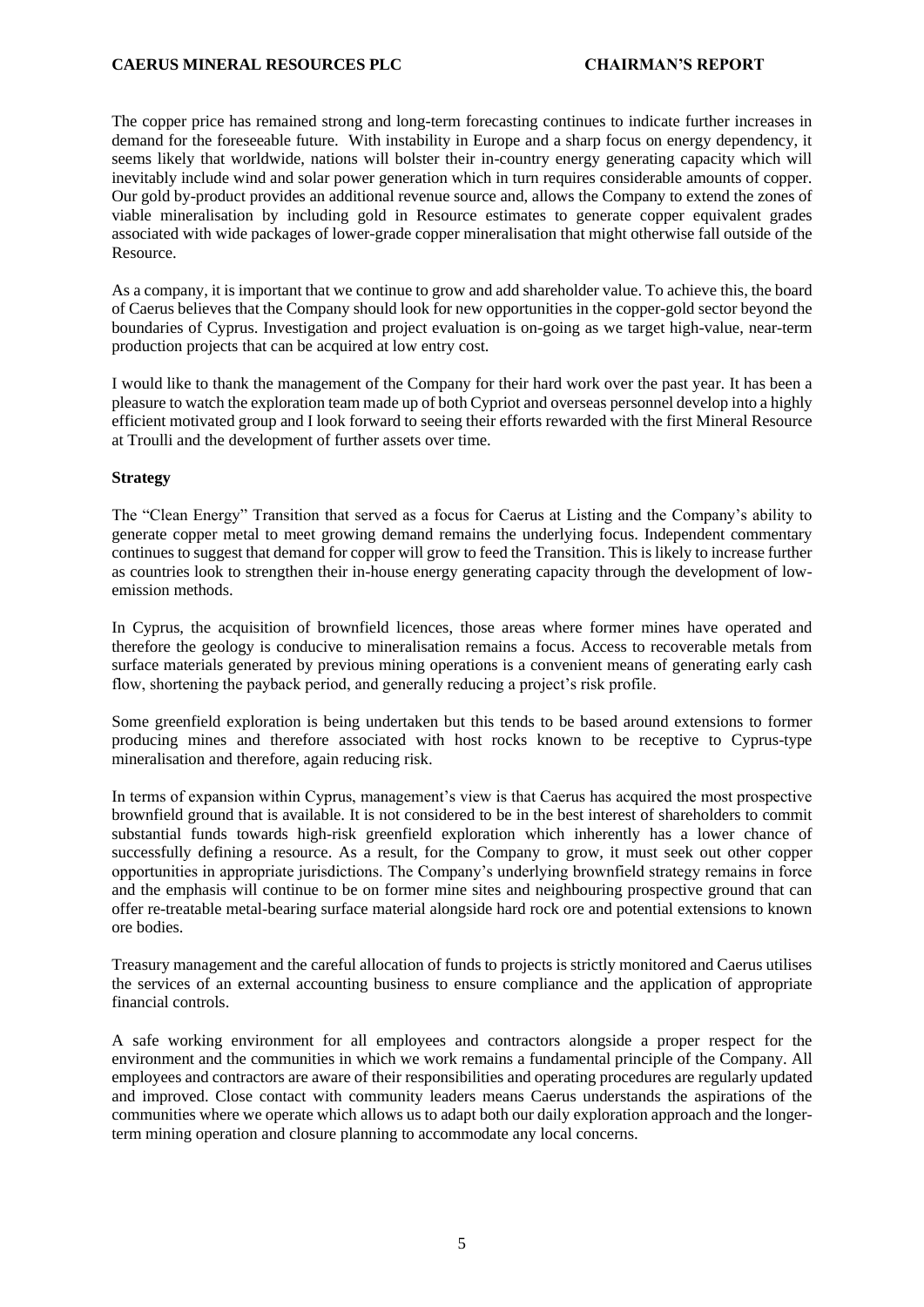#### **Financials**

The loss for the Group for the year ended 31 December 2021 was £987,970 (2020: loss of £108,333) which was in line with budgeted expectations. Cash held by the Group as at 31 December 2021 was £2,508,108 (2020: £137,906).

### **Outlook**

The declaration of a Maiden Mineral Resource Estimate within 12 months of Listing is proof of a programme that is delivering results. It is expected that this Resource will continue to grow as Caerus adds value through subsequent Mineral Resource Estimates at Anglisides and St. Nicholas and thereafter, the development of new stand-alone Resources at other sites. Prudent financial management leaves the Company in a strong position with the capacity to make further acquisitions aimed at increasing Shareholder value. I would like to thank stakeholders for their continued support. Caerus is evolving from an explorer to a near-term producer, and I look forward to providing Shareholders with regular updates as this transition takes place.

 $\sqrt{2}$ 

**Michael Johnson Chairman 29 th April 2022**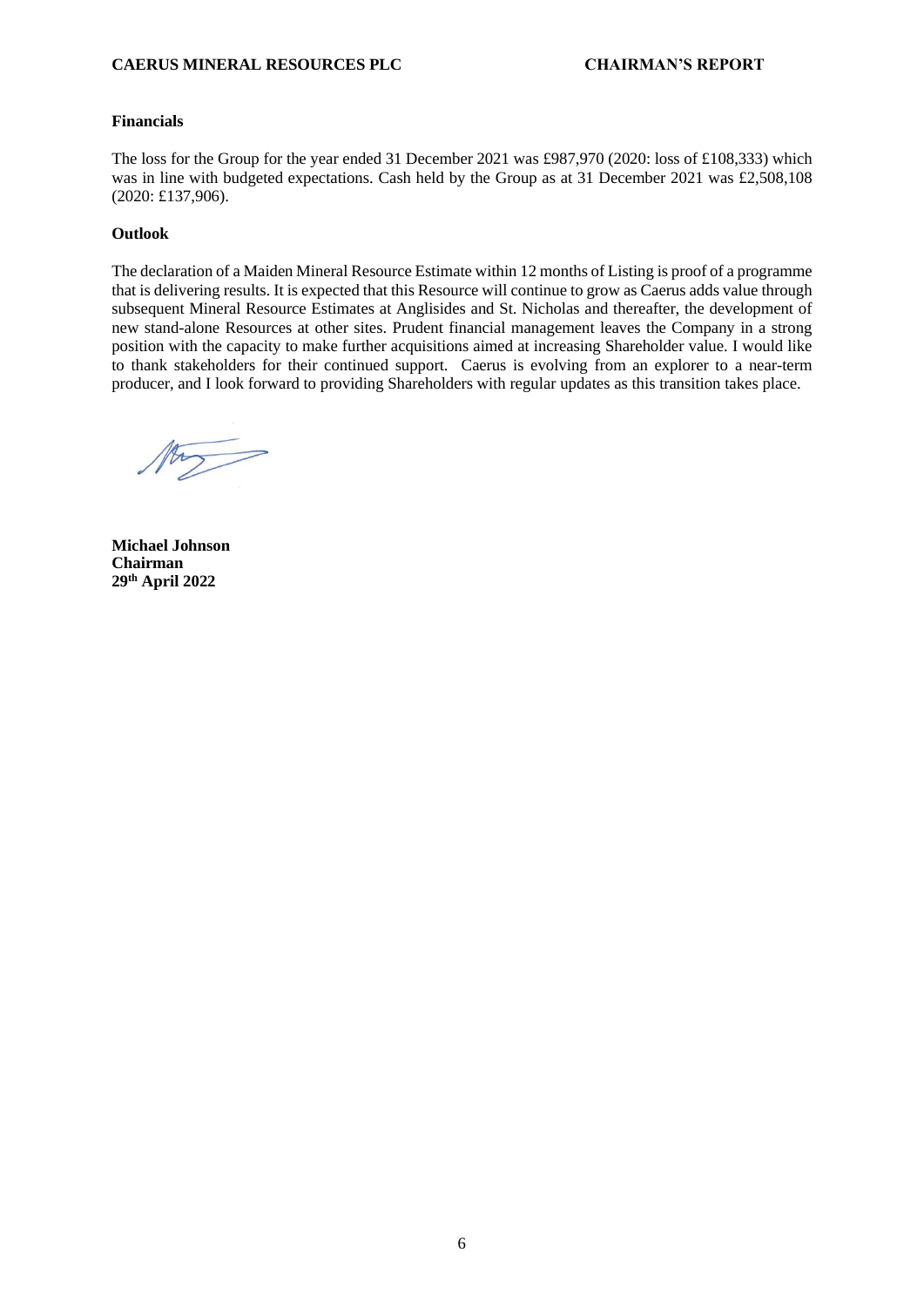### <span id="page-6-0"></span>**Strategic and Corporate Governance Report**

The Directors present their Strategic Report and Corporate Governance Report of Caerus Mineral Resources plc for the year ended 31 December 2021.

### **Principal Activity**

The principal activity of the Group is the exploration for, and development of mineral resources in Cyprus and the identification of future acquisition targets in the same industry.

### **Review of Business and Operations**

A review of the Group's Business and Operations is as detailed in the Chairman's Report on pages 4 to 6. The consideration of the gender make-up of the Board is discussed further in principle 5 of the QCA code in the Governance Report below.

### **Financial Review and Key Performance Indicators ("KPI")**

#### **Loss for the year**

The loss for the year before taxation amounted to £987,970 (2020: £108,333).

The increase in loss arose from administrative, audit and legal costs associated with the Initial Public Offering ("IPO") and the continued cost of operations as a growing mineral exploration Group.

### **Cashflow and financing**

During the year net cash outflow from operating activities was £938,199 (2019: £423,284). The increased outflow is primarily attributable to the costs associated with the IPO, and the increased levels of operations. This cashflow is key to providing funding to invest in the business and pursue the agreed strategy. This has predominantly been via equity and has increased significantly in 2021 with an overall gross cash raise of £2,250,000 from its Admission on to the London Stock Exchange ("LSE") and a further gross cash raise of £1,500,000 in October 2021. Cashflow forecasts are reported to the Board on a monthly basis to ensure progress is in line with budget. Long term forecasts are also provided to ensure that the strategy of the business can be adequately funded.

£3,764,945 (2020: £649,985) was invested into the Group from shareholders during the year, which along with cash and cash equivalents at the beginning of the period of £137,906 was primarily used to fund the operations in Cyprus and admission on to the LSE.

As a result, the Group had a £2,370,202 net increase in cash and cash equivalents at year end.

### **Balance Sheet**

During 2021, current assets increased to £2,940,347 (2020: £148,615) and non-current assets increased to £2,599,329 (2020: £1,690,536), the latter being a result of the increase in intangible assets from the acquisition of the licences within PRL and the subsidiary CGML, along with the capital expenditure program to advance the licences to JORC compliant.

The total liabilities increased to £588,359 (2020: £469,967) as a result of the recognition of an additional deferred tax liability, in relation to the PRL and CGML licence acquisitions.

The three main KPIs for the Group are as follows. These allow the Group to monitor costs and plan future exploration and development activities:

|                                                         | 2021       | 2020     |
|---------------------------------------------------------|------------|----------|
| Cash and cash equivalents                               | £2,508,018 | £137,906 |
| Administrative expenses as a percentage of total assets | 13.6%      | 5.9%     |
| Exploration costs capitalised during the year           | £444.625   | £12.211  |

Cash has been used to fund the Group's operations and facilitate its acquisition of its subsidiary. Administrative expenses are the expenses related to the Group's ability to run the corporate functions to ensure they can perform their operational commitments. Exploration costs capitalised during the year consist of exploration expenditure on the Group's exploration licences.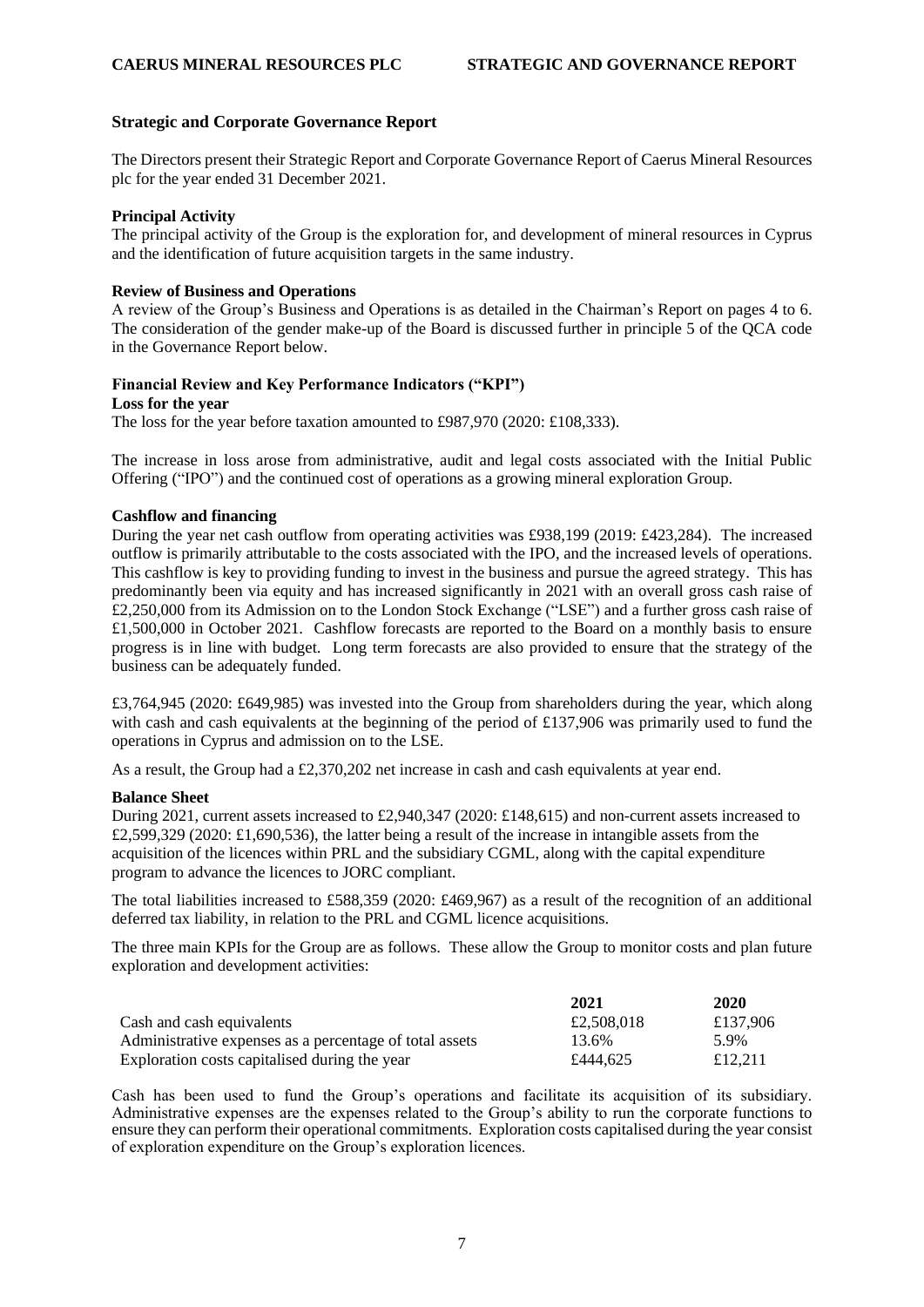### **Section 172(1) statement and stakeholder engagement**

The Companies Act 2006, Section 172(1) – Duty to promote the success of the company, states that a director of a company must act in the way he considers, in good faith, would be most likely to promote the success of the company for the benefit of its members as a whole, and in doing so have regard (amongst other matters) to the following factors:

- The likely consequences of any decision on the long-term;
- The interests of the company's employees:
- The need to foster the company's business relationships with suppliers, customers and others;
- The impact of the company's operations on the community and the environment;
- The desirability of the company maintaining a reputation for high standards of business conduct; and
- The need to act fairly as between members of the company.

The Directors are ultimately responsible for the direction, management, performance and long-term sustainable success of the Company. The Directors consider that they have adhered to the requirements of section 172 of the Companies Act 2006 (the "Act") and have, in good faith, acted in a way that they consider would be most likely to promote the success of the Company for the benefit of its shareholders as a whole. In acting this way, the Directors have had regard to and recognise the importance of considering all stakeholders and other matters as set out above in the requirements of the Act.

For the year ended 31 December 2021, the Directors consider that the following are examples of the principle decisions that they made to enhance shareholder value in the period:

- Signing of two Joint Venture Agreements to ensure that risk of exploration and the costs associated with it are sufficiently mitigated;
- Acquisition of 6 new licences to extend its portfolio;
- Completing its placing of its shares with the Main Listing of the London Stock Exchange and raising £2.25m in gross proceeds and a further raise of £1.5 million in October, in order to fund its current operations and enable the Company to look for future investment opportunities;
- Capital allocation decisions have been made in line with the Company's strategy to focus on brownfield sites and easily accessible orebodies;
- The Company has been actively engaging with the local community in Cyprus, hiring local labour and have instigated a local company to write its first Environment Impact Assessment Study ("EIAS"), and
- Consideration and agreement of the Group's budget for the year ended 31 December 2021.

The Directors hold 15.1% of the shares of the Company with the remainder held by a wide range of individuals and companies. The Directors aim to provide clear and timely information to its shareholders which will give an honest view of the performance of the Group.

A payment policy is in place to ensure suppliers are treated fairly and paid in a timely manner. The interests of the employees are a primary consideration for the Board. Personal development opportunities are supported and a health and security support network is in place to assist with any issues that may arise on field expeditions.

As a mining Group operating in Cyprus, the Board takes seriously its ethical responsibilities to the communities and environment in which it works. It abides by the local and relevant UK laws on anticorruption & bribery. Wherever possible, local communities are engaged in the geological operations and support functions required for field operations, providing much needed employment and wider economic benefits to the local communities. In addition, the Group follows international best practise on environmental aspects of its work, its goal being to meet or exceed these standards.

### **Principal Risks and Uncertainties**

The principle risks and uncertainties lie in the ongoing investment in the various mining licences in Cyprus and in future investment opportunities being available to the Group. The nature of the natural resource sector means that returns are uncertain as resources many be unviable to extract. The Directors also consider the key risk for the Group to be the maintenance of its reserves of cash and cash equivalents to continue to fund the exploration programme in Cyprus to reach the production stage.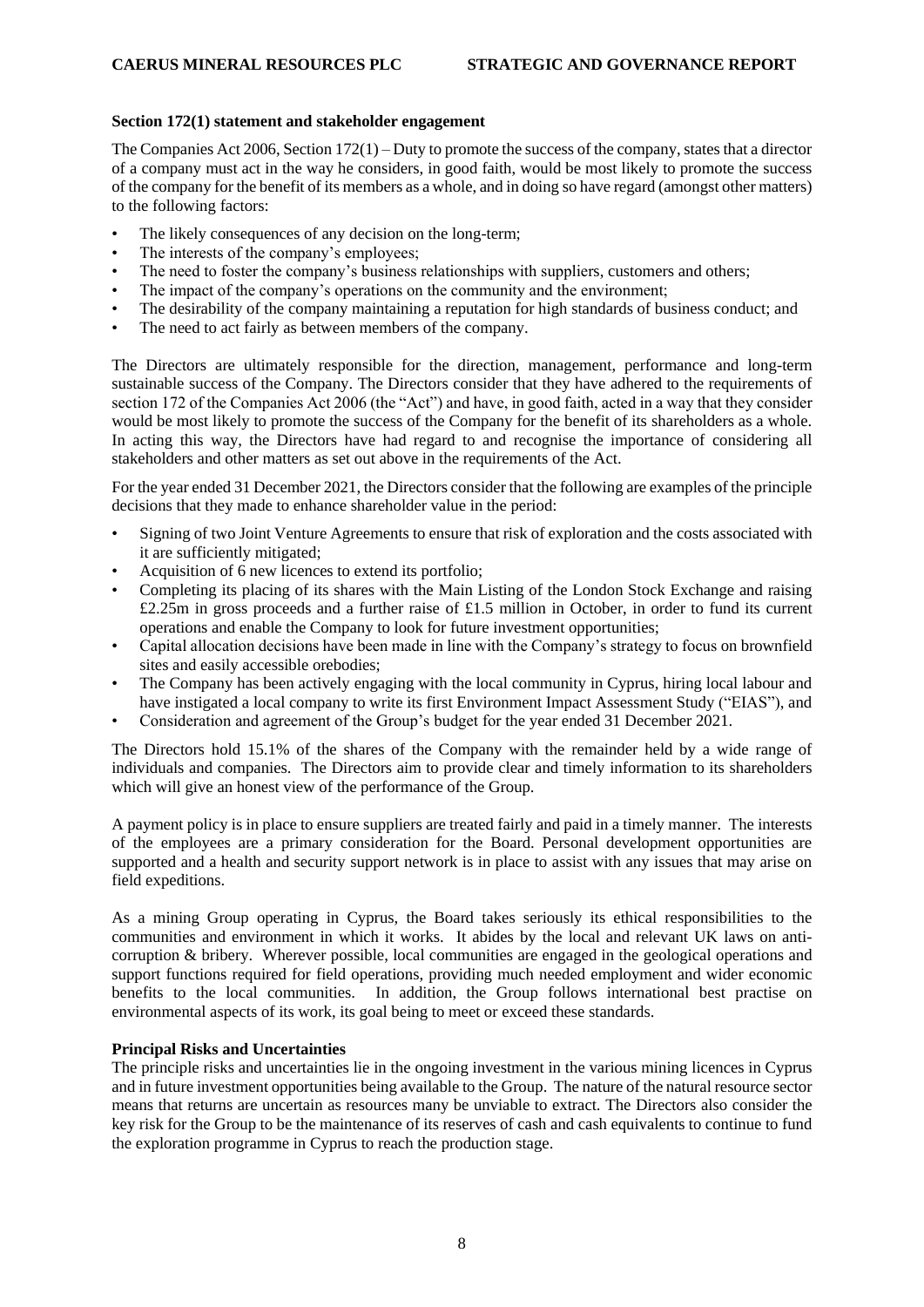The Group operates in an uncertain environment and is subject to a number of risk factors. The Directors consider the following risk factors are of particular relevance to the Group's activities and to any investment in the Group. It should be noted that the list is not exhaustive and that other risk factors not presently known or currently deemed immaterial may apply.

The risk factors are summarised below:

#### *Risks relating to the portfolio of licences held by the Group*

Whilst the Directors are of the opinion that the portfolio of licences held by the Group represent potentially successful exploration opportunities, it is recognised that there is no assurance that they will result in the successful development of mineral resources and value to shareholders. Exploration is a high-risk business and there can be no guarantee that any mineralisation discovered will result in proven and probable reserves or go on to be an operating mine. At every stage of the exploration process the projects are rigorously reviewed to determine if the results justify the next stage of exploration expenditure ensuring that funds are only applied to high priority targets. The principal assets of the Group comprising the exploration licences are subject to certain financial and legal commitments. If these commitments are not fulfilled the licences could be revoked. They are also subject to legislation defined by the Government; if this legislation is changed it could adversely affect the value of the Group's assets.

#### *Environmental and other regulatory requirements*

The event of a breach with any environmental or regulatory requirements may give rise to reputational, financial or other sanctions against the Group, and therefore the Board considers these risks seriously and designs, maintains and reviews its policies and processes so as to mitigate or avoid these risks. Whilst the Board has a good record of compliance, there is no assurance that the Group's activities will always be compliant. The Board has commissioned its first EIAS on its Troulli licence to ensure that environmental effects of this project can be identified and subsequently addressed.

#### *Management and reliance on key personnel*

The Group is dependent upon its executive management team and various technical consultants. Whilst it has entered into contractual agreements with the aim of securing the services of these personnel, the retention of their services cannot be guaranteed. The development and success of the Group depends on its ability to recruit and retain high quality and experienced staff. The loss of the service of key personnel or the inability to attract additional qualified personnel as the Group grows could have an adverse effect on future business and financial conditions. Nevertheless, through programmes of incentivising staff, appropriate succession planning, and good management these risks can be largely mitigated.

#### *Financing*

The Board acknowledges that an adequate level of working capital for exploration of the licenced areas in Cyprus could depend upon the Group's ability to obtain financing primarily through the raising of new equity capital. The Group's ability to raise funds may be affected by the success of its acquired investments. The Group may not be successful in procuring the requisite funds on terms which are acceptable to it (or at all) and, if such funding is unavailable, the Group may be required to reduce the scope of its intended work program in its subsidiaries. Further, Shareholders' holdings of Ordinary Shares may be materially diluted if debt financing is not available. The Group has substantial cash reserves at year end and have also entered into two Joint Venture Agreements which will help to mitigate the high cost of capital required to develop their assets into the production stage.

#### *Brexit*

The Group has not experienced any specific challenges which have arisen following Brexit and does not foresee any future material issues arising. The Board continue to monitor the after effects of Brexit and will take appropriate steps as required.

#### *Market Conditions*

Market conditions, including general economic conditions and their effect on exchange rates, interest rates and inflations rates, may impact the ultimate value of the Group regardless of its operating performance. The Group also faces competition from other organisations, some of which may have greater resources or are more established in a particular territory. The Board considers and reviews all market conditions to try and mitigate any risks that may arise from these.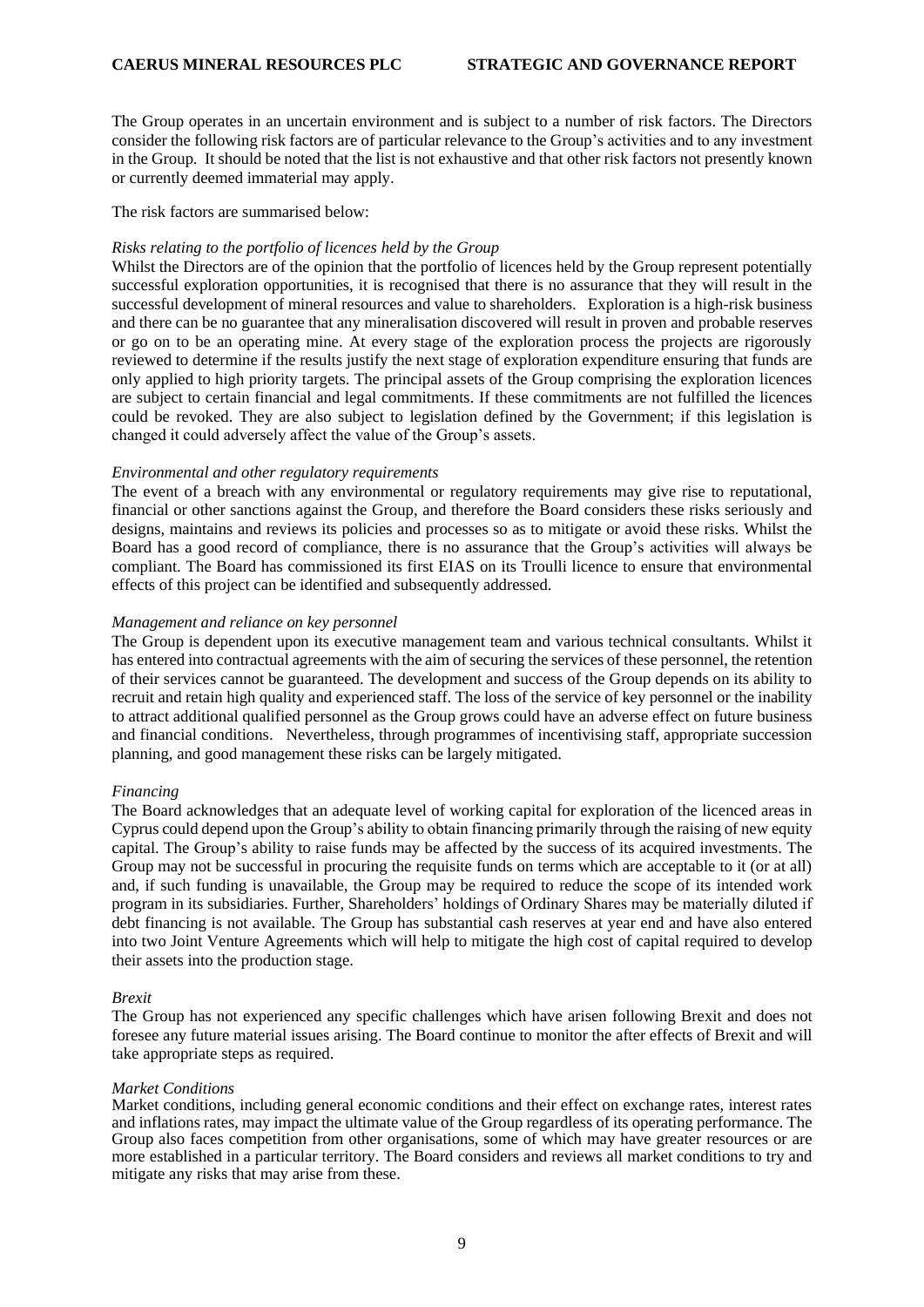#### *Covid 19*

The COVID-19 pandemic whilst still providing challenges around the world, through disruptions to travel and delays to manufacturing supply chains has not had a detrimental effect on the operations of the Group. The Group will continue to take measures to mitigate the broader public health risks associated with COVID-19 and provide support to employees, contractors and suppliers if needed. COVID-19 had a short term impact on the turnaround timing of sample analyses from independent laboratories. However, the Group has a large portfolio of licences to keep the exploration team fully engaged.

#### *Financial Risk Management*

The Group's operations expose it to a variety of financial risks that include the effect of changes in foreign currency exchange rates, funding risk, credit risk, market risk/ commodity volatility, liquidity risk and interest rate risk. Details of the Group's financial risk management policies are set out in note 24 to the Financial Statements.

#### *Uninsured risk*

The Group, as a participant in exploration and development programmes, may become subject to liability for hazards that cannot be insured against or third party claims that exceed the insurance cover. The Group may also be disrupted by a variety of risks and hazards that are beyond control, including geological, geotechnical and seismic factors, environmental hazards, industrial accidents, occupational and health hazards and weather conditions or other acts of God. The Group holds insurance for those risks that can be covered.

#### **Going concern**

The financial statements have been prepared under the going concern assumption. Under the going concern assumption, an entity is ordinarily viewed as continuing in business for the 12 month period from the date of the Board approval of the financial statements, with neither the intention nor the necessity of liquidation, ceasing trading or seeking protection from creditors pursuant to laws or regulations.

As referred to in the Chairman's Report, the Group raised gross proceeds of £2.25 million in March 2021 and a further £1.5 million in October 2021 by way of share placings. These funds complement the Group's existing cash resources and will be used to fund the current exploration programme. Where required, the Directors will limit expenditure to ensure adequate resources remain available for the day to day running of the business. As is common for an early stage mining and exploration business, it is considered part of the normal course of business to require access to further funding from time to time to fund ongoing operations.

The Directors are confident that this funding will continue and consider that the Group will have access to adequate resources, to meet operational requirements for at least 12 months from the date of approval of these financial statements. On this basis, the Directors have formed a judgement, at the time of approving the Financial Statements, that there is a reasonable expectation that the Group has access to adequate resources to continue in operational existence for the foreseeable future. For this reason, the Directors have adopted the going concern basis in preparing the financial statements.

### **CORPORATE GOVERNANCE**

### **Introduction:**

The Directors recognise the importance of sound corporate governance and seek to apply The Quoted Company Alliance Corporate Governance Code for Small and Medium size Companies (2018) (the 'QCA Code'), which they believe is the most appropriate recognised governance code for a company of the Company's size and with a Standard Listing on the London Stock Exchange. The Directors believe that the QCA Code will provide the Company with the framework to help ensure that a strong level of governance is developed and maintained, enabling the Company to embed a governance culture into its organisation.

The QCA Code has ten principles of corporate governance that the Company has committed to apply within the foundations of the business. These principles are: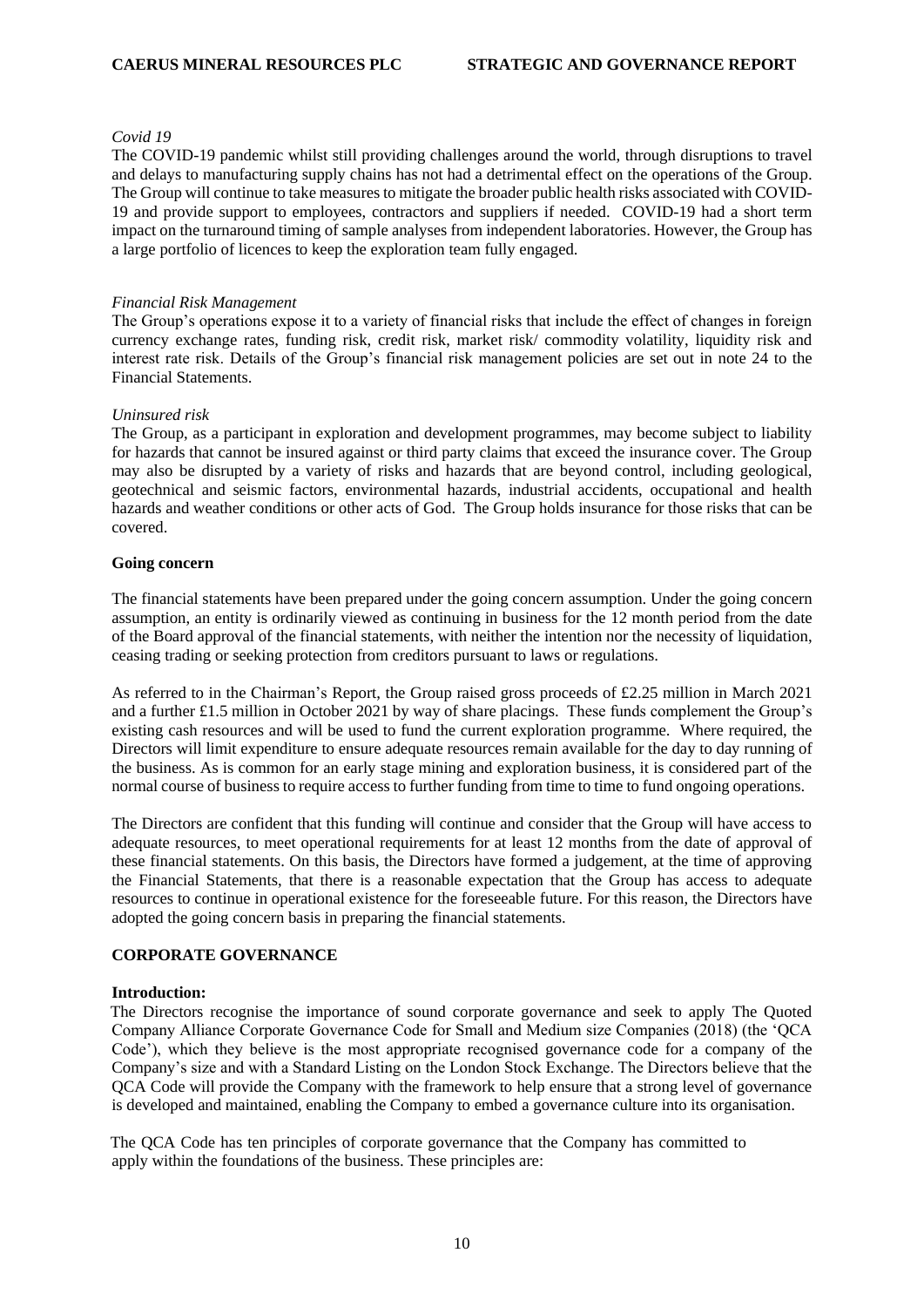- 1. Establish a strategy and business model which promote long-term value for shareholders;
- 2. Seek to understand and meet shareholder needs and expectations;
- 3. Take into account wider stakeholder and social responsibilities and their implications for long term success;
- 4. Embed effective risk management, considering both opportunities and threats, throughout the organisation;
- 5. Maintain the board as a well-functioning balanced team led by the Chair;
- 6. Ensure that between them the Directors have the necessary up to date experience, skills and capabilities;
- 7. Evaluate board performance based on clear and relevant objectives, seeking continuous improvement;
- 8. Promote a corporate culture that is based on ethical values and behaviours;
- 9. Maintain governance structures and processes that are fit for purpose and support good decision-making by the Board; and
- 10. Communicate how the Company is governed and is performing by maintaining a dialogue with shareholders and other relevant stakeholders.

Here follows a short explanation of how the Company applies each of the principles, including where applicable any deviation from those principles.

#### **Principle One**

#### *Business Model and Strategy*

The Group has a portfolio of mining licences and assets in Cyprus. It has a clear strategy of growing a sustainable mining business in Cyprus which has been set out in the Chairman's report. There has been both acquisitions and disposals of assets in the year to ensure that all assets held are in line with the Group's current strategy which is focused firmly on copper-gold projects in Cyprus.

#### **Principle Two**

#### *Understanding Shareholder Needs and Expectations*

The Board is committed to maintaining good communication and having constructive dialogue with its shareholders. Virtual roadshows have been held during the year and the Directors have met with both retail and institutional shareholders to discuss issues and provide feedback over the Group's current strategy. In addition, all shareholders were invited to attend the annual AGM that was held in 2021 and are again encouraged to attend the next AGM that will be held on 24<sup>th</sup> May 2022. Investors also have access to current information on the Group through its website, [www.caerusmineralresourcesplc.com](http://www.caerusmineralresourcesplc.com/)

#### **Principle Three**

#### *Considering wider stakeholder and social responsibilities*

The Board recognises that the long-term success of the Group is reliant upon open communication with its internal and external stakeholders: employees, investee companies, shareholders, contractors, suppliers, regulators and other stakeholders. The Group has employed several new employees during the year and set up a stakeholder pension scheme in the United Kingdom. The Group want to engage with each staff member to create proper alignment between corporate goals, targets and employee aspirations and aim to set up a Bonus and/or Long term incentive plan in the coming year for all employees. The Group has an ongoing relationship with a broad range of its stakeholders and has regular and direct interaction where it provides these stakeholders with opportunities to raise issues and provide feedback to the Group.

### **Principle Four**

#### *Risk Management*

The Board is responsible for ensuring that procedures are in place and being implemented effectively to identify, evaluate and manage the significant risks faced by the Group. It has an established framework of internal financial controls to address financial risk and is regularly reviewing the non-financial risks to ensure all exposures are adequately managed. The Group maintains appropriate insurance cover in respect of legal actions against the Directors as well as against material loss or claims against the Group. The principal risks and uncertainties are as set out in the Strategic Report. An internal audit function is not considered necessary or practical due to the size of the Group and the close control exercised by the Board as a whole.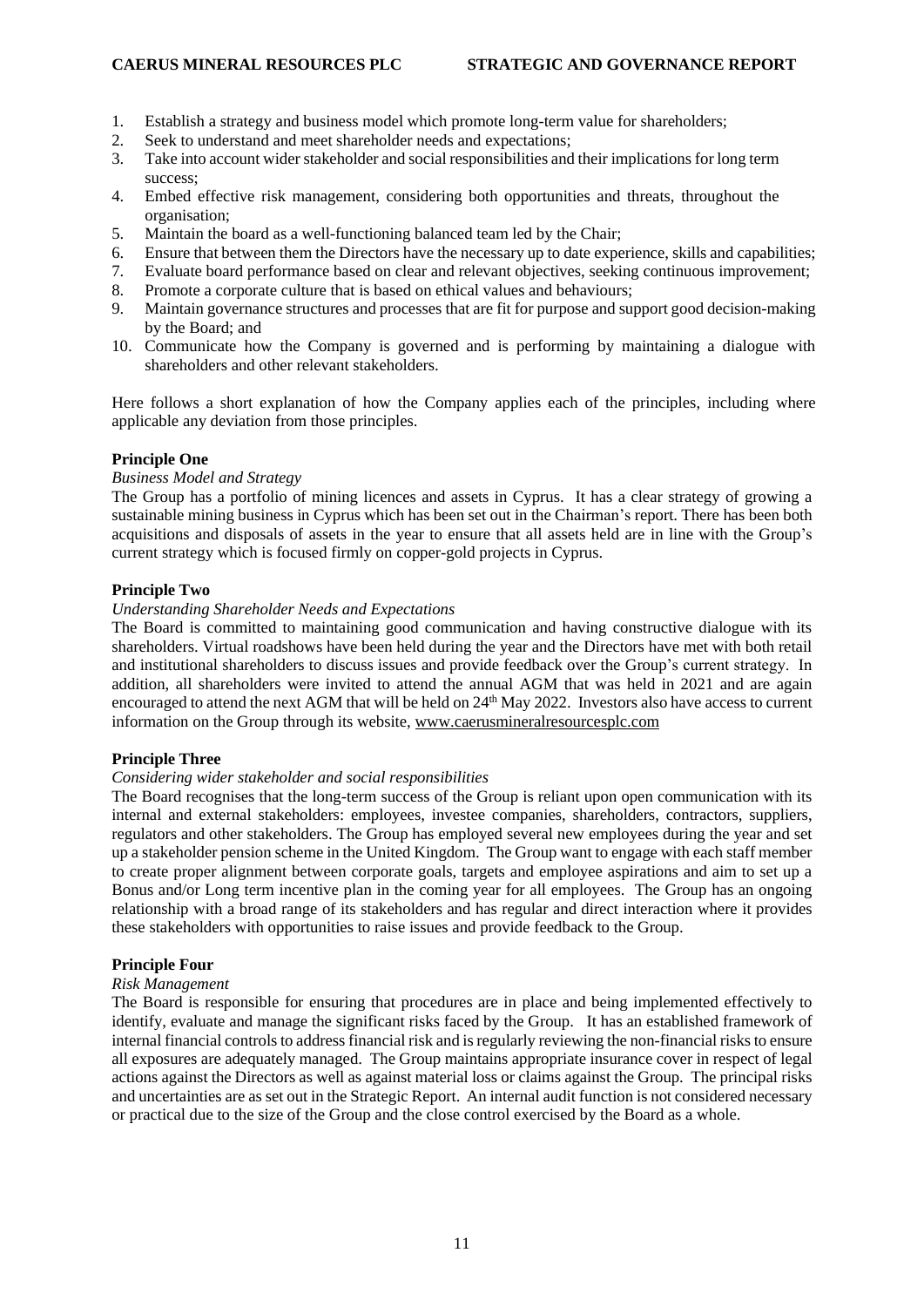#### **Principle Five**

#### *A Well Functioning Board of Directors*

The Board currently comprises of the Chief Executive, Martyn Churchouse and two non-executive Directors, Andrew Daniels and Michael Johnson (Chairman). None of the directors are considered to be independent due to their executive positions or shareholdings. Having no independent Director on the Board is a deviation from the QCA Code principles but is not considered an issue due to the small size and stage of operations of the Group. Further information about the directors can be found on the company website at www.caerusmineralresources.com. The biographical details of these Directors are set out within Principle Six below. The Chairman, Michael Johnson has previous experience in his capacity as Chairman for other exploration companies. He is also an expert in mine site rehabilitation and environmental engineering with a particular emphasis on the Mining Sector. Martyn Churchouse has broad experience managing various elements of Junior Exploration companies including day to day management functions, completion of acquisitions and other transactions and raising funds. He is also a practicing geologist with expertise both in the fields of exploration and mining geology with emphasis on feasibility studies. Andrew Daniels is a practicing geologist with both exploration and mine geology expertise. He also has wide ranging banking experience. All Directors are subject to re-election in accordance with both the requirements of the UK Companies Act and the Company's articles of association ("Articles"). The Company's Articles state that Directors are subject to re-election at intervals of no more than three years. The letters of appointment for all Directors stipulate the time commitment that each Director is expected to provide to the Company. The Board Chairman serves as chair of every meeting of the Board of Directors.

The Board is expected to meet at least 6 times per year. It has established an Audit Committee and a Remuneration Committee, particulars of which appear hereafter. The Board has agreed that decisions on appointments to the Board are made by the Board as a whole and so has not created a Nominations Committee. The Board considers that this is appropriate given the Group's current stage of operations. It shall continue to monitor the need to match resources to its operational performance and costs and the matter will be kept under review going forward.

#### *Attendance at Board and Committee Meetings*

The Group will report annually in the Directors' Report on the number of Board and committee meetings held during the year and the attendance record of individual Directors. Directors meet formally and informally both in person and by telephone. To date there have been at least bi-monthly informal meetings of the Board and 17 formal meetings during 2021, and the volume and frequency of such meetings is expected to continue at this rate.

| Director                 | Number of formal board meetings with possible attendance record in 2021                 |
|--------------------------|-----------------------------------------------------------------------------------------|
| <b>Martyn Churchouse</b> | 15/15 (including two Remuneration Committee Meetings and one Audit Committee Meeting)   |
| <b>Andrew Daniels</b>    | $9/17$ (including three Remuneration Committee Meetings)                                |
| Michael Johnson          | 17/17 (including three Remuneration Committee Meetings and one Audit Committee Meeting) |

### **Principle Six**

#### *Appropriate Skills and Experience of the Directors*

The Board currently consists of three Directors and, in addition, the Company has employed the outsourced services of Orana Corporate LLP to act as the Company Secretary. The Company believes that the Directors have wide ranging experience working for, and, or advising businesses operating within the natural resources sector. They also have an extensive network of relationships to reach key decision-makers to help achieve their strategy.

The Board recognises that it currently has a limited, all male, Board and does not have a Finance Director. This will form a part of any future recruitment consideration if the Board concludes that replacement or additional Directors are required. The Board is aware, that as it grows, it will look to recruit and develop a diverse and gender-balanced team.

Biographies of the Board are as included below.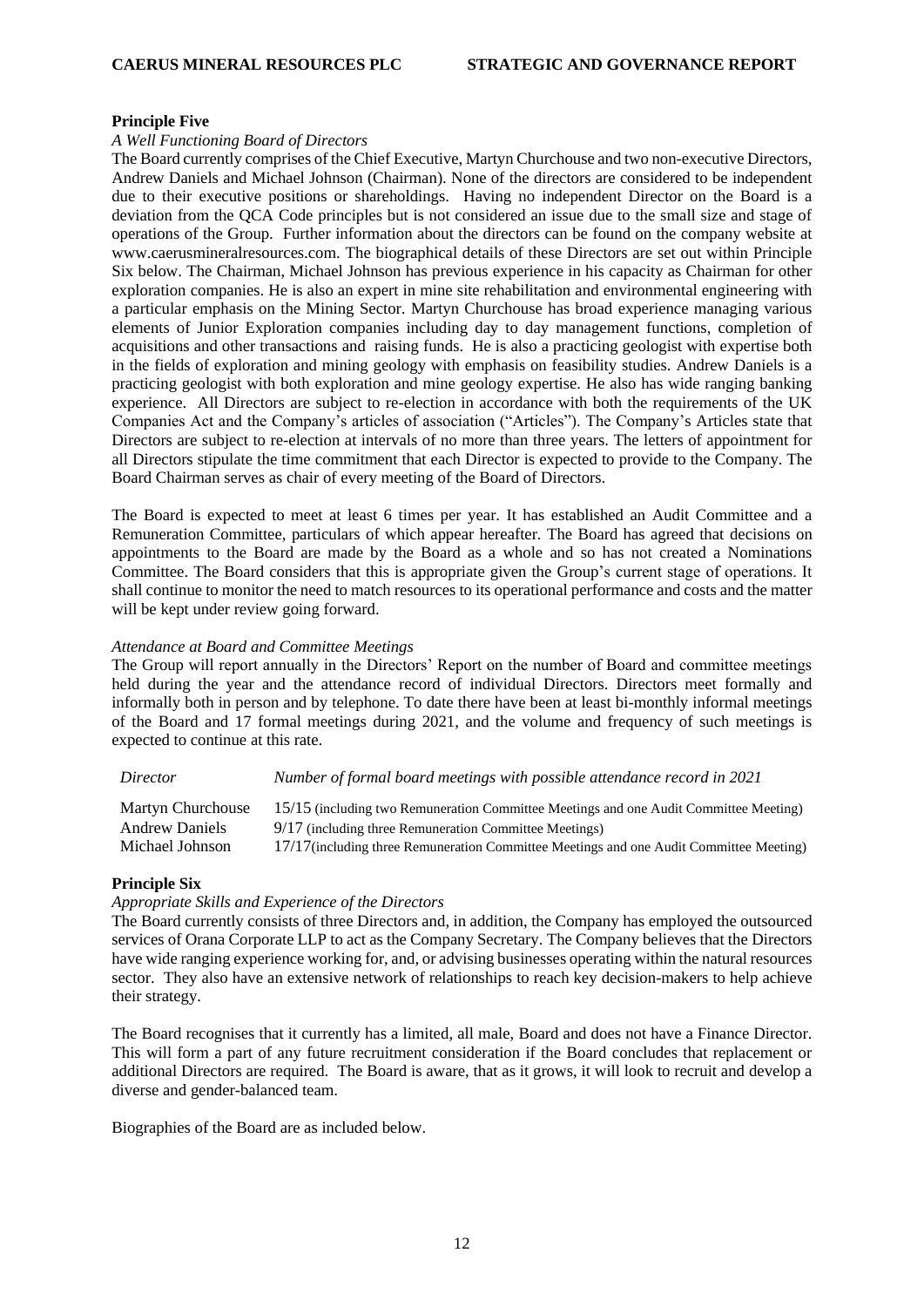#### **Professor Michael Stephen Johnson***, Non-executive Chairman*

(Emeritus Professor) Michael Johnson DSc. PhD., MTech. BSc, held the Rio Tinto Chair of Environmental Engineering at the University of Liverpool (1994-2005). He remains External Adviser to Rio Tinto plc, Lundin Mining Corporation and New Boliden AB. He was Chairman of Glebe Mines Ltd (2001-2008), the principal fluorspar mining company in Western Europe, and variously held similar director roles with Savannah Resources plc and Alecto Minerals plc during the period 2009-2016. Professor Johnson also holds advisory positions with the World Bank and United Nations (Environment Programme).

### **Martyn John Churchouse***, Chief Executive Officer*

Martyn Churchouse BSc., MSc, MBA is a geologist with 38 years' experience in Europe and Africa in exploration, mine development, feasibility and as a mine manager. He worked for Anglo American and Gold Fields before joining the junior mining sector and has been involved in bringing a number of exploration companies to the AIM market. Martyn was a senior adviser to Lundin Mining Corporation's New Business Development Division and was an executive director of AIM-listed Georgian Mining Corporation. He has been responsible for a number of discoveries and successful Bankable feasibility studies.

#### **Harold Andrew Daniels,***, Non-executive Director*

Andrew Daniels BScS., P Geo. is a registered, professional geologist with more than 30 years' experience in capital markets and mining and exploration geology including senior supervisory roles in open pit and underground mining environments. Mining financing experience including as director, Global Mining Finance for Deutsche Bank AG and Head, Global Banking for Palisade Global Investments plus a wealth of practical management and consulting experience including long term roles with Western Mining Corp, Kilborn SNC – Lavalin, Minorco Services BV, Anglo American PLC, Mountain Lake Resources, Chariot Resources, Riverside Resources and Century Mining.

There is no formal process to keep Directors' skill sets up-to-date given their wealth of experience. However, the Company's lawyers, auditors and broker provide regular updates on governance, financial reporting and Listing rules and the Board is able to obtain advice from other external bodies when necessary.

#### **Principle Seven**

#### *Evaluation of Board Performance*

Internal evaluation of the Board, the Committees and individual Directors will be undertaken on an annual basis in the form of peer appraisal and discussions to determine the effectiveness and performance against targets and objectives. As a part of the appraisal the appropriateness and opportunity for continuing professional development whether formal or informal is discussed and assessed.

#### **Principle Eight**

#### *Corporate Culture*

The Board recognises that their decisions regarding strategy and risk will impact the corporate culture of the Group as a whole which in turn will impact the Group's performance. The Directors are very aware that the tone and culture set by the Board will greatly impact all aspects of the Group and the way that consultants or other representatives behave. The corporate governance arrangements that the Board has adopted are designed to instil a firm ethical code to be followed by Directors, consultants and representatives alike throughout the entire organisation. The Group strives to achieve and maintain an open and respectful dialogue with representatives, regulators, suppliers and other stakeholders. Therefore, the importance of sound ethical values and behaviours is crucial to the ability of the Group to successfully achieve its corporate objectives. The Board places great importance on this aspect of corporate life and seeks to ensure that this flows through all that the Group does. The Directors consider that at present the Group has an open culture facilitating comprehensive dialogue and feedback and enabling positive and constructive challenge. The Group has adopted, with effect from the date on which its shares were admitted to the LSE's main market for listed securities, a code for Directors' dealings in securities which is appropriate for a company whose securities are traded on this main market and is in accordance with the requirements of the Market Abuse Regulation which came into effect in 2016.

Issues of bribery and corruption are taken seriously. The Group has a zero-tolerance approach to bribery and corruption and has an anti-bribery and corruption policy in place to protect the Group, its employees and those third parties to which the business engages with. The policy is provided to staff upon joining the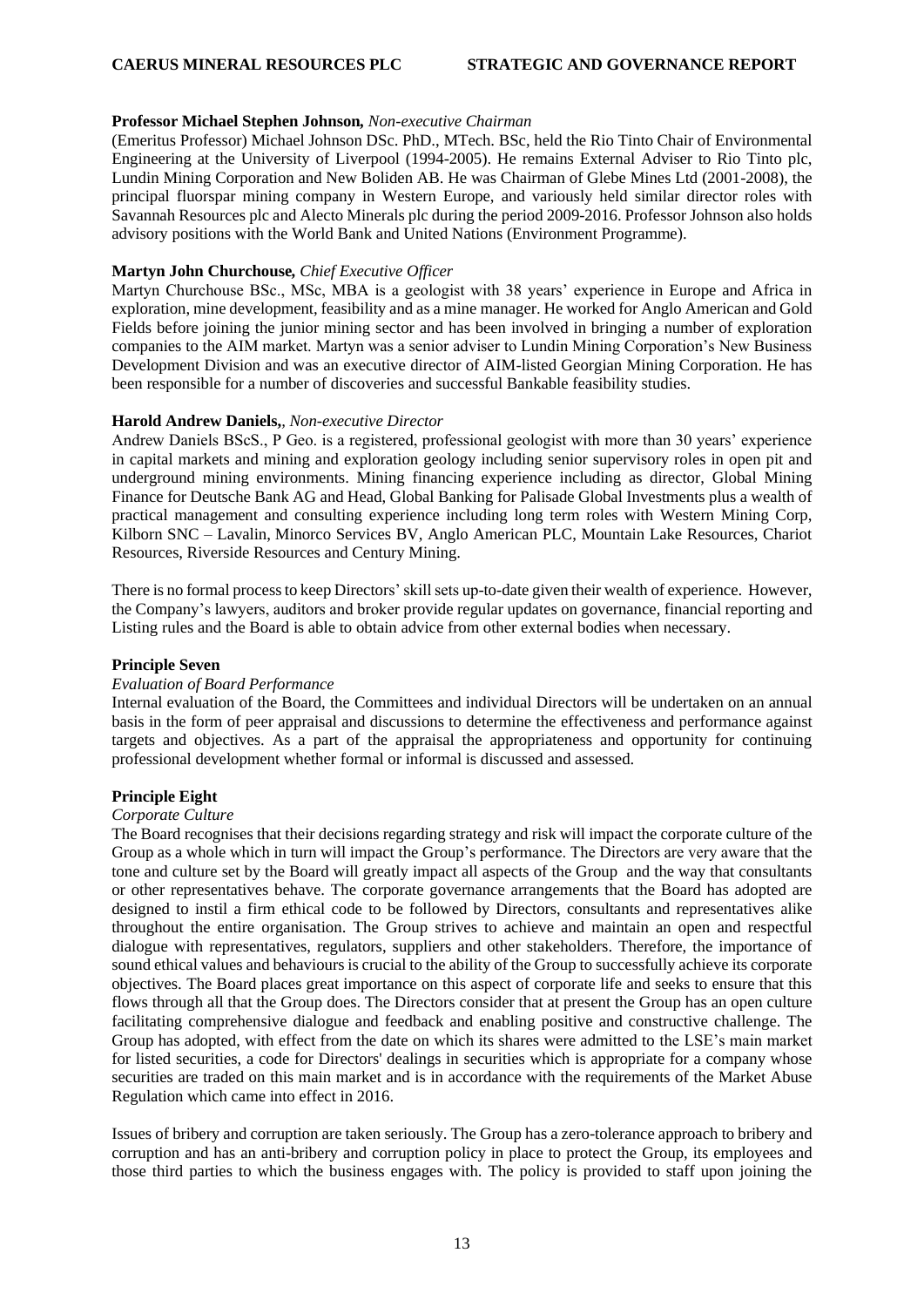business and training is provided to ensure that all employees within the business are aware of the importance of preventing bribery and corruption. Each employment contract specifies that the employee will comply with the policies. There are strong financial controls across the business to ensure on going monitoring and early detection.

#### **Principle Nine**

#### *Maintenance of Governance Structures and Processes*

The Group's governance structures are appropriate for a company of its size. The Board also meets regularly and the Directors continuously maintain an informal dialogue between themselves. The Chairman is responsible for the effectiveness of the Board as well as primary contact with shareholders, while the execution of the Group's investment strategy is a matter reserved for the Chief Executive. The current Governance structure is outlined below:

**Audit committee** – This is led by Michael Johnson (Chair). Martyn Churchouse and Andrew Daniels are also on the committee. This committee has primary responsibility for monitoring the quality of internal controls and ensuring that the financial performance of the Group is properly measured and reported. It receives reports from the executive management and auditors relating to the interim and annual accounts and the accounting and internal control systems in use throughout the Group. The Audit Committee meets at least once in each financial year and it has unrestricted access to the Company's auditors.

**Remuneration committee** – This is led by Michael Johnson (Chair). Martyn Churchouse and Andrew Daniels are also on the committee. The Remuneration Committee reviews the performance of the executive directors and employees and makes recommendations to the Board on matters relating to their remuneration and terms of employment. The Remuneration Committee also considers and approves the granting of share options/warrants pursuant to the share option plan and the award of shares in lieu of bonuses pursuant to the Company's Remuneration Policy.

As the Company grows, the Directors will ensure that the governance framework remains in place to support the development of the business and will look to appoint an independent Non-executive Director to comply with the QCA Code within the next 12 months.

### **Principle Ten**

#### *Shareholder Communication*

The Board is committed to maintaining good communication and having constructive dialogue with its shareholders in compliance with regulations applicable to companies quoted on the LSE's Main Market. All shareholders are encouraged to attend the Company's Annual General Meeting where they will be given the opportunity to interact with the Directors.

Investors also have access to current information on the Company through its website, [www.caerusmineralresources.com,](http://www.caerusmineralresources.com/) and via Michael Johnson, Non-Executive Chairman, who is available to answer investor relations enquiries.

#### *Other relevant stakeholders*

#### *Non-audit work*

The external auditor acted as the Company's Reporting Accountant and performed certain tax compliance work prior to the Company's Listing. This was approved by the Board as it did not affect the independence or objectivity of the external auditor and was considered to be one-off non-recurring work. Tax compliance work was moved to another advisor upon the listing of the Company.

#### *Internal controls/audit*

The Directors acknowledge their responsibility for the Groups' system of internal control and for reviewing their effectiveness. These internal controls are designed to safeguard the assets of the Group and ensure the reliability of financial information for both internal use and external publication. Whilst the Directors are aware no system can provide absolute assurance against material misstatement or loss, regular review or internal controls are undertaken to ensure that they are adequate and effective.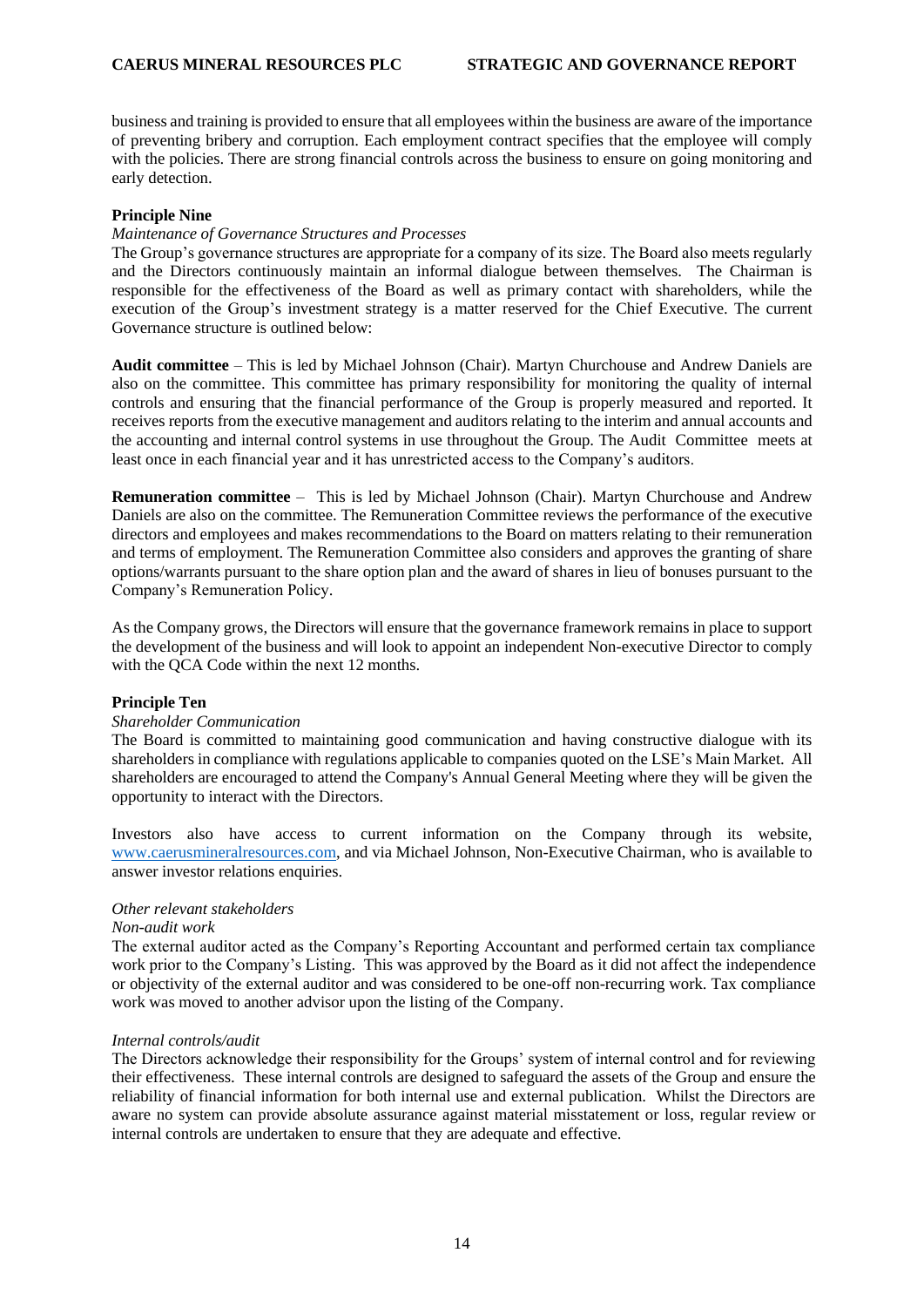The Group does not currently have an internal audit function due to the small size of the Group and limited resources available. The requirement for an internal audit function is kept under review.

#### *Whistleblowing*

The Group has adopted a formal whistleblowing policy which aims to promote a very open dialogue with all its employees which gives every opportunity for employees to raise concerns about possible improprieties in financial reporting or other matters.

#### *COVID-19 Communication*

The Group's mining operations are outside of the UK, whilst the Directors reside in both the UK and Europe. The Board regularly convene meetings electronically using telephonic and video conferencing. The COVID-19 pandemic has therefore had no effect on the ability of the Board to communicate and all recent developments of the COVID-19 health emergency on the Group's operations are discussed and all necessary actions taken.

### **ENVIRONMENT, HEALTH, SAFETY AND COMMUNITY POLICY STATEMENT**

The Group is committed to providing a safe working environment for all its employees and to responsibly manage all of the environmental interactions of its business. Its objective is to perform and achieve at a level notably in excess of the regulatory minima required by the host countries in which it does business.

To meet these objectives, the Group has defined and adopted a Health, Safety, Environment, and Community ("HSEC") policy that applies to all Group activities in Cyprus and elsewhere.

The Group is committed to the implementation of a high standard of HSEC management and delivery from exploration through production to eventual mine closure. Its field staff are accountable for delivery of the HSEC policy and its Directors, Officers and Employees are responsible for compliance with the expected high standards of HSEC performance.

The following specific commitments are made as regards HSEC matters:

### **Health & Safety**

- Provision of health and safety training to all employees;
- All necessary measures are taken to minimise workplace injuries, and
- Establishment of management and advisory programmes for the prevention of transmissible diseases.

### **Environment**

The Group prides itself on being a skilled and responsible developer. It functions with the clear mandate of being in full compliance with corporate standards, applicable environmental laws, regulations and permit requirements. It has an internal monitoring programme in place that plays a critical role in continuously improving its environmental performance. This is reported to the Board annually.

The Group strives to minimise its environmental effects wherever and to:

- Comply with applicable laws, regulations and commitments wherever it operates;
- Ensure it has the necessary resources, procedures, training programmes and responsibilities in place to achieve its environmental objectives;
- Strive to protect air and water quality, minimise consumption of water and energy, and protect natural habitats and biodiversity;
- Promote an ongoing environmental dialogue with its stakeholders in the communities where it conducts business;
- Collaborate with stakeholders to define environmental priorities and to protect the environment, and
- Consider the requirement for environmental protection in all aspects of exploration and development.

### **Communities**

As well as recognising the need to protect the natural environment the Group will follow Best Practices in:

- its interactions with local communities,
- respecting customs and cultural practices, and
- minimising intrusion upon lifestyles and traditions.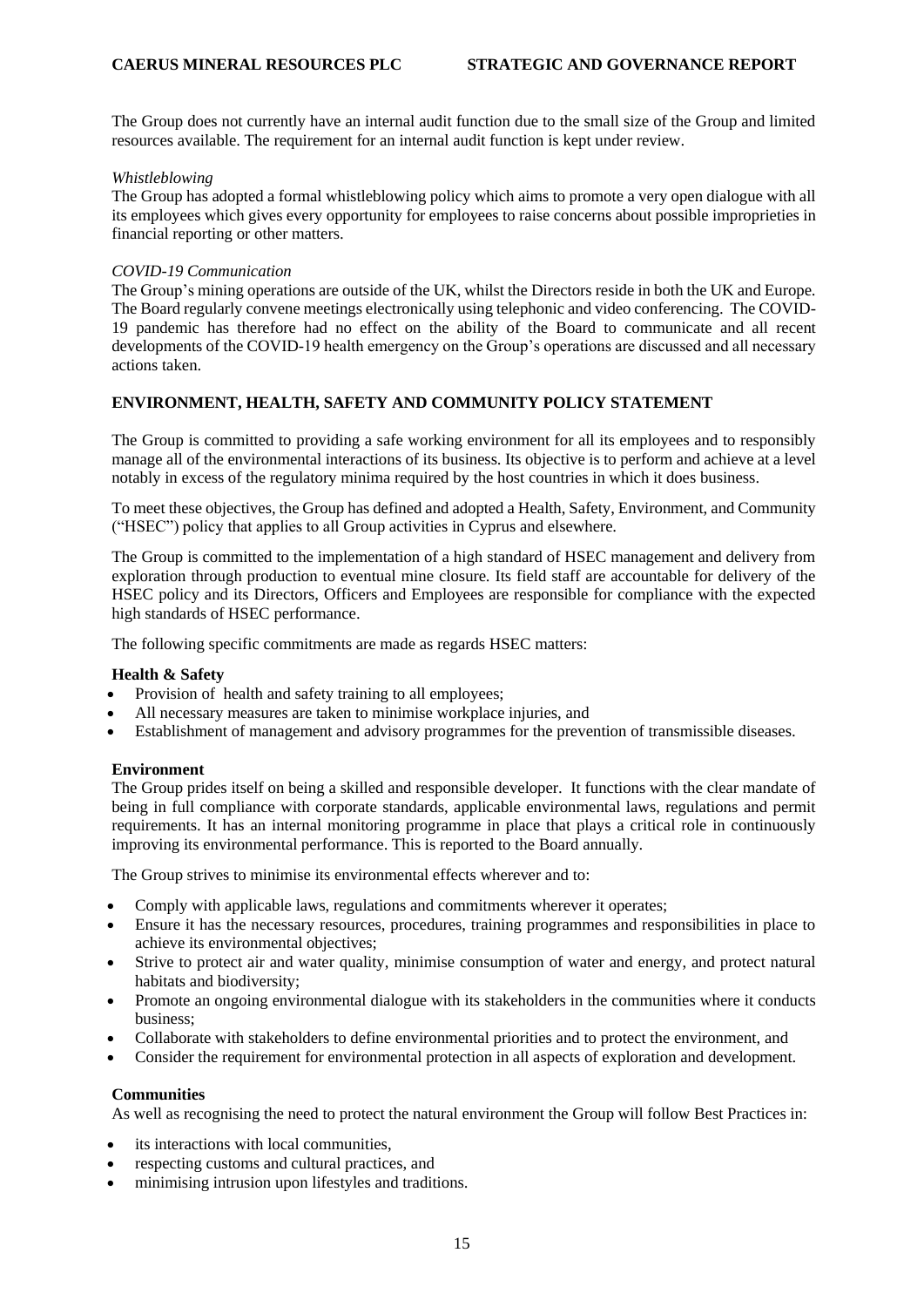The Group will not violate human rights and will, wherever possible, favour employment for local people when it recruits. It will strive to be recognised as a socially aware and responsible business.

#### **Streamlined Energy and Carbon Reporting**

As per the Streamlined Energy and Carbon Reporting ("SECR") Regulations published in 2018 quoted companies and large unquoted companies that have consumed more than 40,000 kilowatt-hours (kWh) of energy in the reporting period must include energy and carbon information within their directors' report. The Group do not currently exceed this threshold and are therefore presently exempt from the SECR reporting requirements. The Group intends to publish energy emissions data in line with the SECR regulations as the Group's projects develop.

### **Events after the reporting date**

Events after the reporting date are as described in the Chairman's Report and Note 26 to the financial statements.

#### **Market Abuse Regulations**

The Group is required to comply with article 18(2) of the Market Abuse Regulation ("MAR") with reference to insider dealing and unlawful disclosure of inside information. The LSE requires traded companies to maintain insider lists as set out in the MAR. The Board has put in place a MAR compliance process and this and the Company's regulatory announcements are overseen by the Board of Directors.

This report was approved by the Board on 29<sup>th</sup> April 2022 and signed on its behalf by:

 $M/b$ 

**M J Churchouse Director**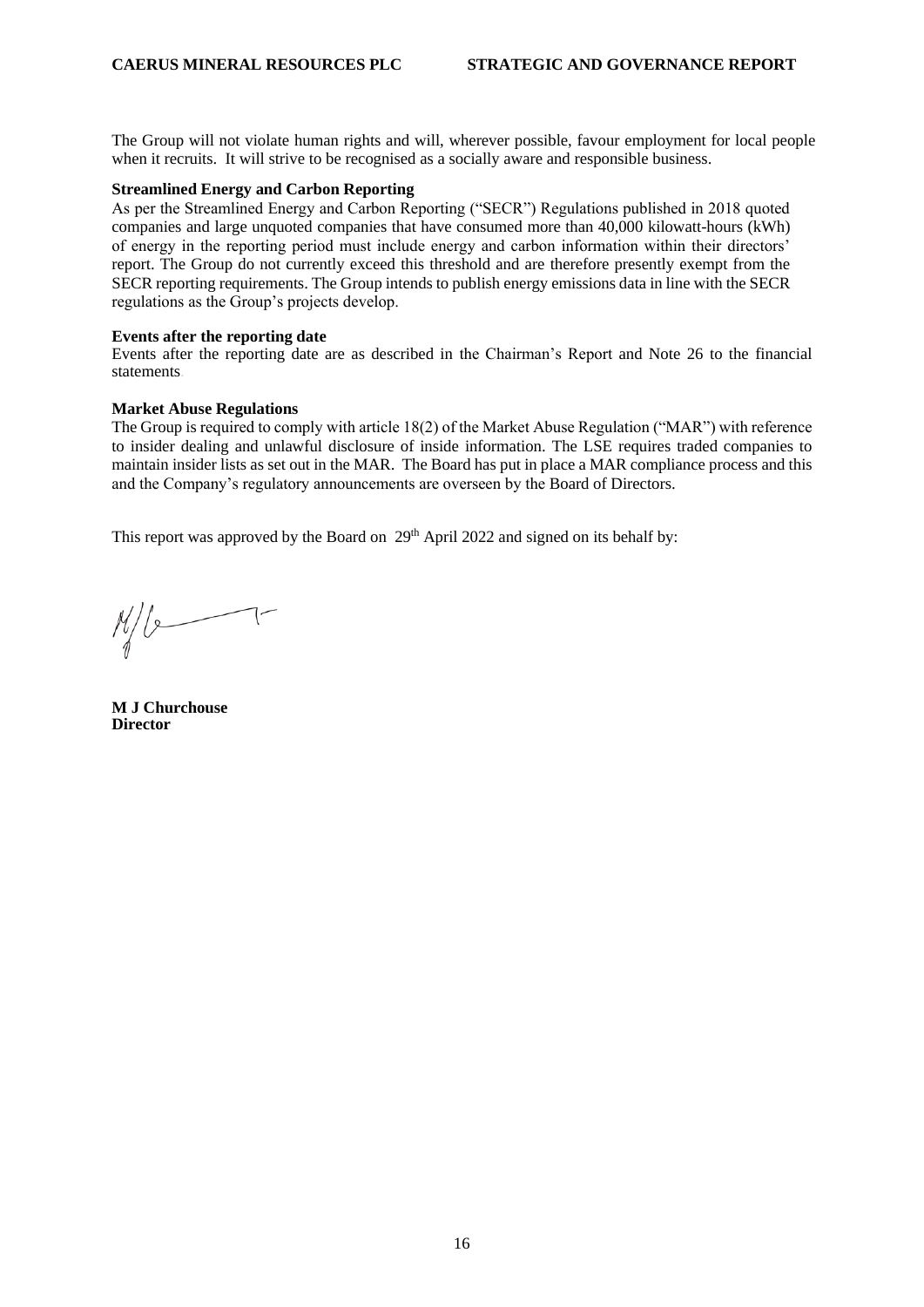### <span id="page-16-0"></span>**Report Of The Directors**

The Directors present their report, together with audited consolidated financial statements for the year ended 31 December 2021 (with comparative figures for the thirteen month period ended 31 December 2020).

Caerus Mineral Resources plc ("the Company") is incorporated and domiciled in England and Wales, with Registered Number 11043077, under the Companies Act 2006. The Company was incorporated on 1 November 2017 under the name Leopard Mineral Investments Limited as a private limited company and subsequently re-registered as a public limited company on 9 January 2018; and changed its name to Caerus Mineral Resources plc on 18 September 2018.

The Company's registered office is at Eccleston Yards, 25 Eccleston Place, London SW1W 9NF.

#### **Principal Activities**

The principal activity of the Group is the exploration for, and development of mineral resources in Cyprus and the identification of future acquisition targets in the same industry.

### **Results and Dividends**

The loss for the year before taxation amounted to £987,970 (prior year loss of £108,333).

The Directors do not recommend the payment of a dividend (2020: £Nil). The nature of the Group's business means that it is unlikely that the Directors will recommend a dividend in the early years following Admission. The Directors believe the Group should seek to generate capital growth for its Shareholders. The Group may recommend distributions at some future date when it becomes commercially prudent to do so, having regard to the availability of the Group's distributable profits and the retention of funds required to finance future growth.

#### **Directors' and Officers' Indemnity Insurance**

During the financial year, the Group maintained insurance cover for its Directors and Officers under a Directors' and Officers' liability insurance policy. The Group has not provided any qualifying indemnity cover for the Directors.

#### **Business Review, Future Developments and Key Performance Indicators**

A review of the business, future developments and key performance indicators are outlined in the Chairman's Report and the Strategic and Corporate Governance Report.

#### **Directors**

The Directors who held office during the year under review, and as at the date of this report, were as follows:

Professor Michael Johnson (Non-executive Chairman) Martyn Churchouse Harold Andrew Daniels (Non-executive Director)

### **Directors' interests**

The beneficial interests of the Directors who held office at 31 December 2021 and their connected parties in the share capital of the Company were as follows:

Harold Andrew Daniels 6,422,007 4,490,550

|                           |              | 2021 number of Ordinary shares 2020 number of Ordinary shares |
|---------------------------|--------------|---------------------------------------------------------------|
| Professor Michael Johnson | $*1.990.001$ | $*1.750.001$                                                  |
| Martyn Churchouse         | 850,000      | 850,000                                                       |

\*300,000 Ordinary shares (2020: 300,000) are held by their connected party, Helen Johnson.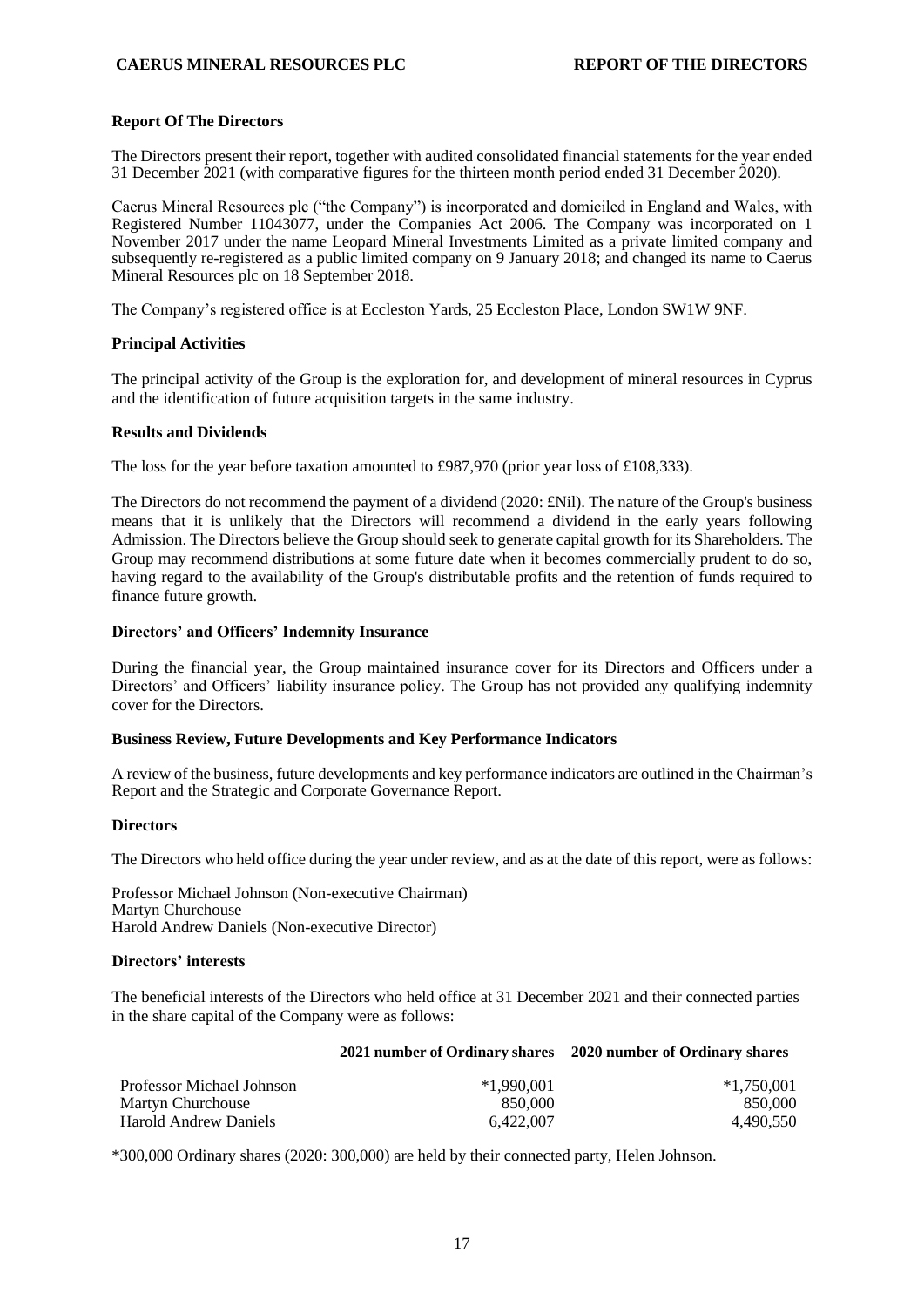### **Substantial shareholders**

The Company has been notified of the following interests of 3 per cent. or more in its issued share capital as at  $24<sup>th</sup>$  April 2022:

|                                                      | <b>Number of Ordinary</b><br>shares | Percentage of<br>holding |
|------------------------------------------------------|-------------------------------------|--------------------------|
| EV Metals Group Plc                                  | 10,000,000                          | 16.3%                    |
| O.V. & S. Secretarial Ltd as trustee for PM          | 6,422,007                           | 10.5%                    |
| Ploutonic Metals Ltd <sup>1</sup>                    |                                     |                          |
| Hargreaves Lansdown (Nominees) Limited               | 8,358,352                           | 13.6%                    |
| <b>Interactive Investor Service Nominees Limited</b> | 5,122,612                           | 8.3%                     |
| Indo European Mining PR Ltd                          | 4,240,987                           | 6.9%                     |
| The Bank of New York (Nominees) Limited              | 2,950,000                           | 4.8%                     |
| <b>Lawshare Nominees</b>                             | 2,740,399                           | 4.4%                     |
| <b>Barclays Direct Investing</b>                     | 2,085,175                           | 3.4%                     |
| Jarvis Investment Management Limited                 | 2,029,232                           | 3.3%                     |
| <b>Professor Michael Johnson</b>                     | 1,990,001                           | 3.3%                     |

<sup>1</sup> The ultimate beneficial owner of the Ordinary Shares held by O.V. & S. Secretarial Ltd as trustee for PM Ploutonic Metals Ltd is Andrew Daniels, a Director.

### **Directors' remuneration**

Directors' remuneration is disclosed in the Directors' Remuneration Report on pages 21-23.

### **Going concern**

The financial statements have been prepared under the going concern assumption. Under the going concern assumption, an entity is ordinarily viewed as continuing in business for the foreseeable future with neither the intention nor the necessity of liquidation, ceasing trading or seeking protection from creditors pursuant to laws or regulations.

As referred to in the Chairman's Report, the Group raised gross proceeds of £2.25 million and £1.5 million by way of a share placings and issue of shares on 19 March 2021 and 5 October 2021. These funds complement the Group's existing cash resources and will be used to fund the current exploration programme. Where required, the Directors will limit expenditure to ensure adequate resources remain available for the day to day running of the business. As is common for an early stage mining and exploration business, it is considered part of the normal course of business to require access to further funding from time to time to fund ongoing operations.

The Directors are confident that this funding will continue and consider that the Group will have access to adequate resources, to meet operational requirements for at least 12 months from the date of approval of these financial statements. On this basis, the Directors have formed a judgement, at the time of approving the Financial Statements, that there is a reasonable expectation that the Group has access to adequate resources to continue in operational existence for the foreseeable future. For this reason, the Directors have adopted the going concern basis in preparing the Financial Statements.

### **Post Balance Sheet Events**

These are detailed out in note 26 to the financial statements.

### **Financial Risk Management**

These are detailed out in note 24 to the financial statements.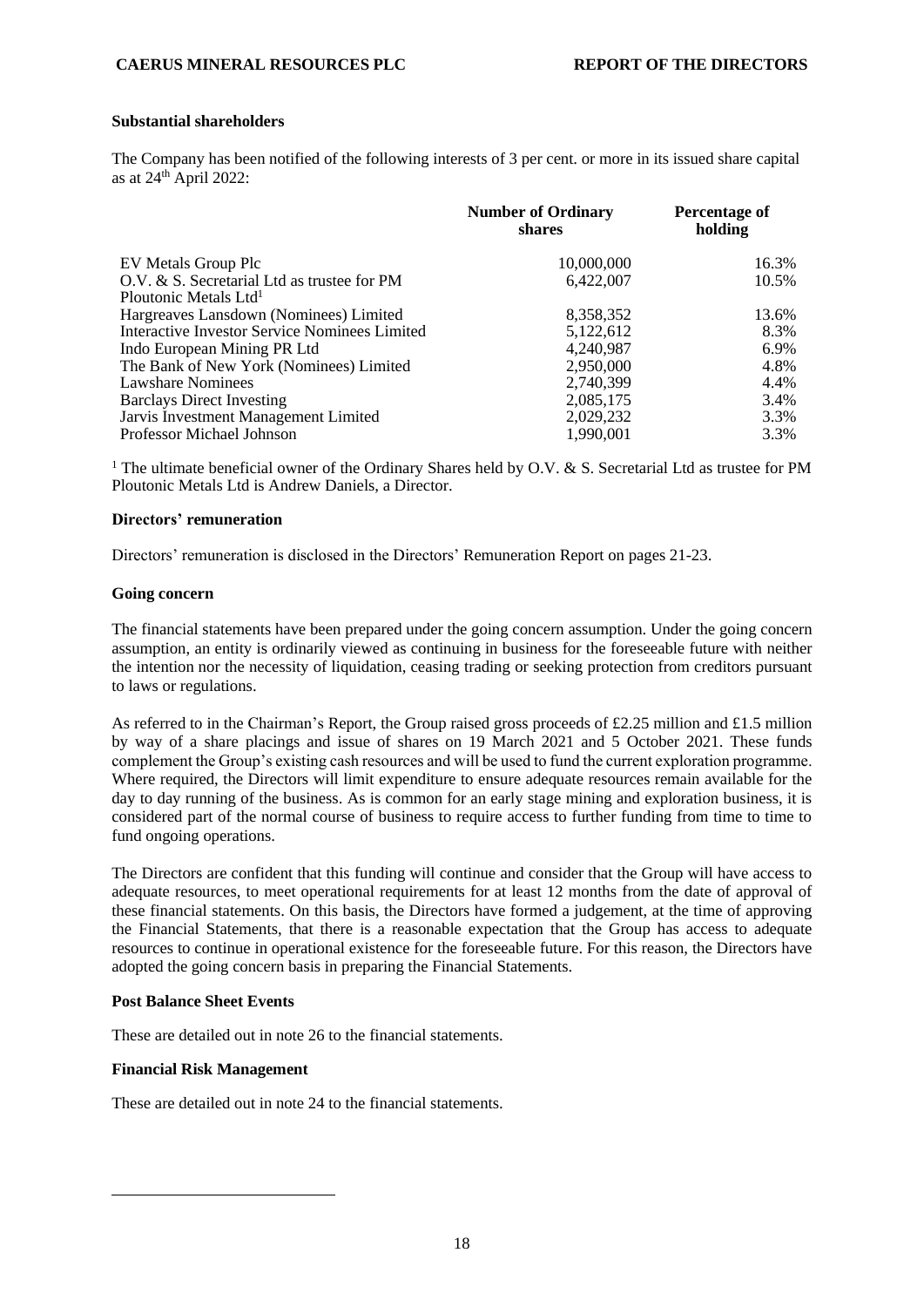### **CAERUS MINERAL RESOURCES PLC REPORT OF THE DIRECTORS**

### **Provision of Information to Auditors**

The Directors who held office at the date of approval of this Report of the Directors confirm that, so far as they are individually aware, there is no relevant audit information of which the Group's auditor is unaware; and each Director has taken all the steps that they ought to have taken as Director to make themselves aware of any relevant audit information and to establish that the Group's auditor is aware of that information.

PKF Littlejohn LLP have expressed their willingness to continue in office and a resolution to re-appoint them will be proposed at the annual general meeting.

#### **Corporate Governance**

A report on Corporate Governance is set out in the Strategic Report.

#### **Annual general meeting**

The Company will hold its annual general meeting for 2021 in May 2022 and the date will be announced on the Company website.

### **Listing**

The Company's ordinary shares have been traded on the standard segment of the Main market Listing of the LSE since 19 March 2021. Novum Securities Limited is the Company's broker.

#### **Streamlined Energy and Carbon Reporting**

This is referred to in the Strategic and governance report on page 16.

#### **Political and charitable contributions**

The Company made a charitable donation of £575 in 2021 (2020 £nil). No political donations were made in either year.

#### **Statement of Directors Responsibilities**

The Directors are responsible for preparing the Annual Report, Report of the Directors, Remuneration Report and the financial statements in accordance with applicable law and regulations.

Company law requires the Directors to prepare consolidated financial statements for each financial year. Under that law the Directors have elected to prepare the consolidated financial statements in accordance with UK-adopted international accounting standards. Under company law the Directors must not approve the financial statements unless they are satisfied that they give a true and fair view of the state of affairs of the Company and of the profit or loss for that period.

In preparing these financial statements, the Directors are required to:

- select suitable accounting policies and then apply them consistently;
- make judgments and accounting estimates that are reasonable and prudent; and
- prepare the consolidated financial statements on the going concern basis unless it is inappropriate to presume that the Group will continue in business.

The Directors are responsible for keeping adequate accounting records that are sufficient to show and explain the Group's transactions and disclose with reasonable accuracy at any time the financial position of the Group and enable them to ensure that the consolidated financial statements comply with the Companies Act 2006. They are also responsible for safeguarding the assets of the Group and hence for taking reasonable steps for the prevention and detection of fraud and other irregularities.

The Directors are responsible for the maintenance and integrity of the corporate and financial information included on the Company's website. Legislation in the United Kingdom governing the preparation and dissemination of the financial statements may differ from legislation in other jurisdictions.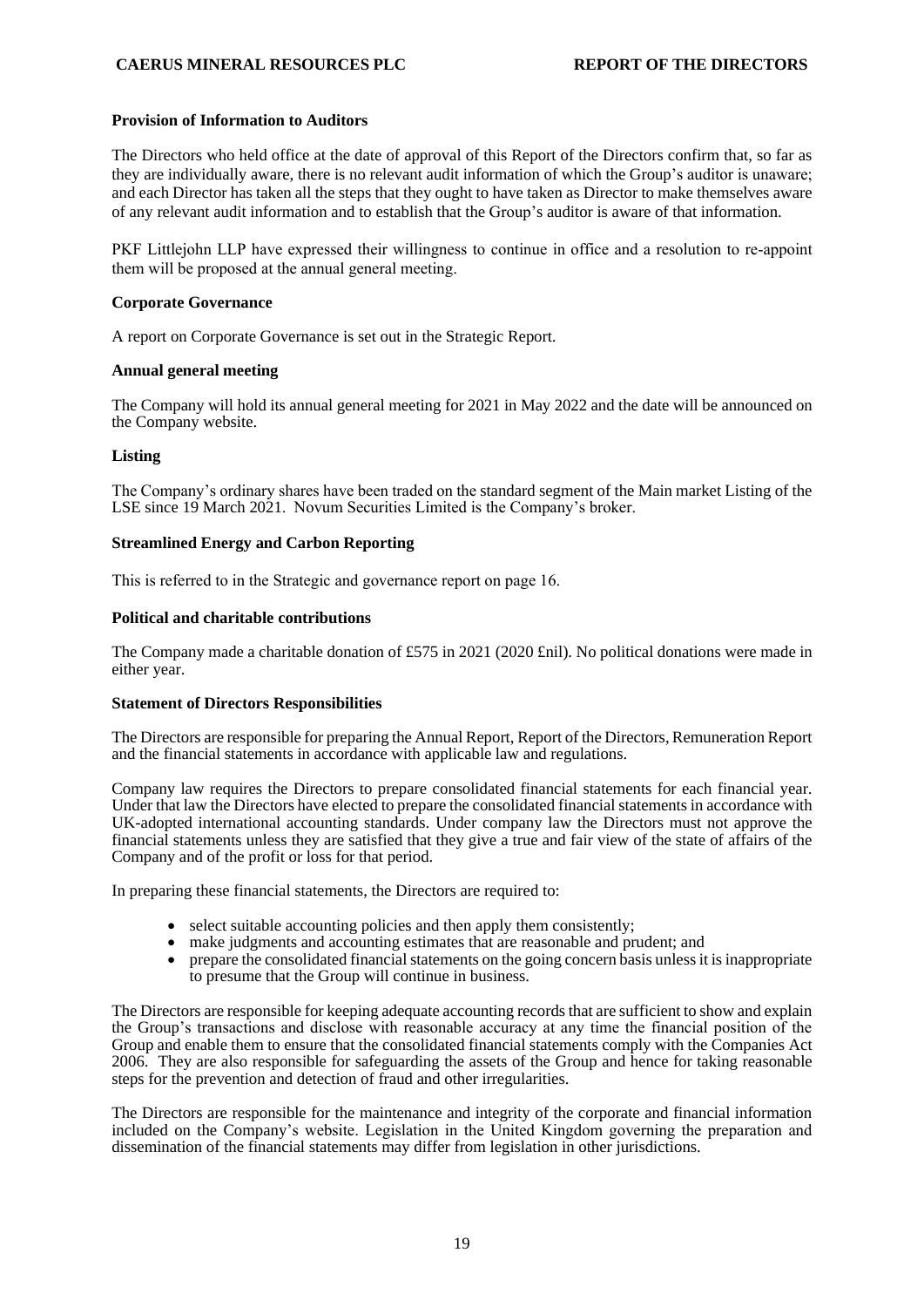### **Directors' Responsibility Statement Pursuant to Disclosure and Transparent Rules**

Each of the Directors, whose names and functions are listed on page 17 confirm that, to the best of their knowledge and belief:

- The Financial Statements prepared in accordance with UK-adopted international accounting standards and give a true and fair view of the assets, liabilities, financial position and loss of the Group and Company; and
- the Annual Report and Financial Statements, including the Business review, includes a fair review of the development and performance of the business and the position of the Group and Company, together with a description of the principal risks and uncertainties that they face.

This report was approved and authorised for issue by the board on 29<sup>th</sup> April 2022 and signed on its behalf by:

 $M/b$ 

M J Churchouse **Director**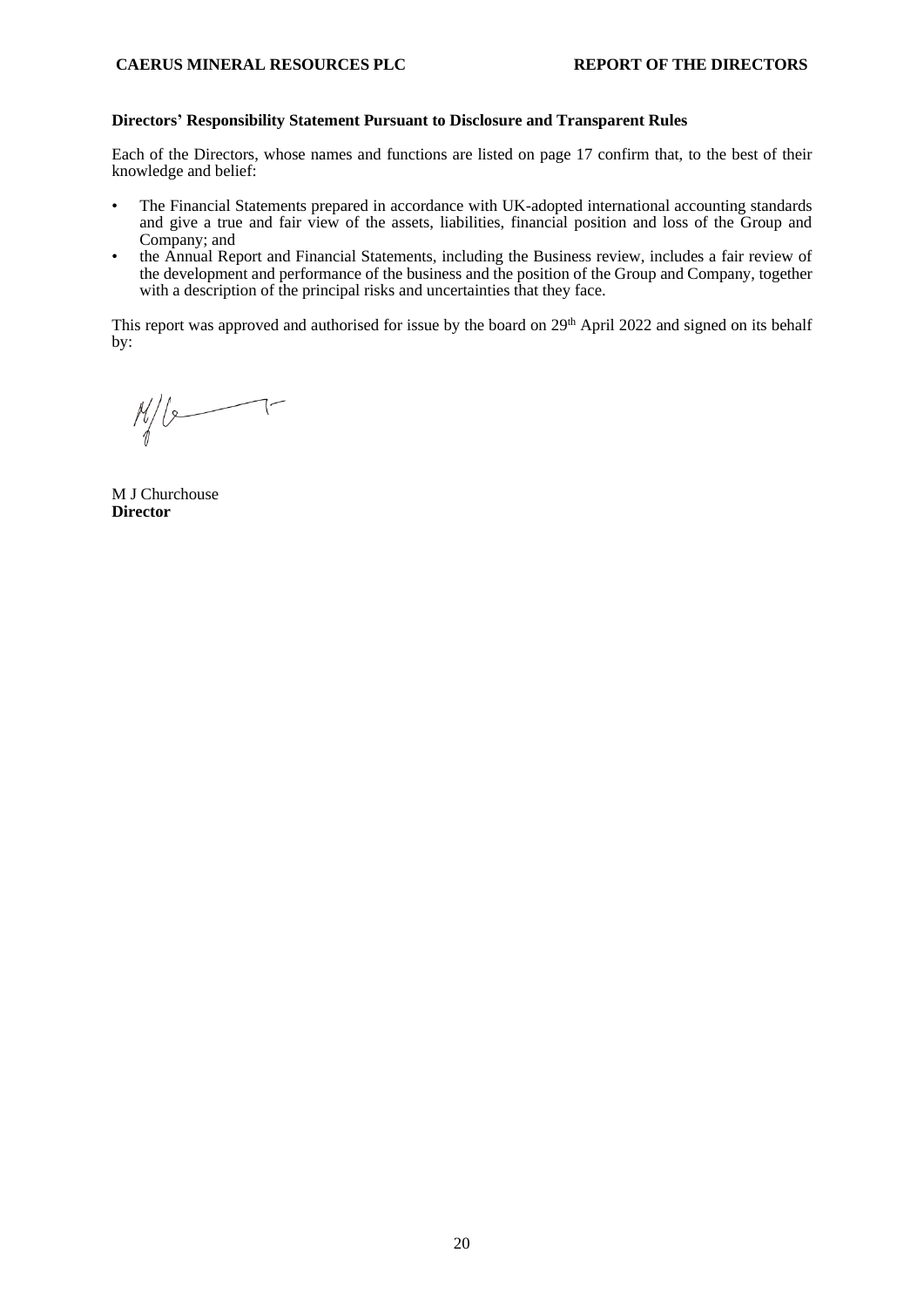### **CAERUS MINERAL RESOURCES PLC REMUNERATION REPORT**

#### **Directors' Remuneration Report**

The Company has an established Remuneration Committee. The Committee reviews the scale and structure of the Directors' fees, taking into account the interests of shareholders and the performance of the Group and Directors.

The Company's auditors, PKF Littlejohn LLP are required by law to audit certain disclosures and where disclosures have been audited, they are indicated as such.

#### **Statement of Caerus Mineral Resources Plc's policy on directors' remuneration by the chair of the Remuneration Committee**

As chair of the Remuneration Committee I am pleased to introduce our Directors' Remuneration Report. One of the Remuneration Committee's aims is to provide clear, transparent remuneration reporting for our shareholders which adheres to the best practice corporate governance principles that are required for listed organisations.

The Directors' Remuneration Policy, is set out below.

Directors' remuneration packages are designed to motivate and retain Directors, as well as have regard for similar jobs in comparable companies. They also take into consideration reward for individual performance and enhancing value to shareholders. The performance of the Directors is reviewed annually and an increase in salary is awarded in line with this evaluation.

For 2022, a 10% increase was awarded to Martyn Churchouse, increasing his salary to £82,500 and a 2% increase to Harold Andrew Daniels, increasing his salary to 86,700 Euros.

The executive Director's remuneration package includes a basic annual salary, a minimum contribution to the Company's stakeholder pension plan and an award of warrants in line with individual performances.

The key activities of the Remuneration Committee are:

- to determine and agree with the Board the framework or broad policy for the remuneration of the Company's chair, chief executive, and such other members of the executive management as it is designated to consider;
- in determining such policy, take into account all factors which it deems necessary including relevant legal and regulatory requirements;
- recommend and monitor the level and structure of remuneration for senior management;
- when setting remuneration policy for directors, review and have regard to the remuneration trends across the Company, and review the on-going appropriateness and relevance of the remuneration policy;
- obtain reliable, up-to-date information about remuneration in other companies;
- approve the design of, and determine targets for, any performance related pay schemes operated by the Company and approve the total annual payments made under such schemes;
- ensure that contractual terms on termination, and any payments made, are fair to the individual, and the Company, that failure is not rewarded and that the duty to mitigate loss is fully recognised; and
- oversee any major changes in employee benefits structures throughout the Company.

The Remuneration Committee comprises all three members of the Board, with the Chair being Michael Johnson.

#### **Remuneration Components**

The Company remunerates directors in line with best market practice in the industry in which it operates. The components of Director remuneration that are considered by the Board for the remuneration of directors in future years are likely to consist of:

- Base salaries
- Pension and other benefits
- Share Incentive arrangements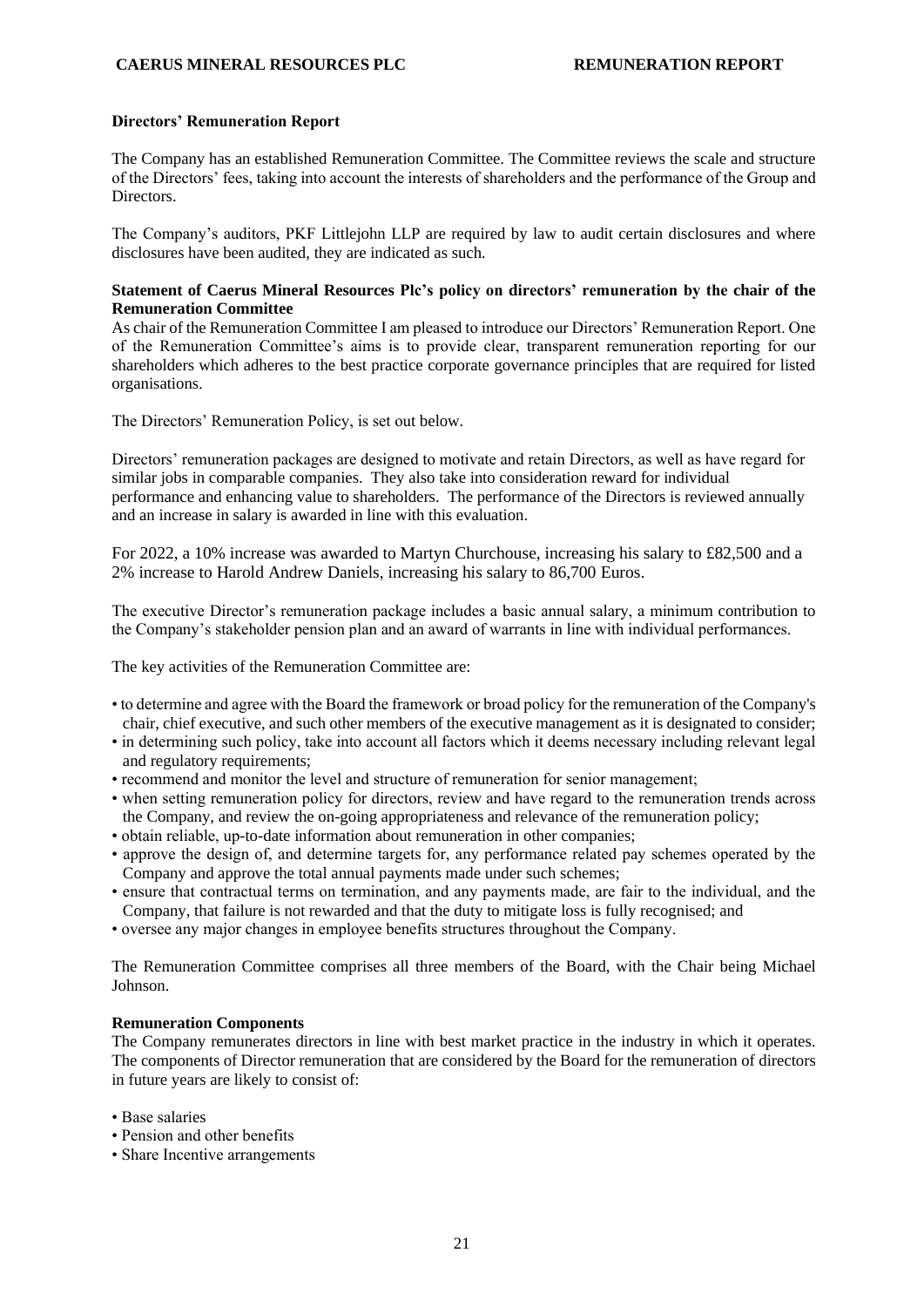Given the early stage of development of the Company, the Remuneration Committee do not consider it appropriate to have annual bonuses or share incentive arrangements. The Remuneration Committee also do not consider it necessary to have maximum amounts of each remuneration component.

The executive Director's remuneration package includes a basic annual salary, a minimum contribution to the Company's stakeholder pension plan and an award of warrants in line with individual performances. No other payments are made for compensation for loss of office.

The Company has established a workplace pension scheme and pays the statutory required pension amounts in relation to Directors' remuneration where applicable. The Company has not paid out any excess retirement benefits to any Directors or past Directors. The Company has not paid any compensation to past Directors. Amounts paid by the Group in respect of Directors' services and warrants issued for performance are shown in note 8 to the financial statements.

#### **Recruitment Policy**

Base salary levels will take into account market data for the relevant role, internal relativities, their individual experience and their current base salary. For external and internal appointments, the Board may agree that the Company will meet certain relocation and/or incidental expenses as appropriate.

### **Payment for loss of Office**

The Committee will honour the Executive Director's contractual entitlements. Service contracts do not contain liquidated damages clauses. If a contract is to be terminated, the Committee will determine such mitigation as it considers fair and reasonable in each case. There is no agreement between the Company and its Executive Director or employees, providing for compensation for loss of office or employment that occurs because of a takeover bid.

The Committee reserves the right to make additional payments where such payments are made in good faith in discharge of an existing legal obligation (or by way of damages for breach of such an obligation); or by way of settlement or compromise of any claim arising in connection with the termination of an Executive Director's office or employment.

### **Service Agreements and letter of appointment**

The Executive Director's (Martyn Churchouse) service agreement , dated 1 November 2020, is not for a fixed term and may be terminated by the Company or the Executive Director by giving 6 months' notice.

The Non-Executive Director (Andrew Daniels), has a service agreement, effective date from Admission, 29 March 2021, as an executive Director of the subsidiary NCC with an appointment period of minimum two years, and thereafter until terminated by either party not giving less than three months' prior written notice.

The Non-Executive Director and Chair, Michael Johnson does not have a service contract but is appointed by a letter of appointment. His term of office runs for an initial period of three years unless terminated earlier upon written notice or upon his resignation.

The terms of all Directors' appointments are subject to their re-election by the Company's shareholders at any Annual General Meeting at which the all Directors stand for re-election.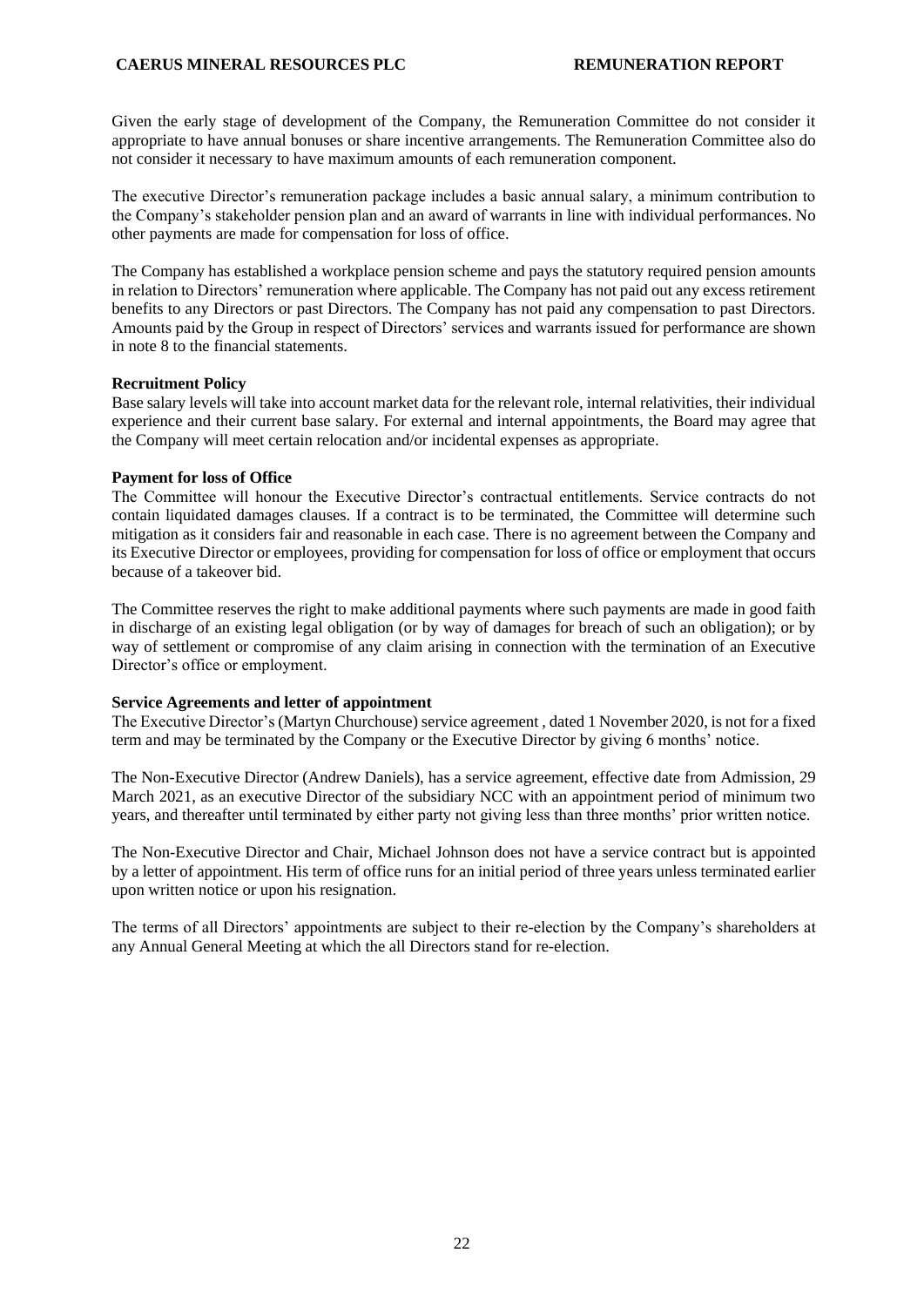#### **Executive Director's remuneration - Audited**

The table below sets out the remuneration received by the Directors for the year ended 31 December 2021 and 31 December 2020:

|                                 |                    | <b>Year ended 31 December 2021</b> |                             |              | 13 months<br>ended 31<br>December 2020 |
|---------------------------------|--------------------|------------------------------------|-----------------------------|--------------|----------------------------------------|
|                                 | <b>Salary/Fees</b> | <b>Pensions</b>                    | Share-<br>based<br>payments | <b>Total</b> | <b>Fees</b>                            |
|                                 | £                  | £                                  | £                           | £            | £                                      |
| <i>Executive directors:</i>     |                    |                                    |                             |              |                                        |
| <b>Martyn Churchouse</b>        | 75,000             | 440                                | 40,565                      | 116,005      | 10,000                                 |
| <b>Non-executive directors:</b> |                    |                                    |                             |              |                                        |
| Professor Michael Johnson       |                    |                                    | 10,593                      | 10,593       |                                        |
| <b>Harold Andrew Daniels</b>    | 70,701             | -                                  |                             | 70,701       | 18,906                                 |
|                                 | 70,701             |                                    | 10,593                      | 81,294       | 18,906                                 |
| <b>TOTAL</b>                    | 145,701            | 440                                | 51,158                      | 197,299      | 28,906                                 |

#### **Relative importance of spend on pay**

The table below illustrates the year-on-year change in total remuneration compared to distributions to shareholders and operational cash flow for the financial periods ended 31 December 2021 and 2020:

|                    | <b>Distributions to</b><br>shareholders | <b>Total directors and</b><br>employee pay | <b>Operational cash</b><br>outflow |
|--------------------|-----------------------------------------|--------------------------------------------|------------------------------------|
|                    | £                                       |                                            |                                    |
| Year ended 31      | Nil                                     | 213,126                                    | 936,199                            |
| December 2021      |                                         |                                            |                                    |
| 13 Months ended 31 | Nil                                     | 28,906                                     | 423,284                            |
| December 2020      |                                         |                                            |                                    |

Total employee pay includes wages and salaries, social security costs and pension cost for employees in continuing operations. Further details on Employee remuneration are provided in note 8. Operational cash outflow has been shown in the table above as cash flow monitoring and forecasting is an important consideration for the Remuneration Committee and Board of Directors when determining cash-based remuneration for directors and employees.

#### **Historical Share Price Performance Comparison**

The Directors have not provided a historical share price performance comparison as the Company has only been trading since 29 March 2021 and therefore a comparison is not yet considered a useful tool for analysis.

#### **Consideration of shareholder views**

The Board considers shareholder feedback received and guidance from shareholder bodies. This feedback, plus any additional feedback received from time to time, is considered as part of the Company's annual policy on remuneration.

Approved on behalf of the Board of Directors.

**Michael Johnson Chairman 29 th April 2022**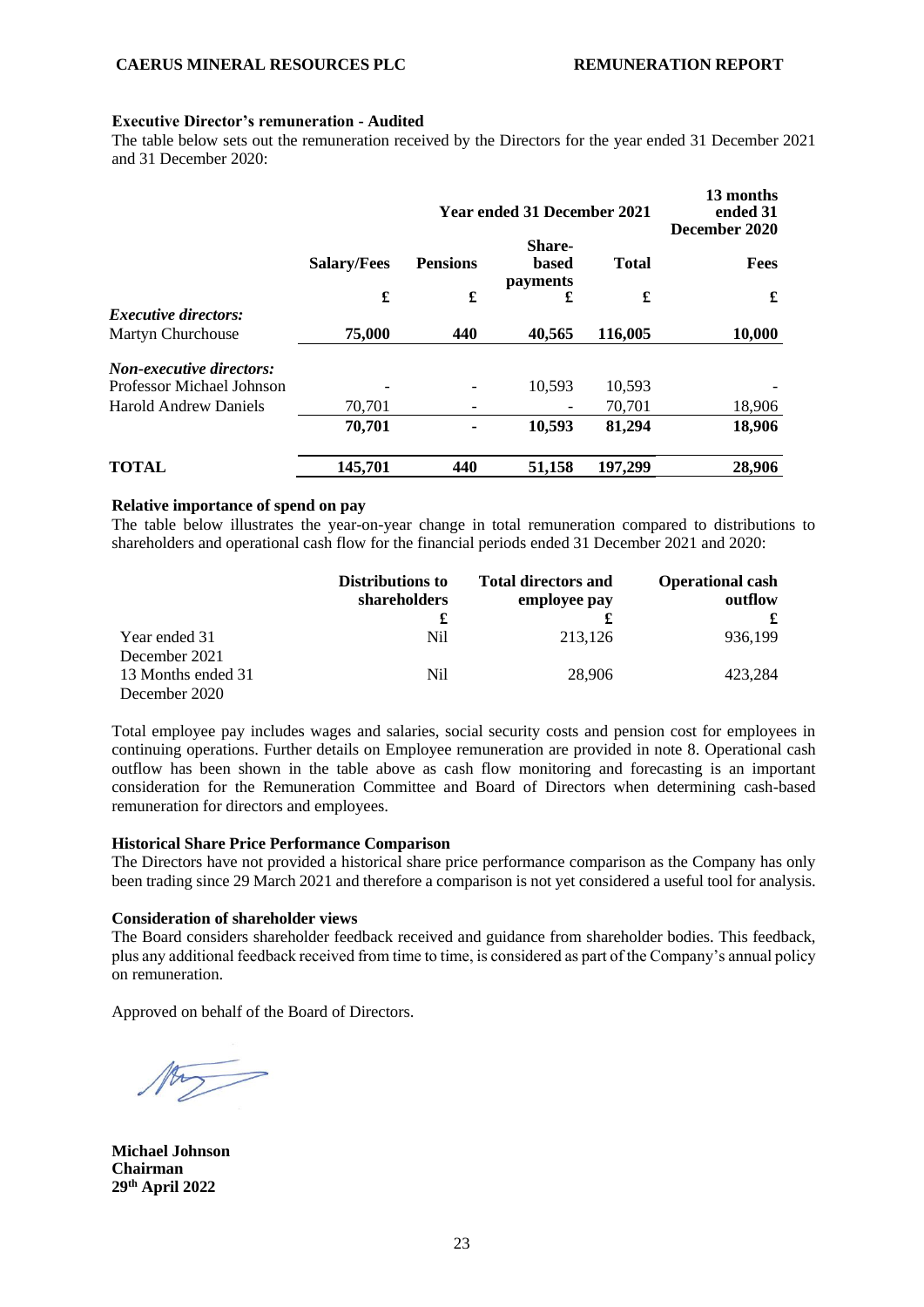### **INDEPENDENT AUDITOR'S REPORT TO THE MEMBERS OF CAERUS MINERAL RESOURCES PLC**

#### **Opinion**

We have audited the financial statements of Caerus Mineral Resources Plc (the "parent company") and its subsidiaries (the "group") for the year ended 31 December 2021 which comprise the Consolidated Statement of Profit or Loss and Other Comprehensive Income, the Consolidated and parent company Statements of Financial Position, the Consolidated and parent company Statements of Changes in Equity, the Consolidated and parent company Statements of Cash Flows and notes to the financial statements, including significant accounting policies. The financial repporting framework that has been applied in their preparation is applicable law and UK-adopted international accounting standards and as regards the parent company financial statements, as applied in accordance with the provisions of the Companies Act 2006.

In our opinion:

- the financial statements give a true and fair view of the state of the group's and of the parent company's affairs as at 31 December 2021 and of the group's loss for the year then ended;
- the group financial statements have been properly prepared in accordance with UK-adopted international accounting standards;
- the parent company financial statements have been properly prepared in accordance with UK-adopted international accounting standards and as applied in accordance with the provisions of the Companies Act 2006; and
- the financial statements have been prepared in accordance with the requirements of the Companies Act 2006.

#### **Basis for opinion**

We conducted our audit in accordance with International Standards on Auditing (UK) (ISAs (UK)) and applicable law. Our responsibilities under those standards are further described in the Auditor's responsibilities for the audit of the financial statements section of our report. We are independent of the group and parent company in accordance with the ethical requirements that are relevant to our audit of the financial statements in the UK, including the FRC's Ethical Standard as applied to listed public interest entities, and we have fulfilled our other ethical responsibilities in accordance with these requirements. We believe that the audit evidence we have obtained is sufficient and appropriate to provide a basis for our opinion.

#### **Conclusions relating to going concern**

In auditing the financial statements, we have concluded that the director's use of the going concern basis of accounting in the preparation of the financial statements is appropriate. Our evaluation of the directors' assessment of the group's and Parent Company's ability to continue to adopt the going concern basis of accounting included:

- Reviewing the cash flow forecasts prepared by management for the period up to 30 April 2023 for reasonableness, as well as corroborating and challenging the key assumptions;
- Reviewing post-period end RNS announcements and holding discussions with management on future plans; and
- Assessing the levels of cash available to the group post year-end and how they are sufficient to cover expected outgoing costs over the cash flow forecast period.

Based on the work we have performed, we have not identified any material uncertainties relating to events or conditions that, individually or collectively, may cast significant doubt on the group's or parent company's ability to continue as a going concern for a period of at least twelve months from when the Financial Statements are authorised for issue.

Our responsibilities and the responsibilities of the directors with respect to going concern are described in the relevant sections of this report.

#### **Our application of materiality**

We apply the concept of materiality both in planning and performing our audit, and in evaluating the effect of misstatement. At the planning stage materiality is used to determine the financial statement areas that are included within the scope of our audit. Materiality applied to the group financial statements was £110,000 (2020: £37,000) with performance materiality set at £77,000 (2020: 25,900). This amount has been determined taking into consideration the group's gross assets. Our determination was considered appropriate based on the areas of significant audit risk identified. Gross assets include exploration and evaluation assets and cash and cash equivalents. The going concern of the group is dependent on its ability to fund operations going forward including valuation of its assets, which represent the underlying value of the group.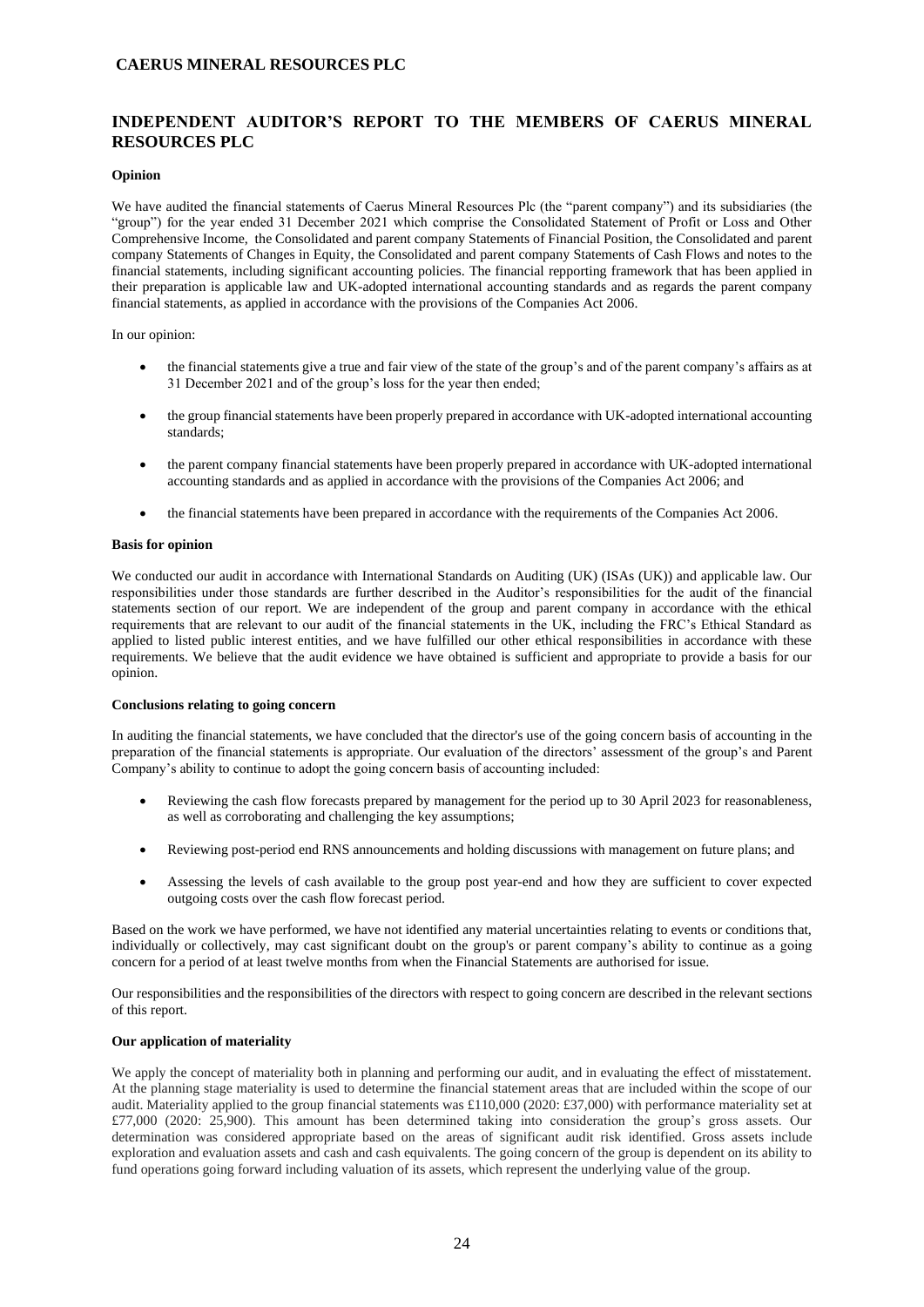Materiality applied to the parent company's Financial Statements was £105,000 (2020: £36,000), with performance materiality set at £73,500 (2020: £25,200). The benchmark for determining materiality of the parent company was approximately 2% of gross assets, based on the areas of significant audit risk identified. Gross assets include investments and intragroup balances and cash and cash equivalent. The parent company is the funding vehicle for the exploration work carried out by the subsidiaries. We agreed with the audit committee that we would report all individual audit differences identified during the course of our audit in excess of £5,250 together with any other audit misstatements below that threshold that we believe warranted reporting on qualitative grounds.

The audit of New Cyprus Copper Limited and Treasure Development Limited was performed by component auditors, with materiality set by us at £70,000 (2020: £17,000) and £44,000 (2020: £21,000) respectively.

A benchmark of 70% for performance materiality during our audit of the group and parent company was applied as we believe that this would provide sufficient coverage of significant and residual risks.

We agreed with the audit committee that we would report to them all audit differences identified during the course of our audit in excess of £6,100 (2020: £1,850). We also agreed to report any other audit misstatements below that threshold that we believe warranted reporting on qualitative grounds.

#### **Our approach to the audit**

In designing our audit approach, we determined materiality and assessed the risk of material misstatement in the Financial Statements. In particular, we assessed the areas requiring the Directors to make subjective judgements, for example in respect of significant accounting estimates and judgements including the carrying value of evaluation and exploration assets, accounting for acquisition of the Caerus' subsidiaries, intra-group balances and investments in subsidiaries and the consideration of future events that are inherently uncertain. We also addressed the risk of management override of internal controls, including evaluating whether there was evidence of bias by the Directors that represented a risk of material misstatement due to fraud.

An audit was performed on the financial information of the group's material operating components which, for the period ended 31 December 2021, were located in the United Kingdom and Cyprus.

New Cyprus Copper Limited and Treasure Development Limited have been assessed as significant components of the group and therefore we designed procedures focused on exploration cost capitalisation and valuation of the exploration assets in accordance with IFRS 6. This work was significant in addressing our key audit matter in respect of capitalised exploration costs and valuation of explorations assets in which the group's exploration costs are recorded.

#### **Key audit matters**

Key audit matters are those matters that, in our professional judgment, were of most significance in our audit of the financial statements of the current period and include the most significant assessed risks of material misstatement (whether or not due to fraud) we identified, including those which had the greatest effect on: the overall audit strategy, the allocation of resources in the audit; and directing the efforts of the engagement team. These matters were addressed in the context of our audit of the financial statements as a whole, and in forming our opinion thereon, and we do not provide a separate opinion on these matters.

| <b>Key Audit Matter</b>                                                                                                                                                                                                                                                                                                                                                                                                  | How our scope addressed this matter                                                                                                                                                                                                      |  |  |
|--------------------------------------------------------------------------------------------------------------------------------------------------------------------------------------------------------------------------------------------------------------------------------------------------------------------------------------------------------------------------------------------------------------------------|------------------------------------------------------------------------------------------------------------------------------------------------------------------------------------------------------------------------------------------|--|--|
| Treatment of acquisition of Cyprus Gold Mines Ltd<br>(group)                                                                                                                                                                                                                                                                                                                                                             |                                                                                                                                                                                                                                          |  |  |
| On 9 August 2021, Caerus Mineral Resources Plc<br>acquired 100% Cyprus Gold Mines Ltd for £284,230 cash<br>consideration.<br>Management judgement is involved in determining the<br>appropriate accounting treatment, including whether the<br>acquisition met the definition of a business combination<br>or could be treated as an asset acquisition, date of transfer<br>of control and accounting for consideration. | Our audit work included:<br>٠<br>Assessing the acquisition see if it meets the<br>definition of a business combination in accordance<br>with IFRS $3$ :<br>Reviewing the sale and purchase agreements in<br>relation to the acquisition; |  |  |
| Management judgement is also required in the assessment<br>of the fair values of assets and liabilities acquired, and<br>their<br>associated useful lives, and the use of estimates in the<br>determination of these values and the resultant intangible<br>assets and goodwill recognised.<br>There is a risk that the acquisitions have been incorrectly                                                               | ٠<br>Reviewing management's calculation and rationale<br>of the fair value adjustment and purchase price<br>allocation to the assets held;<br>٠<br>Agreeing the level of consideration to supporting<br>documentation:                   |  |  |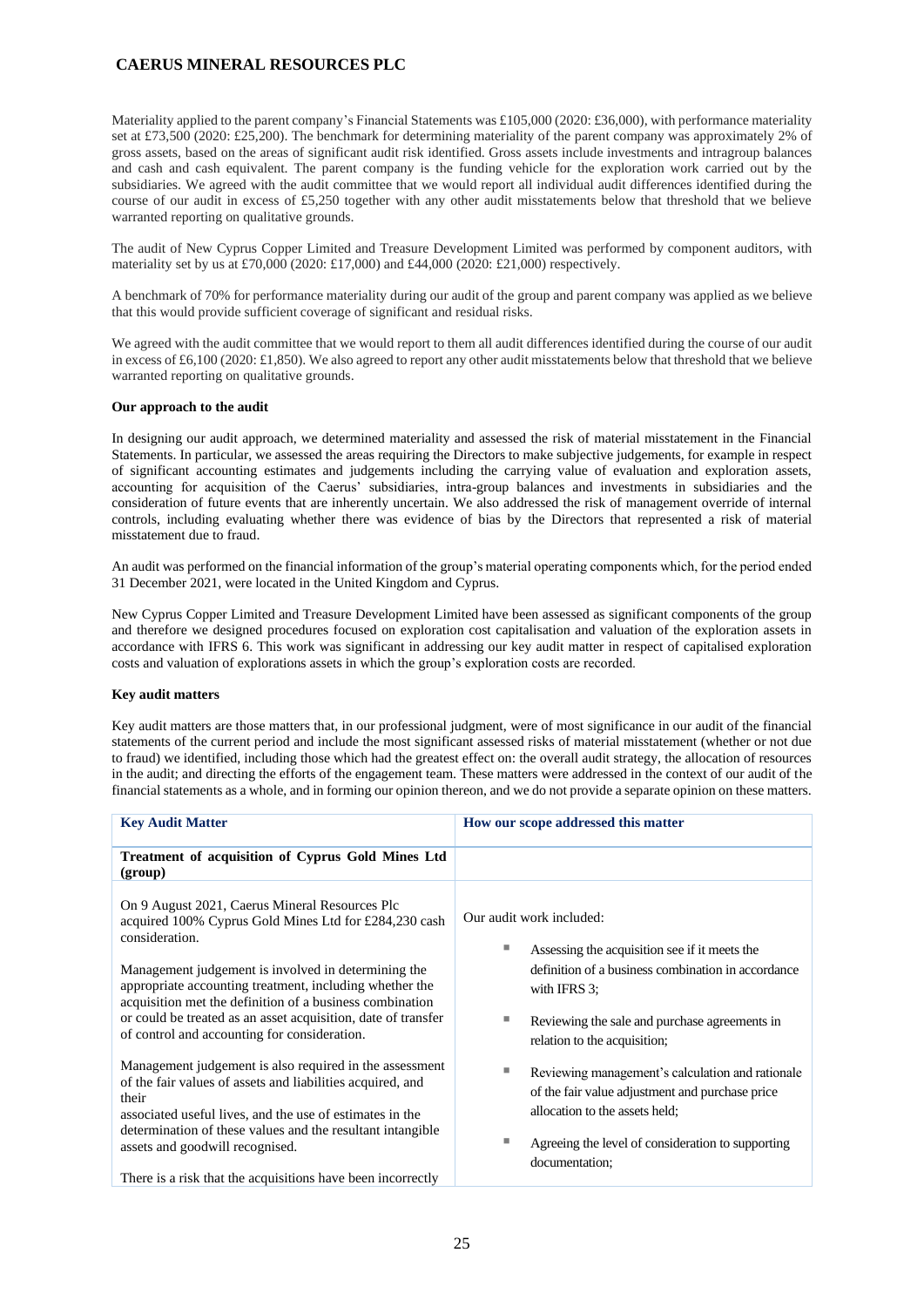| accounted for when considering the requirements of IFRS<br>3. (refer to note $14$ ).                                                                                                                                                                                                                                                                                                                                                                                                                                                                                                                                                                                                                | ш<br>Obtaining share certificates to confirm the<br>ownership of the investment at year end and that<br>100% of the business was purchased;<br>п<br>Reviewing calculations around the adjustment for<br>the deferred tax liability on the fair value uplift;<br>and<br>п<br>Reviewing and assessing the disclosures in the<br>financial statements to ensure the explain the<br>rationale of why management have deemed it to be<br>an asset acquisition.<br>Based on the procedures performed, we consider<br>management's judgements to be reasonable and the related<br>disclosures appropriate.                                                                                                                                                                                                                                                                                                                                                                                                                                                                                                                                                       |
|-----------------------------------------------------------------------------------------------------------------------------------------------------------------------------------------------------------------------------------------------------------------------------------------------------------------------------------------------------------------------------------------------------------------------------------------------------------------------------------------------------------------------------------------------------------------------------------------------------------------------------------------------------------------------------------------------------|-----------------------------------------------------------------------------------------------------------------------------------------------------------------------------------------------------------------------------------------------------------------------------------------------------------------------------------------------------------------------------------------------------------------------------------------------------------------------------------------------------------------------------------------------------------------------------------------------------------------------------------------------------------------------------------------------------------------------------------------------------------------------------------------------------------------------------------------------------------------------------------------------------------------------------------------------------------------------------------------------------------------------------------------------------------------------------------------------------------------------------------------------------------|
| Carrying value and appropriate capitalisation of<br><b>Intangible Assets (group)</b>                                                                                                                                                                                                                                                                                                                                                                                                                                                                                                                                                                                                                |                                                                                                                                                                                                                                                                                                                                                                                                                                                                                                                                                                                                                                                                                                                                                                                                                                                                                                                                                                                                                                                                                                                                                           |
| The group has intangible assets in relation to capitalised<br>exploration costs in respect of its mining activities in<br>Cyprus. There is a risk that these assets have been<br>incorrectly capitalised in accordance with IFRS 6 and that<br>there could be indicators of impairment as at 31<br>December 2021. Management's assessment of impairment<br>under IFRS 6 requires estimation and judgement<br>particularly in early-stage exploration projects.<br>The group carries a material amount of intangible assets<br>in its Consolidated Statement of Financial Position.<br>There is a risk that the carrying value of these intangible<br>assets could be overstated (refer to note 12). | Our audit work included:<br>п<br>Confirming through review of component auditor<br>files that the Cypriot subsidiaries hold good title to<br>the applicable exploration licences as one of the<br>key items in determining the valuation of the<br>exploration and evaluation assets as required by<br>IFRS 6;<br>ш<br>Reviewing component auditor's work over<br>capitalised costs relating to the licences of the<br>Cyprus subsidiaries. This included considerations<br>in respect of the recognition criteria within IFRS 6;<br>ш<br>Reviewing and challenging management's<br>considerations of impairment in respect of the<br>Cyprus subsidiaries. This included challenging the<br>key assumptions, data, and method to determine<br>whether any impairment indicators exist in<br>accordance with IFRS 6;<br>ш<br>Reviewing management's budgeted spend for the<br>license areas; and<br>×<br>Assessment of progress at the individual projects<br>during the period and post year-end.<br>Based on the procedures performed, we consider<br>management's judgements and estimates to be reasonable<br>and the related disclosures appropriate. |
| Recoverability of investments and intragroup balances<br>(parent company)                                                                                                                                                                                                                                                                                                                                                                                                                                                                                                                                                                                                                           |                                                                                                                                                                                                                                                                                                                                                                                                                                                                                                                                                                                                                                                                                                                                                                                                                                                                                                                                                                                                                                                                                                                                                           |
| The parent company holds material investments in its<br>Statement of Financial Position related to its subsidiary<br>undertakings. There are also material intragroup balances<br>as the parent company funds operations in Cyprus.<br>Given the losses in the subsidiaries, there is a risk that the<br>investments in subsidiaries (where intangibles are the main                                                                                                                                                                                                                                                                                                                                | Our audit work included:<br>ш<br>Obtaining and reviewing the impairment<br>assessment performed by management to ensure it<br>is in line with the requirements of IAS 36<br>Impairment of Assets. Management's impairment<br>assessment was challenged as appropriate;                                                                                                                                                                                                                                                                                                                                                                                                                                                                                                                                                                                                                                                                                                                                                                                                                                                                                    |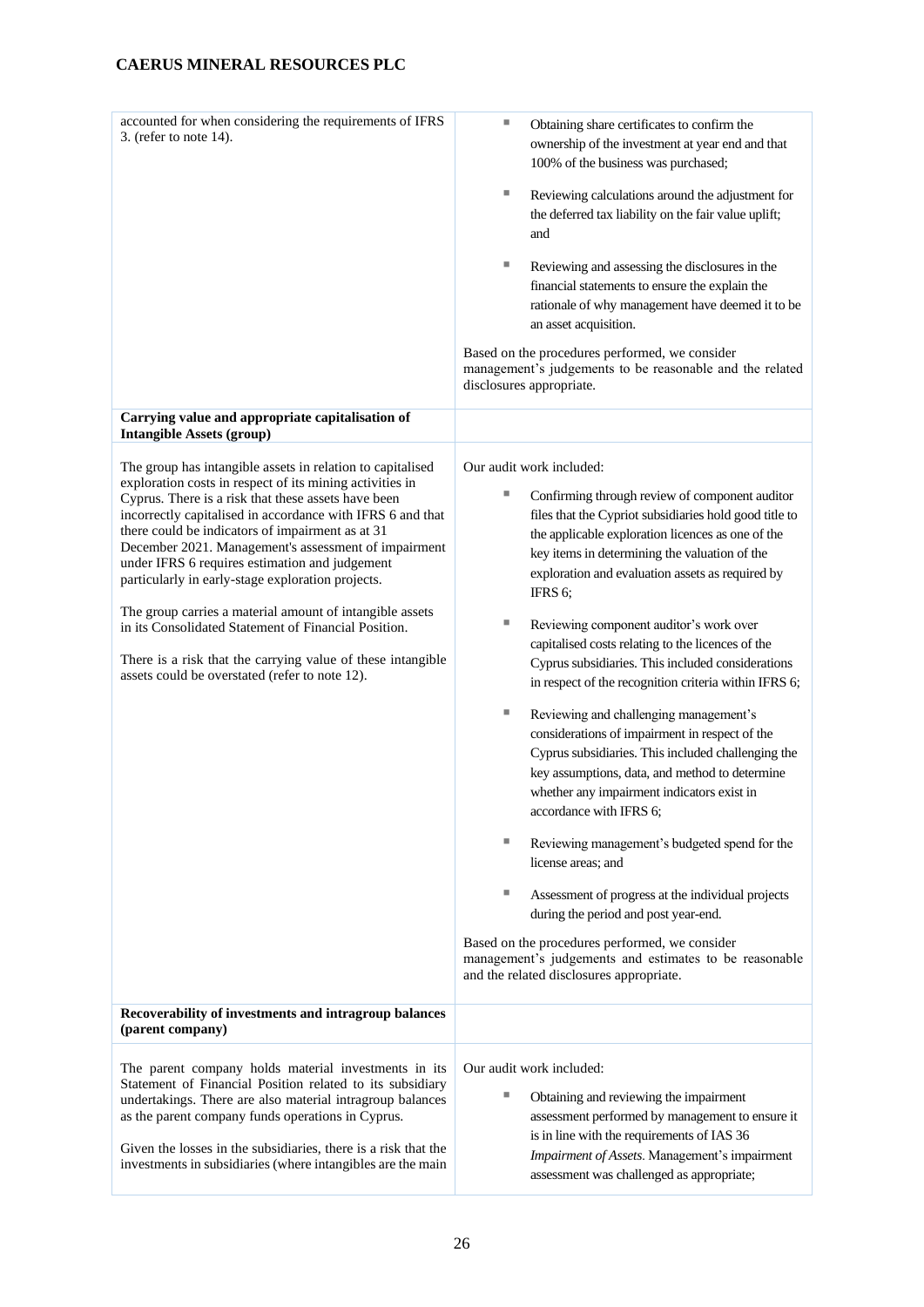| asset) may not be fully recoverable and therefore<br>overstated (refer to notes 13 and 14).                                                                                                                                                                                                                                                                                                                                                                                                                                     | ш<br>Reviewing the component auditor's responses in<br>relation to the Cypriot subsidiaries and ensuring<br>that no impairment indicators existed;                                                                                                                                                                                                                                                                                                                                                                                                       |
|---------------------------------------------------------------------------------------------------------------------------------------------------------------------------------------------------------------------------------------------------------------------------------------------------------------------------------------------------------------------------------------------------------------------------------------------------------------------------------------------------------------------------------|----------------------------------------------------------------------------------------------------------------------------------------------------------------------------------------------------------------------------------------------------------------------------------------------------------------------------------------------------------------------------------------------------------------------------------------------------------------------------------------------------------------------------------------------------------|
|                                                                                                                                                                                                                                                                                                                                                                                                                                                                                                                                 | ш<br>Reviewing the value of the net investment in<br>subsidiaries against the underlying assets and<br>exploration projects and verifying and<br>corroborating the judgements/estimates used by<br>management to assess the recoverability of<br>investments and intercompany receivables;                                                                                                                                                                                                                                                               |
|                                                                                                                                                                                                                                                                                                                                                                                                                                                                                                                                 | ш<br>Obtaining confirmation of ownership of<br>investments;                                                                                                                                                                                                                                                                                                                                                                                                                                                                                              |
|                                                                                                                                                                                                                                                                                                                                                                                                                                                                                                                                 | п<br>Reviewing management's assessment of expected<br>credit losses on intragroup receivables in<br>accordance with IFRS 9 Financial Instruments<br>criteria; and                                                                                                                                                                                                                                                                                                                                                                                        |
|                                                                                                                                                                                                                                                                                                                                                                                                                                                                                                                                 | ш<br>Considering the appropriateness of the accounting<br>policies and disclosures included in the financial<br>statements.                                                                                                                                                                                                                                                                                                                                                                                                                              |
|                                                                                                                                                                                                                                                                                                                                                                                                                                                                                                                                 | Based on the procedures performed, we consider<br>management's judgements on the recoverability<br>of<br>investments and intragroup balances to be reasonable and the<br>related disclosures appropriate.                                                                                                                                                                                                                                                                                                                                                |
| Purchase and disposal of PR Ploutonic Resources Ltd                                                                                                                                                                                                                                                                                                                                                                                                                                                                             |                                                                                                                                                                                                                                                                                                                                                                                                                                                                                                                                                          |
| The parent company acquired 100% of PR Ploutonic<br>Resources Ltd ("PRL") on 11 June 2021 for £750k in<br>shares. Subsequently the licences were transferred into<br>NCC at the same fair value of £750k. On 5 November                                                                                                                                                                                                                                                                                                         | Our work in this area included:<br>ш<br>Reviewing the sale and purchase agreements for                                                                                                                                                                                                                                                                                                                                                                                                                                                                   |
| 2021, the company sold PRL for a cash consideration of<br>£300k and deferred cash/shares consideration of £100k to<br>Aeramentum Resources Pty. Ltd.<br>Management judgement is involved in determining<br>whether the disposal meets the criteria of IFRS 5 and<br>therefore accounted for as a discontinued operation. The<br>loss recognised on disposal is material to the parent's<br>financial statements.<br>There is a risk that the disposal of PRL will not be<br>accounted for correctly (refer to notes 14 and 15). | the purchase and sale in the year;<br>п<br>Reviewing management's calculation and rationale<br>paper regarding the accounting entries made with<br>respect to the acquisition and subsequent disposal;<br>ш<br>Agreeing the level of consideration to supporting<br>documentation, including the deferred cash of<br>£100 $k$ ;<br>ш<br>Obtaining share certificates to confirm the 100%<br>ownership on acquisition; and<br>ш<br>Considering the appropriateness of the accounting<br>policies and disclosures included in the financial<br>statements. |

#### **Other information**

The other information comprises the information included in the annual report, other than the financial statements and our auditor's report thereon. The directors are responsible for the other information contained within the annual report. Our opinion on the group and parent company financial statements does not cover the other information and, except to the extent otherwise explicitly stated in our report, we do not express any form of assurance conclusion thereon. Our responsibility is to read the other information and, in doing so, consider whether the other information is materially inconsistent with the financial statements or our knowledge obtained in the course of the audit, or otherwise appears to be materially misstated. If we identify such material inconsistencies or apparent material misstatements, we are required to determine whether this gives rise to a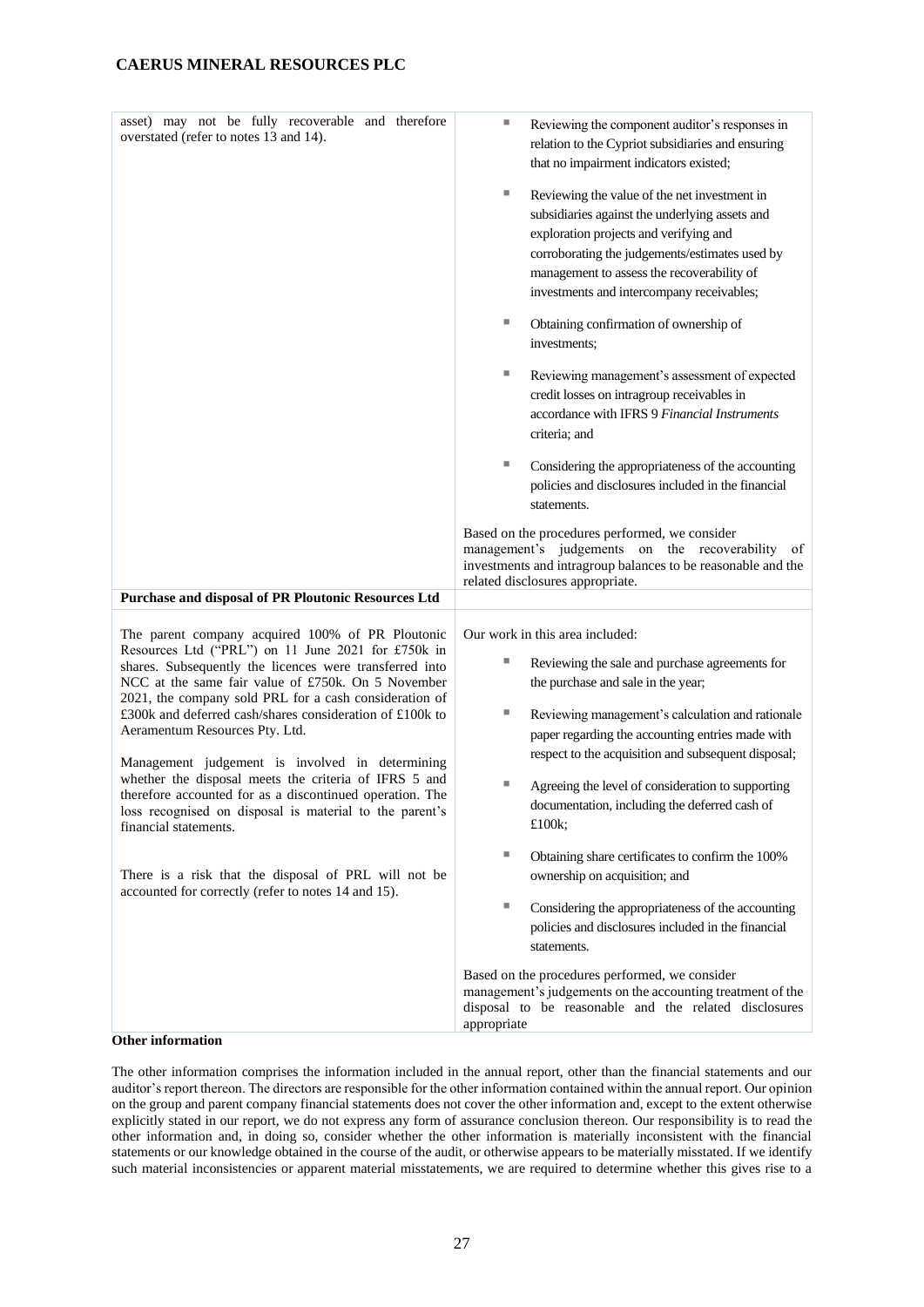material misstatement in the financial statements themselves. If, based on the work we have performed, we conclude that there is a material misstatement of this other information, we are required to report that fact.

We have nothing to report in this regard.

#### **Opinions on other matters prescribed by the Companies Act 2006**

In our opinion the part of the directors' remuneration report to be audited has been properly prepared in accordance with the Companies Act 2006.

In our opinion, based on the work undertaken in the course of the audit:

- the information given in the strategic report and the directors' report for the financial year for which the financial statements are prepared is consistent with the financial statements; and
- the strategic report and the directors' report have been prepared in accordance with applicable legal requirements.

#### **Matters on which we are required to report by exception**

In the light of the knowledge and understanding of the group and the parent company and their environment obtained in the course of the audit, we have not identified material misstatements in the strategic report or the directors' report.

We have nothing to report in respect of the following matters in relation to which the Companies Act 2006 requires us to report to you if, in our opinion:

- adequate accounting records have not been kept by the parent company, or returns adequate for our audit have not been received from branches not visited by us; or
- the parent company financial statements and the part of the directors' remuneration report to be audited are not in agreement with the accounting records and returns; or
- certain disclosures of directors' remuneration specified by law are not made; or
- we have not received all the information and explanations we require for our audit.

#### **Responsibilities of directors**

As explained more fully in the directors' responsibilities statement, the directors are responsible for the preparation of the group and parent company financial statements and for being satisfied that they give a true and fair view, and for such internal control as the directors determine is necessary to enable the preparation of financial statements that are free from material misstatement, whether due to fraud or error.

In preparing the group and parent company financial statements, the directors are responsible for assessing the group's and the parent company's ability to continue as a going concern, disclosing, as applicable, matters related to going concern and using the going concern basis of accounting unless the directors either intend to liquidate the group or the parent company or to cease operations, or have no realistic alternative but to do so.

#### **Auditor's responsibilities for the audit of the financial statements**

Our objectives are to obtain reasonable assurance about whether the financial statements as a whole are free from material misstatement, whether due to fraud or error, and to issue an auditor's report that includes our opinion. Reasonable assurance is a high level of assurance but is not a guarantee that an audit conducted in accordance with ISAs (UK) will always detect a material misstatement when it exists. Misstatements can arise from fraud or error and are considered material if, individually or in the aggregate, they could reasonably be expected to influence the economic decisions of users taken on the basis of these financial statements.

Irregularities, including fraud, are instances of non-compliance with laws and regulations. We design procedures in line with our responsibilities, outlined above, to detect material misstatements in respect of irregularities, including fraud. The extent to which our procedures are capable of detecting irregularities, including fraud is detailed below:

- We obtained an understanding of the group and parent Company and the sector in which they operate to identify laws and regulations that could reasonably be expected to have a direct effect on the financial statements. We obtained our understanding in this regard through detailed discussions with management about and potential instances of non-compliance with laws and regulations both in the UK and in overseas subsidiaries. We also selected a specific audit team based on experience with auditing entities within this industry of a similar size.
- We determined the principal laws and regulations relevant to the group and parent company in this regard to be those arising from:
	- o Listing Rules as applicable to Standard Segment of the LSE
	- o Disclosure Guidance and Transparency Rules ("DTR")
	- o Local industry regulations in Cyprus where exploration activity took place in the year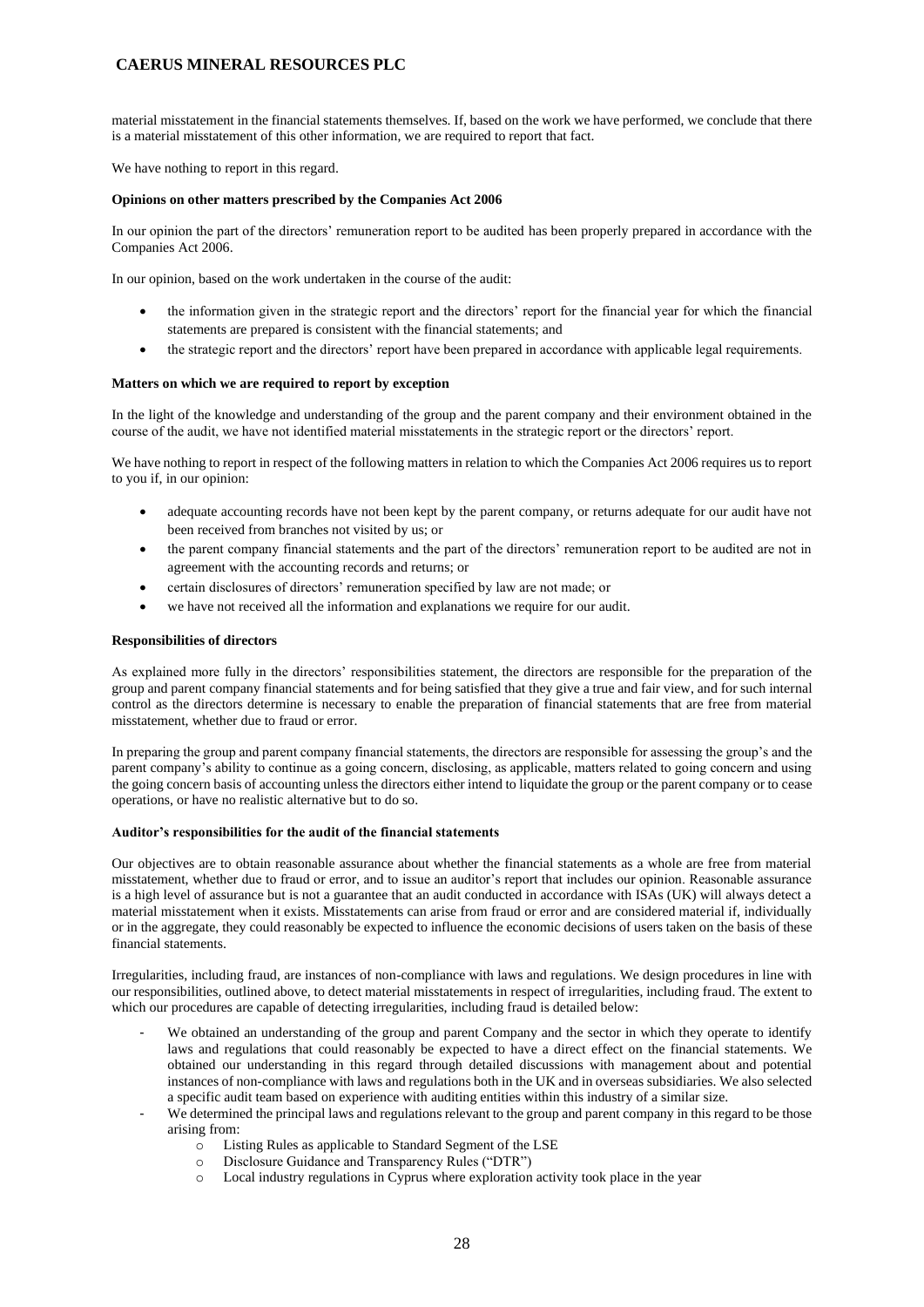- o Local tax and employment law in the UK and Cyprus
- We designed our audit procedures to ensure the audit team considered whether there were any indications of noncompliance by the group with those laws and regulations. These procedures included, but were not limited to:
	- o Making enquiries of management
	- o Review of Board minutes
	- o Review of accounting ledgers
	- o Review of RNS announcements
- As in all of our audits, we addressed the risk of fraud arising from management override of controls by performing audit procedures which included, but were not limited to: testing over all journals on a risk based approach to identify any unusual transactions that could be indicative of fraud; reviewing accounting estimates for evidence of bias; evaluating the business rationale of any significant transactions that are unusual or outside the normal course of business; and reviewing transactions through the bank statements to identify potentially large or unusual transactions that do not appear to be in line with our understanding of business operations.
- As part of the group audit, we have communicated with component auditor the risks associated with the components of the group, including the risk of fraud as a result of management override of controls. To ensure that this has been completed, we have reviewed component auditor working papers in this area and obtained responses to our group instructions from the component auditors.

Because of the inherent limitations of an audit, there is a risk that we will not detect all irregularities, including those leading to a material misstatement in the financial statements or non-compliance with regulation. This risk increases the more that compliance with a law or regulation is removed from the events and transactions reflected in the financial statements, as we will be less likely to become aware of instances of non-compliance. The risk is also greater regarding irregularities occurring due to fraud rather than error, as fraud involves intentional concealment, forgery, collusion, omission or misrepresentation.

A further description of our responsibilities for the audit of the financial statements is located on the Financial Reporting Council's website at: *[www.frc.org.uk/auditorsresponsibilities](http://www.frc.org.uk/auditorsresponsibilities)*. This description forms part of our auditor's report.

#### **Other matters which we are required to address**

We were appointed by the directors of Caerus Mineral Resources Plc on 9 February 2021 to audit the financial statements for the period ending 31 December 2020 and subsequent financial periods. Our total uninterrupted period of engagement is 4 years, covering the periods ending 31 December 2017 to 31 December 2021.

The non-audit services prohibited by the FRC's Ethical Standard were not provided to the group or the parent company and we remain independent of the group and the parent company in conducting our audit.

Our audit opinion is consistent with the additional report to the audit committee.

#### **Use of our report**

This report is made solely to the company's members, as a body, in accordance with Chapter 3 of Part 16 of the Companies Act 2006. Our audit work has been undertaken so that we might state to the company's members those matters we are required to state to them in an auditor's report and for no other purpose. To the fullest extent permitted by law, we do not accept or assume responsibility to anyone, other than the company and the company's members as a body, for our audit

 $\sqrt{\lambda N}$ 

**Alistair Roberts (Senior Statutory Auditor)** 15 Westferry Circus **For and on behalf of PKF Littlejohn LLP** Canary Wharf **Statutory Auditor** London E14 4HD

*29 April 2022*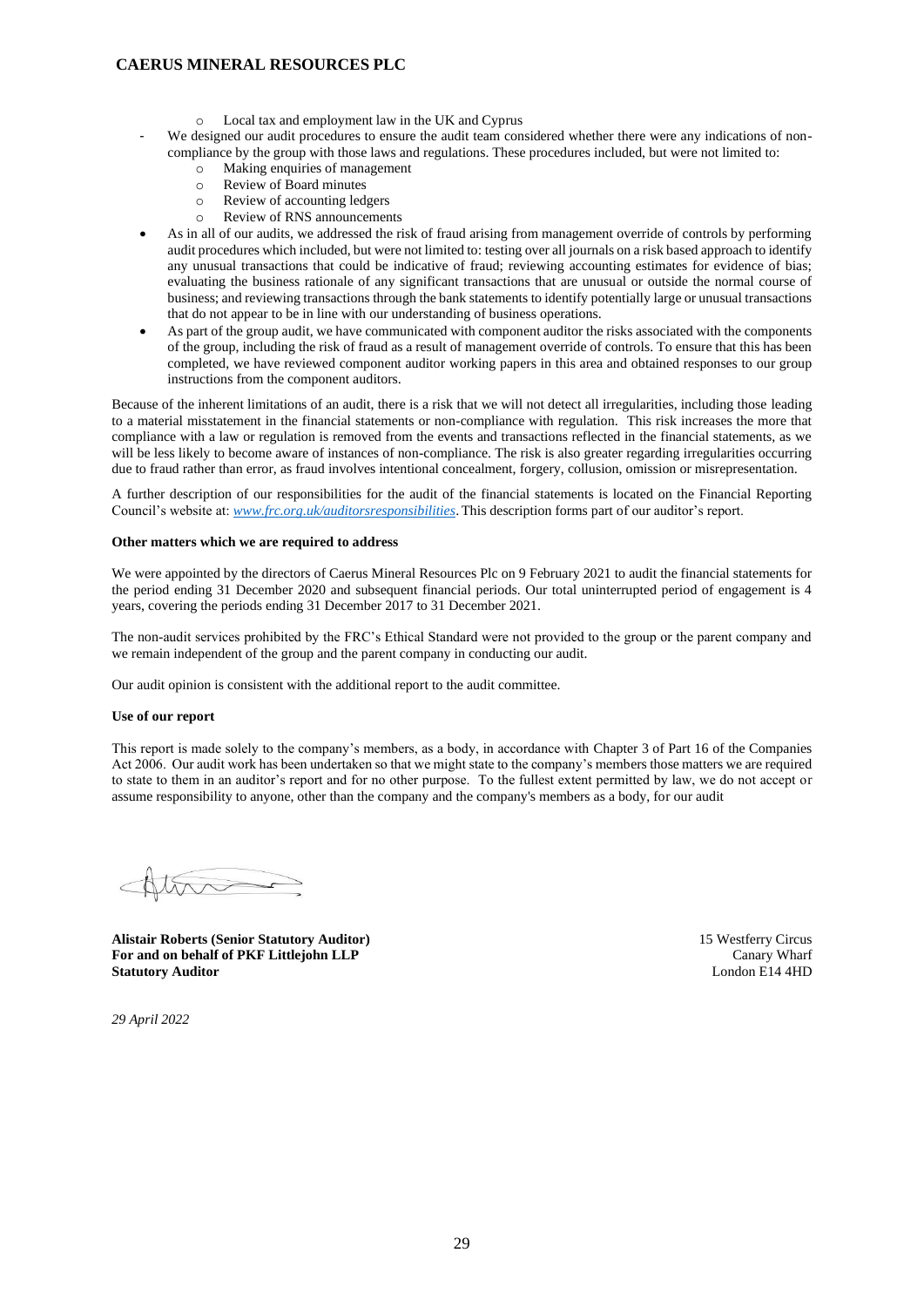## <span id="page-29-0"></span>**Consolidated Statement of Profit or Loss and Other Comprehensive Income**

|                                                                    |                | <b>Year ended</b><br>31 December<br>2021 | 13 month<br>period ended<br>31 December<br>2020 |
|--------------------------------------------------------------------|----------------|------------------------------------------|-------------------------------------------------|
|                                                                    | <b>Note</b>    | £                                        | £                                               |
| Continuing operations:                                             |                |                                          |                                                 |
| Administrative expenses                                            | 6              | (975, 707)                               | (108, 333)                                      |
| Finance costs                                                      | $\overline{7}$ | (12, 263)                                |                                                 |
| <b>Operating loss</b>                                              |                | (987, 970)                               | (108, 333)                                      |
| Loss before income tax                                             |                | (987, 970)                               | (108, 333)                                      |
| Income tax expense                                                 | 9              |                                          |                                                 |
| Loss after taxation                                                |                | (987, 970)                               | (108, 333)                                      |
| Total loss for the year                                            |                | (987, 970)                               | (108, 333)                                      |
| Total loss attributable to:                                        |                |                                          |                                                 |
| Owners of Caerus Mineral Resources plc                             |                | (821, 801)                               | (106, 957)                                      |
| Non-controlling interests                                          |                | (166, 169)                               | (1,376)                                         |
|                                                                    |                | (987, 970)                               | (108, 333)                                      |
| Other comprehensive income:                                        |                |                                          |                                                 |
| Items that may be reclassified subsequently to<br>profit and loss: |                |                                          |                                                 |
| Exchange differences on translation of foreign<br>operations       | 20             | (14,264)                                 | (14, 165)                                       |
|                                                                    |                | (1,002,234)                              | (122, 498)                                      |
| Total comprehensive loss attributable to:                          |                |                                          |                                                 |
| Owners of Caerus Mineral Resources plc                             |                | (827, 235)                               | (121, 122)                                      |
| Non-controlling interests                                          |                | (174,999)                                | (1,376)                                         |
|                                                                    |                | (1,002,234)                              | (122, 498)                                      |
| Loss per share:                                                    |                |                                          |                                                 |
| Total basic and diluted loss per share $(\textbf{\pounds})$        | 10             | (0.020)                                  | (0.009)                                         |

The accounting policies and notes on pages 37 to 59 form part of these consolidated financial statements.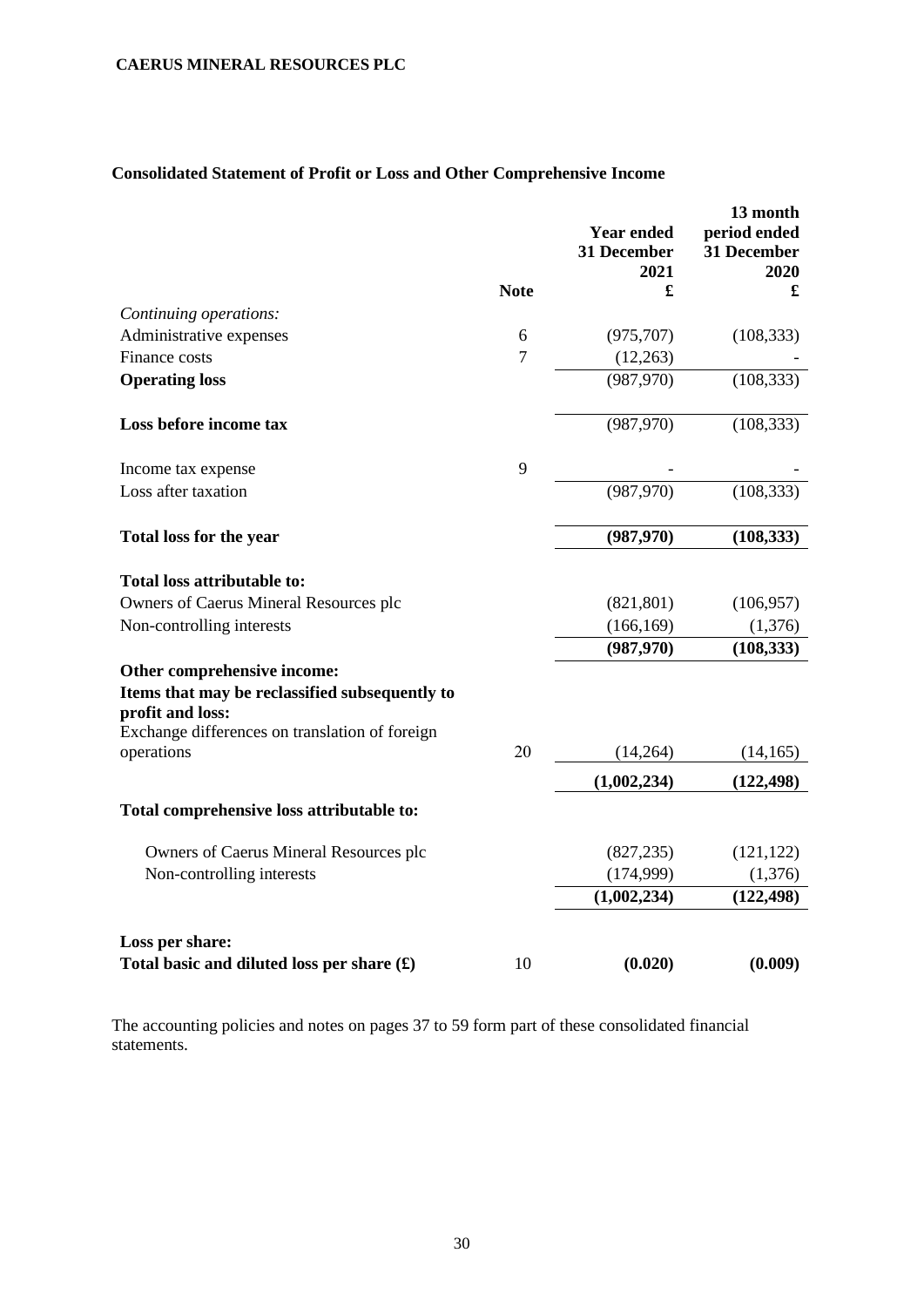### <span id="page-30-0"></span>**Consolidated Statement of Financial Position**

|                                                | <b>Note</b> | As at<br>31 December<br>2021<br>£ | As at<br>31 December<br>2020<br>£ |
|------------------------------------------------|-------------|-----------------------------------|-----------------------------------|
| <b>ASSETS</b>                                  |             |                                   |                                   |
| Non-current assets                             |             |                                   |                                   |
| Intangible fixed assets                        | 11          | 2,578,529                         | 1,690,536                         |
| Tangible fixed assets                          | 12          | 20,800                            |                                   |
| <b>Total non-current assets</b>                |             | 2,599,329                         | 1,690,536                         |
| Current assets                                 |             |                                   |                                   |
| Other receivables                              | 14          | 432,239                           | 10,709                            |
| Cash and cash equivalents                      |             | 2,508,108                         | 137,906                           |
| <b>Total current assets</b>                    |             | 2,940,347                         | 148,615                           |
| <b>Total assets</b>                            |             | 5,539,676                         | 1,839,151                         |
| <b>LIABILITIES</b>                             |             |                                   |                                   |
| Non-current liabilities                        |             |                                   |                                   |
| <b>Borrowings</b>                              | 17          | (504)                             | (539)                             |
| Deferred tax liabilities                       | 18          | (246, 840)                        | (125, 801)                        |
| Financial liability – contingent consideration | 15          | (186, 916)                        | (174, 688)                        |
| <b>Total non-current liabilities</b>           |             | (434,260)                         | (301, 028)                        |
| <b>Current liabilities</b>                     |             |                                   |                                   |
| Trade and other payables                       | 16          | (154,099)                         | (168,939)                         |
| <b>Total current liabilities</b>               |             | (154,099)                         | (168,939)                         |
| <b>Total liabilities</b>                       |             | (588, 359)                        | (469, 967)                        |
| <b>Net assets</b>                              |             | 4,951,317                         | 1,369,184                         |
| <b>EQUITY</b>                                  |             |                                   |                                   |
| Share capital                                  | 19          | 612,113                           | 239,000                           |
| Shares to be issued                            | 19          |                                   | 100,000                           |
| Share premium                                  | 19          | 5,840,002                         | 1,627,665                         |
| Share-based payments reserve                   |             | 98,917                            |                                   |
| Foreign exchange reserve                       | 20          | (19, 599)                         | (14, 165)                         |
| Retained earnings                              |             | (1,512,891)                       | (691,090)                         |
| Capital and reserves attributable to owners of |             |                                   |                                   |
| Caerus Mineral Resources plc                   |             | 5,018,542                         | 1,261,410                         |
| Non-controlling interests                      |             | (67, 225)                         | 107,774                           |
| <b>Total equity</b>                            |             | 4,951,317                         | 1,369,184                         |

The accounting policies and notes on pages 37 to 59 form part of these consolidated financial statements.

The Financial Statements were approved and authorised for issue by the Board on 29 April 2022 and were signed on its behalf by:

 $M/b$ 

Martyn Churchouse, Director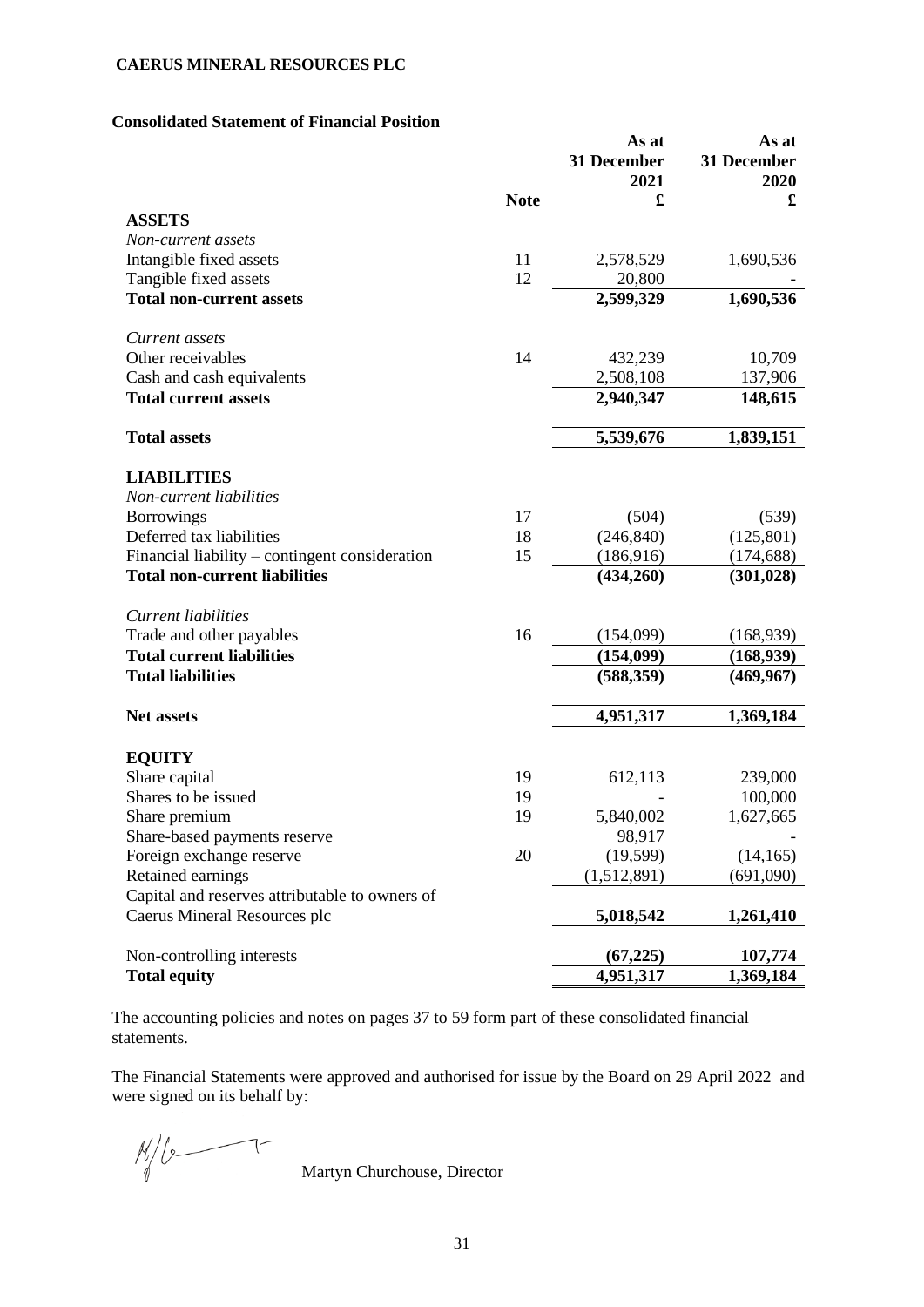| <b>Parent Company Statement of Financial Position</b> |             | Company number: 11043077 |             |  |
|-------------------------------------------------------|-------------|--------------------------|-------------|--|
|                                                       |             | As at                    | As at       |  |
|                                                       |             | <b>31 December</b>       | 31 December |  |
|                                                       | <b>Note</b> | 2021                     | 2020        |  |
|                                                       |             | £                        | £           |  |
| <b>ASSETS</b>                                         |             |                          |             |  |
| Non-current assets                                    |             |                          |             |  |
| Investments in subsidiary                             | 13          | 1,458,923                | 1,174,693   |  |
| Loans to subsidiaries                                 | 14          | 1,057,750                |             |  |
| <b>Total non-current assets</b>                       |             | 2,516,673                | 1,174,693   |  |
| Current assets                                        |             |                          |             |  |
| Other receivables                                     | 14          | 378,656                  |             |  |
| Loans to subsidiaries                                 | 14          |                          | 301,292     |  |
| Cash and cash equivalents                             |             | 2,426,498                | 115,513     |  |
| <b>Total current assets</b>                           |             | 2,805,154                | 416,805     |  |
| <b>Total assets</b>                                   |             | 5,321,827                | 1,591,498   |  |
|                                                       |             |                          |             |  |
| <b>LIABILITIES</b>                                    |             |                          |             |  |
| Non-current liabilities                               |             |                          |             |  |
| Financial liability – contingent consideration        | 15          | (186,916)                | (174, 688)  |  |
| <b>Total non-current liabilities</b>                  |             | (186, 916)               | (174, 688)  |  |
| Current liabilities                                   |             |                          |             |  |
| Trade and other payables                              | 16          | (125, 139)               | (95, 967)   |  |
| <b>Total current liabilities</b>                      |             | (125, 139)               | (95, 967)   |  |
| <b>Total liabilities</b>                              |             | (312, 055)               | (270, 655)  |  |
| Net assets                                            |             | 5,009,772                | 1,320,843   |  |
|                                                       |             |                          |             |  |
| <b>EQUITY</b>                                         |             |                          |             |  |
| Share capital                                         | 19          | 612,113                  | 239,000     |  |
| Shares paid not issued                                |             |                          | 100,000     |  |
| Share premium                                         | 19          | 5,840,002                | 1,627,665   |  |
| Share-based payments reserve                          |             | 98,917                   |             |  |
| Retained earnings                                     |             | (1,541,260)              | (645, 822)  |  |
| Capital and reserves attributable to owners of        |             |                          |             |  |
| Caerus Mineral Resources plc                          |             | 5,009,772                | 1,320,843   |  |
| <b>Total equity</b>                                   |             | 5,009,772                | 1,320,843   |  |

The Company has taken advantage of the exemption under section 408 of the Companies Act 2006 by choosing not to present its individual Statement of Comprehensive Income and related notes that form part of these approved financial statements.

The Company's loss for the period from operations is £895,438 (2020: loss of £63,065).

The accounting policies and notes on pages 37 to 59 form part of these financial statements.

The Financial Statements were approved and authorised for issue by the Board on 29 April 2022 and were signed on its behalf by:

 $M/D$ 

Martyn Churchouse, Director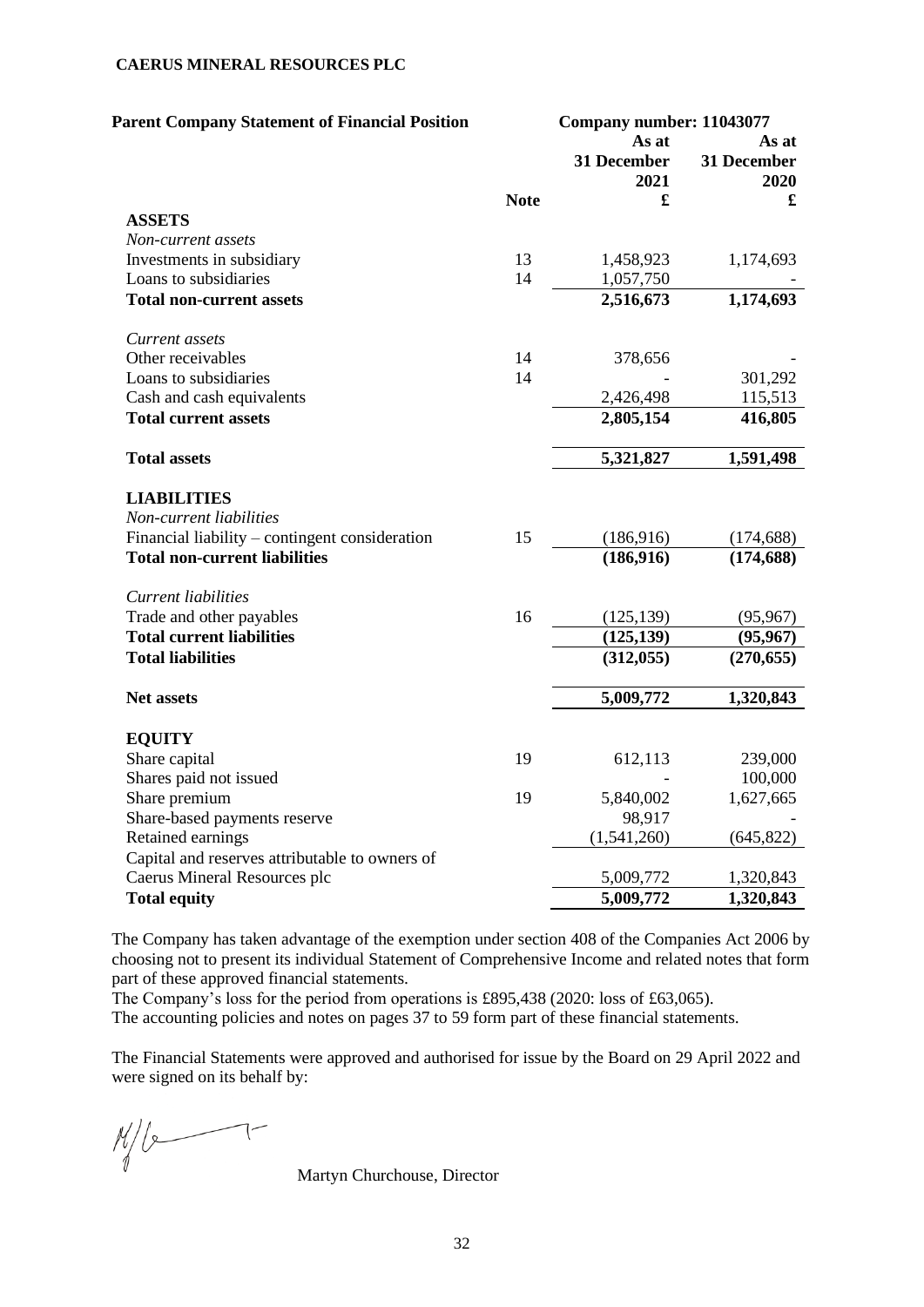## <span id="page-32-0"></span>**Consolidated Statement of Changes in Equity**

|                                          | <b>Share</b><br>capital<br>£ | <b>Share</b><br>premium<br>£ | Share-<br>based<br>payment<br>reserve<br>£ | <b>Shares</b><br>paid not<br>issued<br>$\pmb{\mathfrak{L}}$ | <b>Retained</b><br>earnings<br>£ | Foreign<br>exchange<br>reserve<br>£ | Non-<br>controlling<br>interests<br>£ | <b>Total</b><br>£ |
|------------------------------------------|------------------------------|------------------------------|--------------------------------------------|-------------------------------------------------------------|----------------------------------|-------------------------------------|---------------------------------------|-------------------|
| <b>Balance at 1 December</b>             |                              |                              |                                            |                                                             |                                  |                                     |                                       |                   |
| 2020                                     | 94,000                       | 322,665                      |                                            |                                                             | (582, 757)                       |                                     |                                       | (166,092)         |
| Comprehensive income                     |                              |                              |                                            |                                                             |                                  |                                     |                                       |                   |
| Loss for the period                      |                              |                              |                                            |                                                             | (108, 333)                       |                                     | (1,376)                               | (109,709)         |
| Exchange differences on                  |                              |                              |                                            |                                                             |                                  |                                     |                                       |                   |
| translation of foreign                   |                              |                              |                                            |                                                             |                                  |                                     |                                       |                   |
| operations                               |                              |                              |                                            |                                                             |                                  | (14,165)                            |                                       | (14, 165)         |
| <b>Total comprehensive</b>               |                              |                              |                                            |                                                             |                                  |                                     |                                       |                   |
| income for the period                    |                              |                              |                                            |                                                             | (108, 333)                       | (14, 165)                           | (1,376)                               | (123, 874)        |
| Transactions with owners                 |                              |                              |                                            |                                                             |                                  |                                     |                                       |                   |
| recognised directly in                   |                              |                              |                                            |                                                             |                                  |                                     |                                       |                   |
| equity                                   |                              |                              |                                            |                                                             |                                  |                                     |                                       |                   |
| Acquisition of subsidiary                |                              |                              |                                            |                                                             |                                  |                                     |                                       |                   |
| with NCI                                 |                              |                              |                                            |                                                             |                                  |                                     | 109,150                               | 109,150           |
| Issue of shares                          | 145,000                      | 1,305,000                    |                                            |                                                             |                                  |                                     |                                       | 1,450,000         |
| Shares paid but not                      |                              |                              |                                            |                                                             |                                  |                                     |                                       |                   |
| issued                                   |                              |                              |                                            | 100,000                                                     |                                  |                                     |                                       | 100,000           |
| <b>Total transactions with</b>           |                              |                              |                                            |                                                             |                                  |                                     |                                       |                   |
| owners recognised                        |                              |                              |                                            |                                                             |                                  |                                     |                                       |                   |
| directly in equity                       | 145,000                      | 1,305,000                    |                                            | 100,000                                                     |                                  |                                     | 109,150                               | 1,659,150         |
| <b>Balance as at 31</b><br>December 2020 | 239,000                      | 1,627,665                    |                                            | 100,000                                                     | (691,090)                        | (14, 165)                           | 107,774                               | 1,369,184         |
|                                          |                              |                              |                                            |                                                             |                                  |                                     |                                       |                   |
| Comprehensive income                     |                              |                              |                                            |                                                             |                                  |                                     |                                       |                   |
| Loss for the year                        |                              |                              |                                            |                                                             | (821, 801)                       |                                     | (166, 169)                            | (987, 970)        |
| Exchange differences on                  |                              |                              |                                            |                                                             |                                  |                                     |                                       |                   |
| translation of foreign                   |                              |                              |                                            |                                                             |                                  |                                     |                                       |                   |
| operations                               |                              |                              |                                            |                                                             |                                  | (5, 434)                            | (8, 830)                              | (14,264)          |
| <b>Total comprehensive</b>               |                              |                              |                                            |                                                             |                                  |                                     |                                       |                   |
| income for the year                      |                              |                              |                                            |                                                             | (821, 801)                       | (5, 434)                            | (174,999)                             | (1,002,234)       |
| Transactions with owners                 |                              |                              |                                            |                                                             |                                  |                                     |                                       |                   |
| in their capacity as                     |                              |                              |                                            |                                                             |                                  |                                     |                                       |                   |
| owners                                   |                              |                              |                                            |                                                             |                                  |                                     |                                       |                   |
| Issue of shares                          | 373,113                      | 4,526,887                    |                                            | (100,000)                                                   |                                  |                                     |                                       | 4,800,000         |
| Cost of shares issued                    | $\overline{\phantom{a}}$     | (314, 550)                   | 29,530                                     |                                                             |                                  |                                     |                                       | (285,020)         |
| Share-based payments                     |                              |                              | 69,387                                     |                                                             |                                  |                                     |                                       | 69,387            |
| <b>Total transactions with</b>           |                              |                              |                                            |                                                             |                                  |                                     |                                       |                   |
| owners recognised                        |                              |                              |                                            |                                                             |                                  |                                     |                                       |                   |
| directly in equity                       | 373,113                      | 4,212,337                    | 98,917                                     | (100,000)                                                   |                                  |                                     |                                       | 4,584,367         |
|                                          |                              |                              |                                            |                                                             |                                  |                                     |                                       |                   |
| <b>Balance as at 31</b><br>December 2021 | 612,113                      | 5,840,002                    | 98,917                                     |                                                             | (1,512,891)                      | (19,599)                            | (67, 225)                             | 4,951,317         |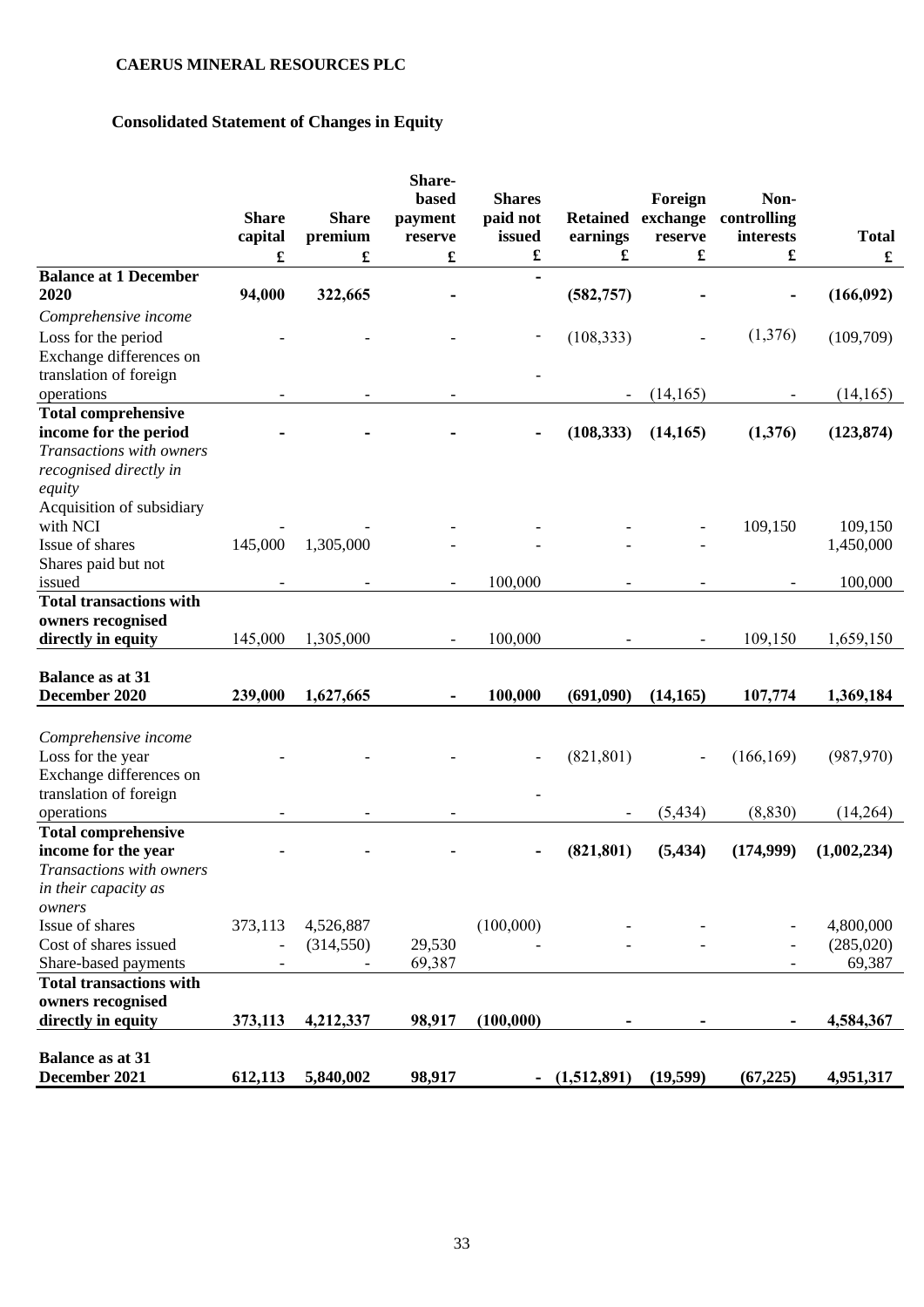## <span id="page-33-0"></span>**Parent Company Statement of Changes in Equity**

|                                       |                          |              | Share-<br><b>based</b> |                                    |                 |                      |
|---------------------------------------|--------------------------|--------------|------------------------|------------------------------------|-----------------|----------------------|
|                                       | <b>Share</b>             | <b>Share</b> | payment                | <b>Shares</b> paid                 | <b>Retained</b> |                      |
|                                       | capital<br>$\mathbf f$   | premium      | reserve                | not issued<br>$\pmb{\mathfrak{L}}$ | earnings<br>£   | <b>Total</b>         |
|                                       |                          | £            | £                      |                                    |                 | $\pmb{\mathfrak{L}}$ |
| <b>Balance at 1 December 2019</b>     | 94,000                   | 322,665      |                        | $\overline{\phantom{a}}$           | (582, 757)      | (166,092)            |
| Comprehensive income                  |                          |              |                        |                                    |                 |                      |
| Loss for the year                     |                          |              |                        |                                    | (63,065)        | (63,065)             |
| Total comprehensive income for the    |                          |              |                        |                                    |                 |                      |
| year                                  |                          |              |                        | $\overline{\phantom{a}}$           | (63,065)        | (63,065)             |
| Transactions with owners recognised   |                          |              |                        |                                    |                 |                      |
| directly in equity                    |                          |              |                        |                                    |                 |                      |
| Issue of shares                       | 145,000                  | 1,305,000    |                        |                                    |                 | 1,450,000            |
| Shares paid not issued                |                          |              |                        | 100,000                            |                 | 100,000              |
| <b>Total transactions with owners</b> |                          |              |                        |                                    |                 |                      |
| recognised directly in equity         | 145,000                  | 1,305,000    |                        | 100,000                            |                 | 1,550,000            |
| <b>Balance as at 31 December 2020</b> | 239,000                  | 1,627,665    |                        | 100,000                            | (645, 822)      | 1,320,843            |
| Comprehensive income                  |                          |              |                        |                                    |                 |                      |
| Loss for the year                     |                          |              |                        |                                    | (895, 438)      | (895, 438)           |
| Total comprehensive income for the    |                          |              |                        |                                    |                 |                      |
| year                                  |                          |              |                        |                                    | (895, 438)      | (895, 438)           |
| Transactions with owners recognised   |                          |              |                        |                                    |                 |                      |
| directly in equity                    |                          |              |                        |                                    |                 |                      |
| Issue of shares                       | 373,113                  | 4,526,887    |                        | (100,000)                          |                 | 4,800,000            |
| Cost of shares issued                 | $\overline{\phantom{0}}$ | (314, 550)   | 29,530                 |                                    |                 | (285,020)            |
| Share-based payments                  |                          |              | 69,387                 |                                    |                 | 69,387               |
| <b>Total transactions with owners</b> |                          |              |                        |                                    |                 |                      |
| recognised directly in equity         | 373,113                  | 4,212,337    | 98,917                 | (100,000)                          |                 | 4,584,367            |
| <b>Balance as at 31 December 2021</b> | 612,113                  | 5,840,002    | 98,917                 | $\blacksquare$                     | (1,541,260)     | 5,009,772            |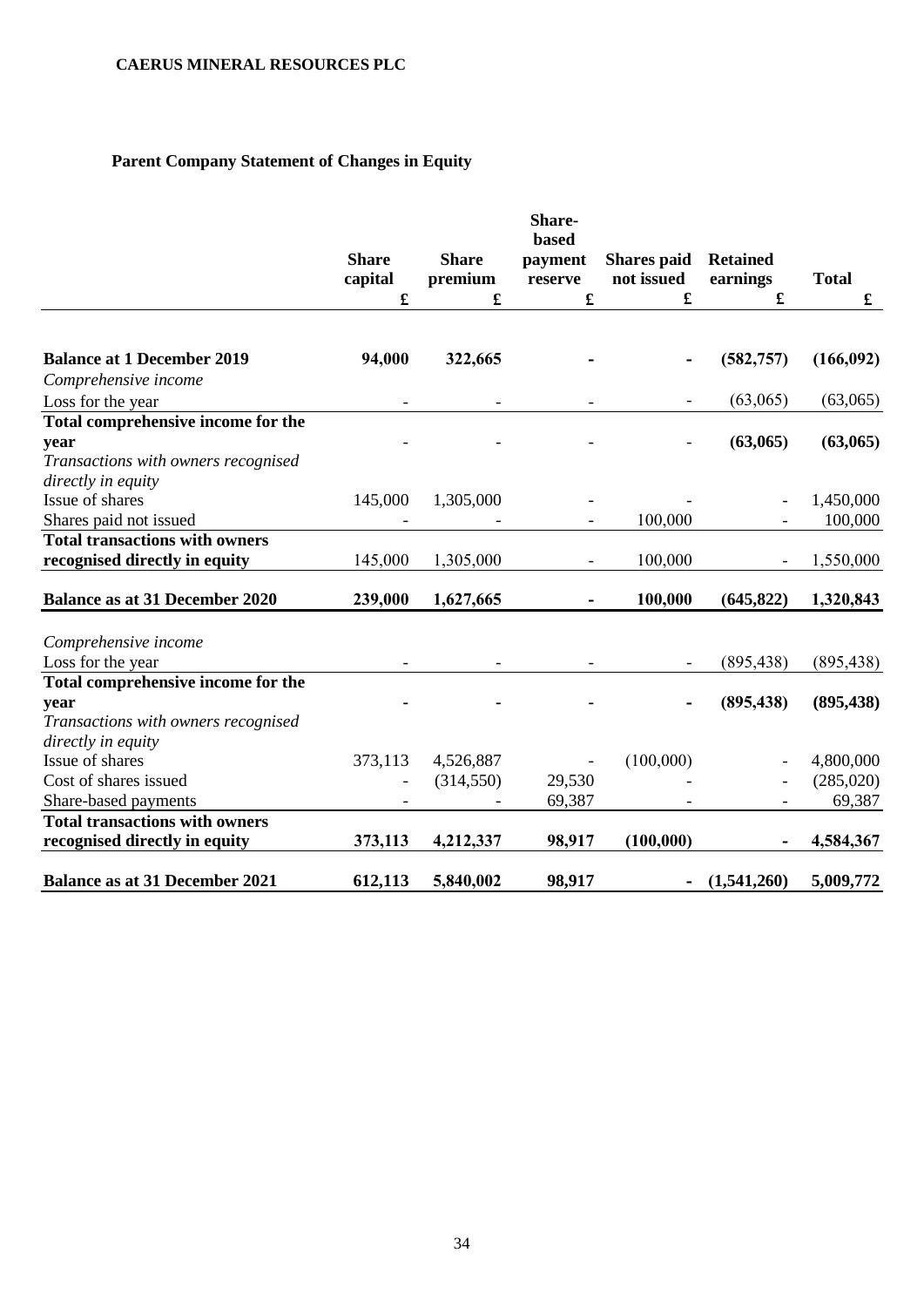### <span id="page-34-0"></span>**Consolidated Statement of Cash Flows**

|                                                      |              | <b>Year ended</b><br>31 December<br>2021 | 13 month<br>period ended<br>31 December<br>2020 |
|------------------------------------------------------|--------------|------------------------------------------|-------------------------------------------------|
|                                                      | <b>Notes</b> | £                                        | £                                               |
| <b>Cash flow from operating activities</b>           |              |                                          |                                                 |
| Loss for the period before taxation                  |              | (987, 970)                               | (108, 333)                                      |
| Adjustments for:                                     |              |                                          |                                                 |
| Interest paid                                        |              | 35                                       | 1,081                                           |
| Foreign exchange movements                           |              | 46,198                                   |                                                 |
| Share-based payments                                 |              | 69,387                                   |                                                 |
| Write back of intercompany loans                     |              |                                          | (103, 127)                                      |
| Write off of exploration                             | 11           | 118,690                                  |                                                 |
| Depreciation                                         | 12           | 5,147                                    |                                                 |
| Operating cash flows before movements in working     |              | (748, 513)                               | (210,379)                                       |
| capital                                              |              |                                          |                                                 |
| Increase in receivables                              |              | (187,039)                                | (1, 347)                                        |
| Decrease in accounts payable and accrued liabilities |              | (2,647)                                  | (211, 558)                                      |
| Net cash used in operating activities                |              | (938, 199)                               | (423, 284)                                      |
| <b>Cash flow from investing activities</b>           |              |                                          |                                                 |
| Payment for acquisition of subsidiary                | 13           | (284, 230)                               | (150,005)                                       |
| Less cash acquired on acquisition of subsidiaries    |              |                                          | 109,107                                         |
| Proceeds from sale of subsidiary                     | 13           | 300,000                                  |                                                 |
| Expenditure on fixed assets                          | 12           | (25, 947)                                |                                                 |
| Expenditure on intangible assets                     | 11           | (444, 625)                               | (12,211)                                        |
| Net cash used in investing activities                |              | (454, 802)                               | (53,109)                                        |
| <b>Cash flow from financing activities</b>           |              |                                          |                                                 |
| Repayment of borrowings in subsidiary                |              |                                          | (48, 934)                                       |
| Proceeds from the issue of shares                    | 19           | 4,050,000                                | 600,000                                         |
| Amounts received for future issue of shares          |              |                                          | 100,000                                         |
| Cost of share issue                                  |              | (285,020)                                |                                                 |
| Interest paid                                        |              | (35)                                     | (1,081)                                         |
| Net cash inflow from financing activities            |              | 3,764,945                                | 649,985                                         |
| Net increase in cash and cash equivalents            |              | 2,371,944                                | 173,592                                         |
|                                                      |              |                                          |                                                 |
| Cash and cash equivalent at beginning of period      |              | 137,906                                  | 3,492                                           |
| Foreign exchange effect of cash movements            |              | (1,742)                                  | (39, 178)                                       |
| Cash and cash equivalent at end of period            |              | 2,508,108                                | 137,906                                         |

### **Significant non-cash transactions**

The significant non-cash transactions were the issue of shares detailed in note 19 and the acquisition of subsidiaries as detailed in note 13.

The accounting policies and notes on pages 37 to 59 form part of these financial statements.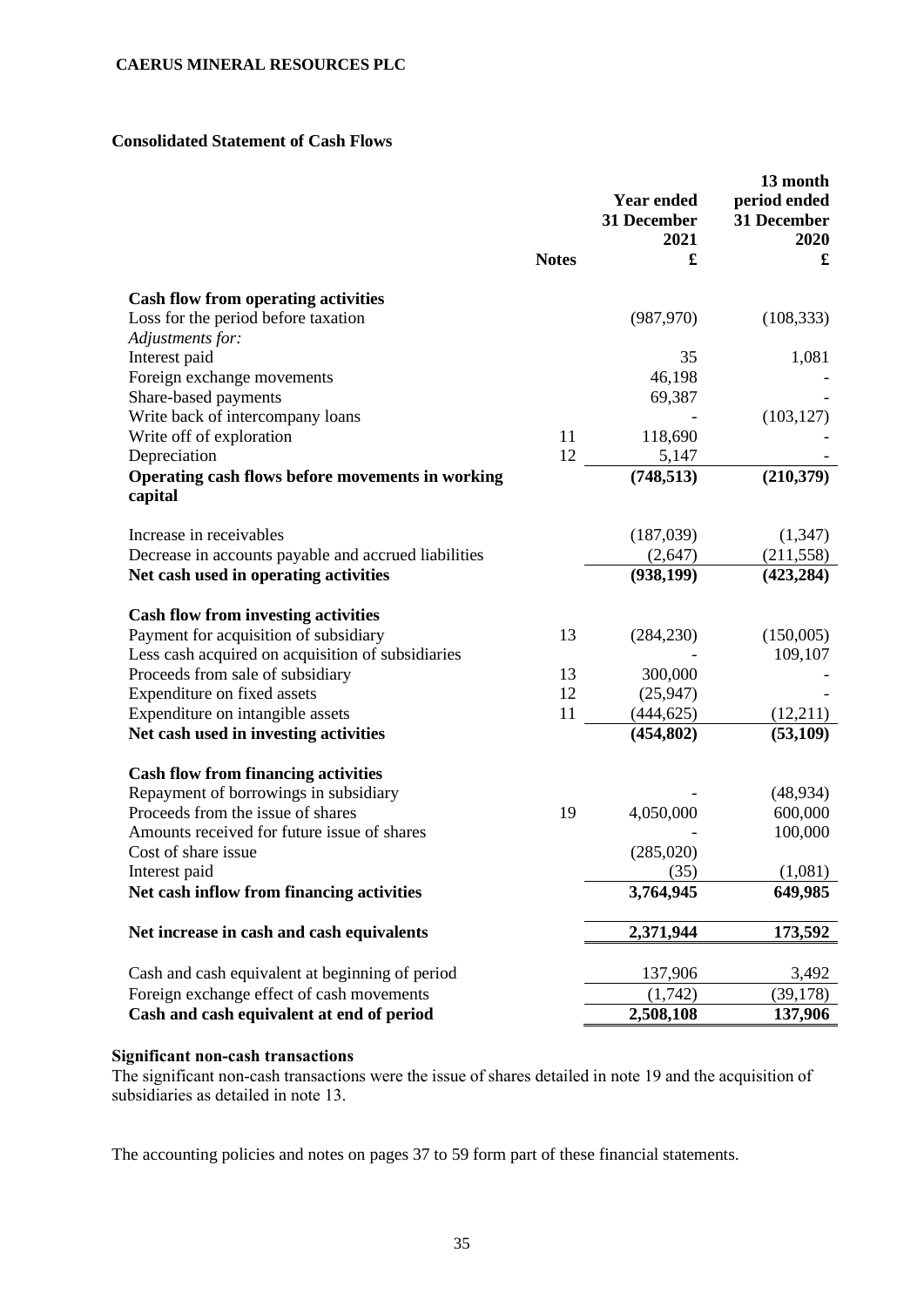### <span id="page-35-0"></span>**Parent Company Statement of Cash Flows**

|                                                             |              | <b>Year ended</b><br>31 December<br>2021 | 13 month<br>period ended<br>31 December<br>2020 |
|-------------------------------------------------------------|--------------|------------------------------------------|-------------------------------------------------|
|                                                             | <b>Notes</b> | £                                        | £                                               |
| <b>Cash flow from operating activities</b>                  |              |                                          |                                                 |
| Loss for the period before taxation                         |              | (895, 438)                               | (63,065)                                        |
| Adjustments for:                                            |              |                                          |                                                 |
| Finance and service income                                  |              | (107, 251)                               |                                                 |
| Interest paid                                               |              | 35                                       |                                                 |
| Loss on sale of subsidiary                                  |              | 350,000                                  |                                                 |
| Share-based payments                                        |              | 69,387                                   |                                                 |
| Foreign exchange movement                                   |              | 33,305                                   |                                                 |
| Write back of intercompany loans                            |              |                                          | (103, 127)                                      |
| Operating cash flows before movements in working<br>capital |              | (549, 962)                               | (166, 192)                                      |
|                                                             |              |                                          |                                                 |
| Increase in receivables                                     |              | (44, 165)                                | (155,548)                                       |
| Increase/(decrease) in accounts payable and accrued         |              |                                          |                                                 |
| liabilities                                                 |              | 6,559                                    | (116, 234)                                      |
| Net cash used in operating activities                       |              | (587, 568)                               | (437, 974)                                      |
| <b>Cash flow from investing activities</b>                  |              |                                          |                                                 |
| Investment in subsidiaries through cash advances            |              | (903, 658)                               |                                                 |
| Payment for acquisition of subsidiary                       | 13           | (262, 734)                               |                                                 |
| Acquisition of subsidiary – cash part                       |              |                                          | (150,005)                                       |
| Proceeds from sale of subsidiary                            | 13           | 300,000                                  |                                                 |
| Net cash used in investing activities                       |              | (866, 392)                               | (150,005)                                       |
|                                                             |              |                                          |                                                 |
| <b>Cash flow from financing activities</b>                  |              |                                          |                                                 |
| Proceeds from shares paid not issued                        |              |                                          | 100,000                                         |
| Proceeds from the issue of shares                           | 19           | 4,050,000                                | 600,000                                         |
| Interest paid<br>Share issue costs                          |              | (35)<br>(285,020)                        |                                                 |
|                                                             |              |                                          |                                                 |
| Net cash inflow from financing activities                   |              | 3,764,945                                | 700,000                                         |
| Net increase in cash and cash equivalents                   |              | 2,310,985                                | 112,021                                         |
|                                                             |              |                                          |                                                 |
| Cash and cash equivalent at beginning of period             |              | 115,513                                  | 3,492                                           |
| Cash and cash equivalent at end of period                   |              | 2,426,498                                | 115,513                                         |

### **Significant non-cash transactions**

The significant non-cash transactions were the issue of shares detailed in note 19 and the acquisition of subsidiaries as detailed in note 13.

The accounting policies and notes on pages 37 to 59 form part of these financial statements.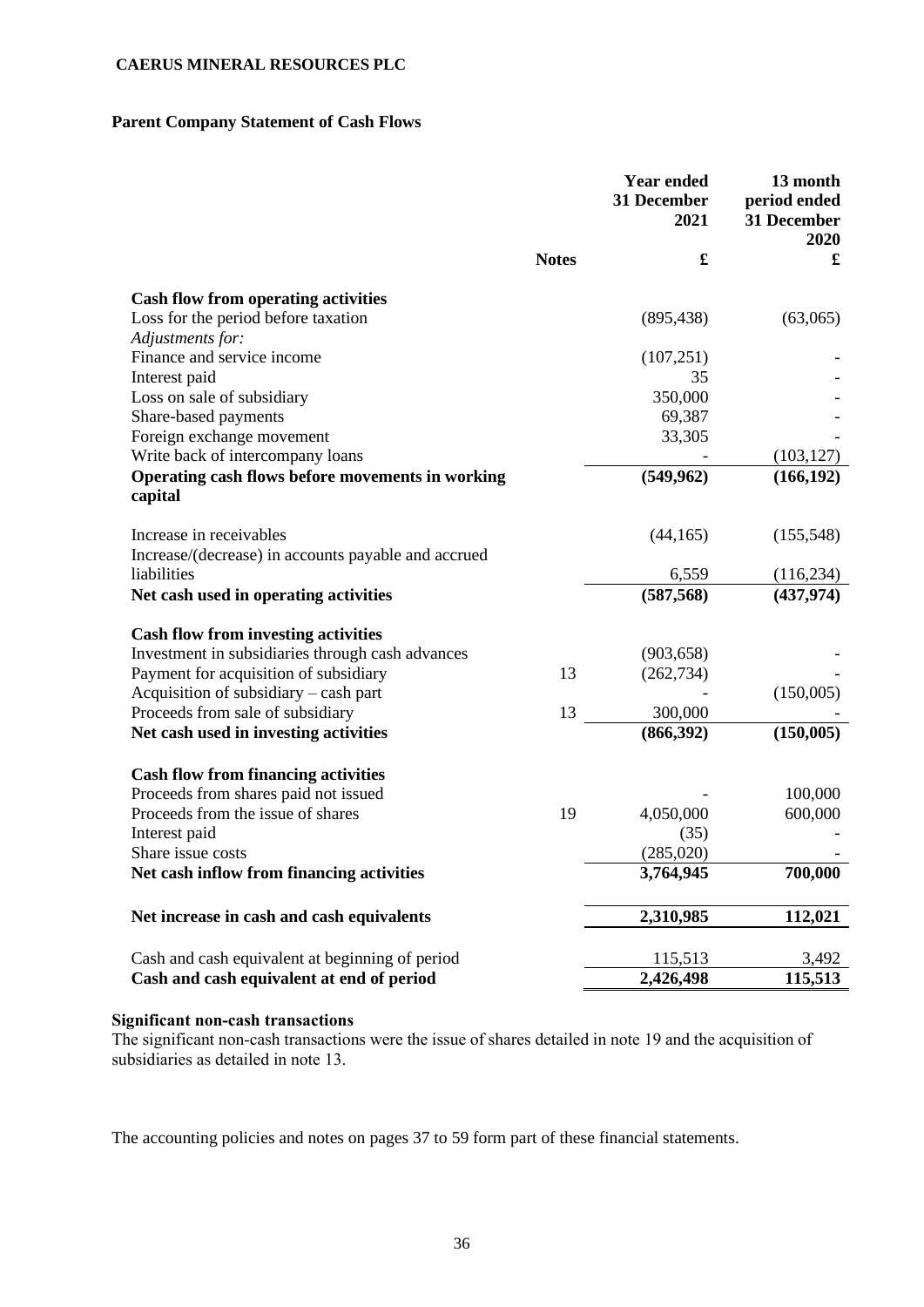### **1. GENERAL INFORMATION**

Caerus Mineral Resources plc (the "Company") is incorporated and domiciled in England and Wales with Registered Number 11043077 under the Companies Act 2006. The Company was incorporated on 1 November 2017 under the name Leopard Mineral Investments Limited as a private limited company and subsequently re-registered as a public limited company on 9 January 2018; and changed its name to Caerus Mineral Resources plc on 18 September 2018.

The principal activity of the Company and its subsidiaries (the "Group") is in mineral exploration and the development of appropriate exploration projects. The Company's registered office is at Eccleston Yards, 25 Eccleston Place, London, SW1W 9NF.

The Company acquired the entire share capital of PR Ploutonic Resources Ltd ("PRL") on 11 June 2021 and transferred its three licences into New Cyprus Copper P.A Ltd ("NCC"). Licences, which were not considered to be in line with the Group's future strategy were then moved from another subsidiary company into PRL, and then PRL was sold, on 5<sup>th</sup> November 2021. On 10<sup>th</sup> August 2021, the Company acquired the entire share capital of Cyprus Gold Mines Ltd ("CGML"). Both of these acquisitions have been treated as asset acquisitions as explained in note 13 to these financial statements.

The Directors are required to and have prepared Group financial statements which include the results of the acquired subsidiaries from the date that the acquisitions took place. As the acquisitions were not considered to meet the definition of a business combination under IFRS 3, the Group financial statements are prepared as though the Company has acquired assets.

On 19 March 2021, the Company announced its admission to the Main Market of the London Stock Exchange under the Standard Segment of the Official List under the ticker "LSE:CMRS".

### **2. ADOPTION OF NEW AND REVISED STANDARDS**

(a) New standards, amendments and interpretations adopted by the Group.

There were no new or amended accounting standards that required the Group to change its accounting policies for the year ended 31 December 2021 and no new standards, amendments or interpretations were adopted by the Group

(b) New standards, amendments and interpretations not yet adopted by the Group.

The standards and interpretations that are relevant to the Group, issued, but not yet effective, up to the date of the Financial Statements are listed below. The Group intends to adopt these standards, if applicable, when they become effective.

| <b>Standard</b>         | <b>Impact on initial application</b>                            | <b>Effective date</b> |
|-------------------------|-----------------------------------------------------------------|-----------------------|
| <b>IFRS 17</b>          | <b>Insurance Contracts</b>                                      | 1 January 2023        |
| IFRS 10 and IAS 28      | Long term interests in associates and joint                     | Unknown               |
| (Amendments)            | ventures                                                        |                       |
| Amendments to IAS 1     | Classification of Liabilities as current or non-<br>current     | 1 January 2023        |
| Amendments to IFRS 3    | Reference to the Conceptual Framework                           | 1 January 2022        |
| Amendments to IAS 16    | Property, Plant and Equipment – Proceeds<br>before intended use | 1 January 2022        |
| Amendments to IAS 37    | Onerous contracts $-$ Cost of fulfilling a contract             | 1 January 2022        |
| Annual Improvements to  | Amendments to IFRS 1 First time adoption of                     | 1 January 2022        |
| IFRS Standard 2018-2020 | <b>IFR</b>                                                      |                       |
| Cycle                   | Standards, IFRS 9 Financial Instruments, IFRS                   |                       |
|                         | Leases                                                          |                       |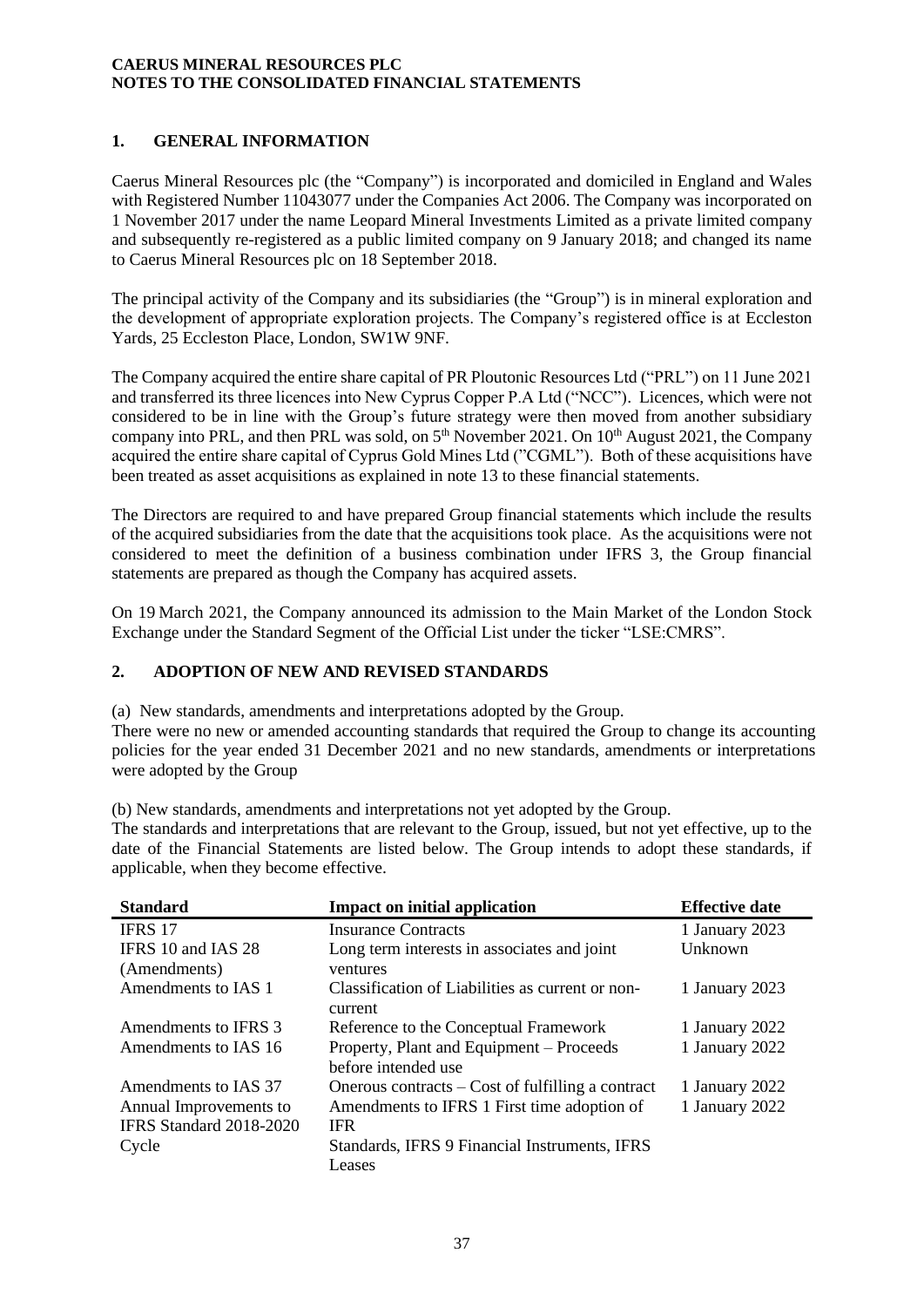The Directors have evaluated the impact of transition to the above standards and do not consider that there will be a material impact of transition on the financial statements.

### **3. SIGNIFICANT ACCOUNTING POLICIES**

### **Summary of significant accounting policies**

The principal accounting policies applied in the preparation of the consolidated financial statements are set out below. These polices have been consistently applied to all the periods presented, unless otherwise stated.

### **Basis of preparation**

The consolidated financial statements have been prepared in accordance with UK-adopted international accounting standards and requirements of the Companies Act 2006.. The Financial Statements have also been prepared under the historical cost convention, as modified by the revaluation of financial assets at fair value through profit or loss.

The functional currency for each entity in the Group is determined as the currency of the primary economic environment in which it operates. The functional currency of the parent company Caerus is Pounds Sterling (£) as this is the currency that finance is raised in. The functional currency of NCC, TDL and CGML is the Euro as this is the currency that mainly influences labour, material and other costs of providing services. The Group has chosen to present its consolidated financial statements in Pounds Sterling (£), as the Directors believe it is a more convenient presentational currency for users of the consolidated financial statements. Foreign operations are included in accordance with the policies set out below.

During the prior year the Company changed its accounting reference date from 30 November to 31 December to align itself with its newly acquired subsidiaries. Consequently, the prior year covers a 13 month period, whereas the current year is a 12 month period and so is not entirely comparable year on year.

The preparation of financial statements in conformity with IFRS's requires the use of certain critical accounting estimates. It also requires management to exercise its judgement in the process of applying the Group's accounting policies. The areas involving a higher degree of judgement or complexity, or areas where assumptions and estimates are significant to the financial information are disclosed in Note 4.

### **Going concern**

The financial statements have been prepared under the going concern assumption. Under the going concern assumption, an entity is ordinarily viewed as continuing in business for the foreseeable future with neither the intention nor the necessity of liquidation, ceasing trading or seeking protection from creditors pursuant to laws or regulations.

In assessing whether the going concern assumption is appropriate, the Directors take into account all available information for the foreseeable future, in particular for the twelve months from the date of approval of the financial statements. As referred to in the Chairman's Report, the Group raised gross proceeds of £2.25 million in March 2021 and a further £1.5 million in October 2021 by way of share placings. These funds complement the Group's existing cash resources and will be used to fund the current exploration programme.

Following the review of ongoing performance and cash flows prepared to 30 April 2023, the Directors have a reasonable expectation that the Group has adequate resources to continue operational existence for the foreseeable future.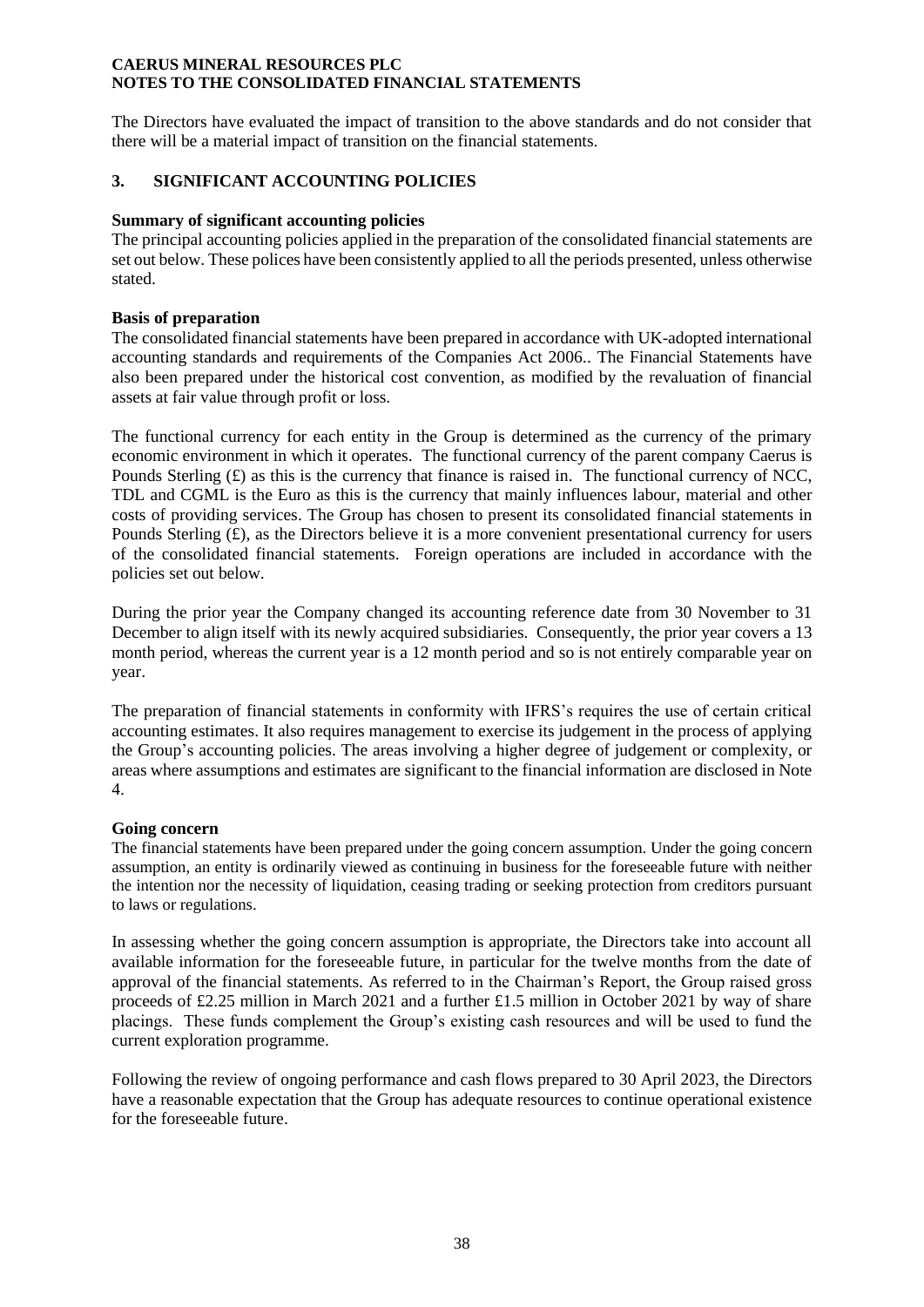### **Basis of consolidation**

The consolidated financial statements incorporate the financial statements of the Company and entities controlled by the Company (its subsidiaries) made up to 31 December each year. Per IFRS 10, control is achieved when the Company:

- has the power over the investee;
- is exposed, or has rights, to variable returns from its involvement with the investee; and
- has the ability to use its power to affects its returns.

The Company reassesses whether or not it controls an investee if facts and circumstances indicate that there are changes to one or more of the three elements of control listed above. When the Company has less than a majority of the voting rights of an investee, it considers that it has power over the investee when the voting rights are sufficient to give it the practical ability to direct the relevant activities of the investee unilaterally. The Company considers all relevant facts and circumstances in assessing whether or not the Company's voting rights in an investee are sufficient to give it power, including:

- the size of the Company's holding of voting rights relative to the size and dispersion of holdings of the other vote holders;
- potential voting rights held by the Company, other vote holders or other parties;
- rights arising from other contractual arrangements; and
- any additional facts and circumstances that indicate that the Company has, or does not have, the current ability to direct the relevant activities at the time that decisions need to be made, including voting patterns at previous shareholders' meetings.

Consolidation of a subsidiary begins when the Company obtains control over the subsidiary and ceases when the Company loses control of the subsidiary. Specifically, the results of subsidiaries acquired or disposed of during the year are included in profit or loss from the date the Company gains control until the date when the Company ceases to control the subsidiary. Where necessary, adjustments are made to the financial statements of subsidiaries to bring the accounting policies used into line with the Group's accounting policies.

All intragroup assets and liabilities, equity, income, expenses and cash flows relating to transactions between the members of the Group are eliminated on consolidation.

The Group recognises any non-controlling interest in the acquired entity at the non-controlling interest's proportionate share of the acquired entity's net identifiable assets. Subsequent to acquisition, the carrying amount of non-controlling interests is the amount of those interests at initial recognition plus the non-controlling interests' share of subsequent changes in equity.

Profit or loss and each component of other comprehensive income are attributed to the owners of the Company and to the non-controlling interests. Total comprehensive income of the subsidiaries is attributed to the owners of the Company and to the non-controlling interests even if this results in the non-controlling interests having a deficit balance.

### **Foreign currencies**

In preparing the financial statements of the Group entities, transactions in currencies other than the entity's functional currency (foreign currencies) are recognised at the rates of exchange prevailing on the dates of the transactions. At each reporting date, monetary assets and liabilities that are denominated in foreign currencies are retranslated at the rates prevailing at that date. Non-monetary items carried at fair value that are denominated in foreign currencies are translated at the rates prevailing at the date when the fair value was determined. Non-monetary items that are measured in terms of historical cost in a foreign currency are not retranslated.

Exchange differences are recognised in profit or loss in the period in which they arise except for: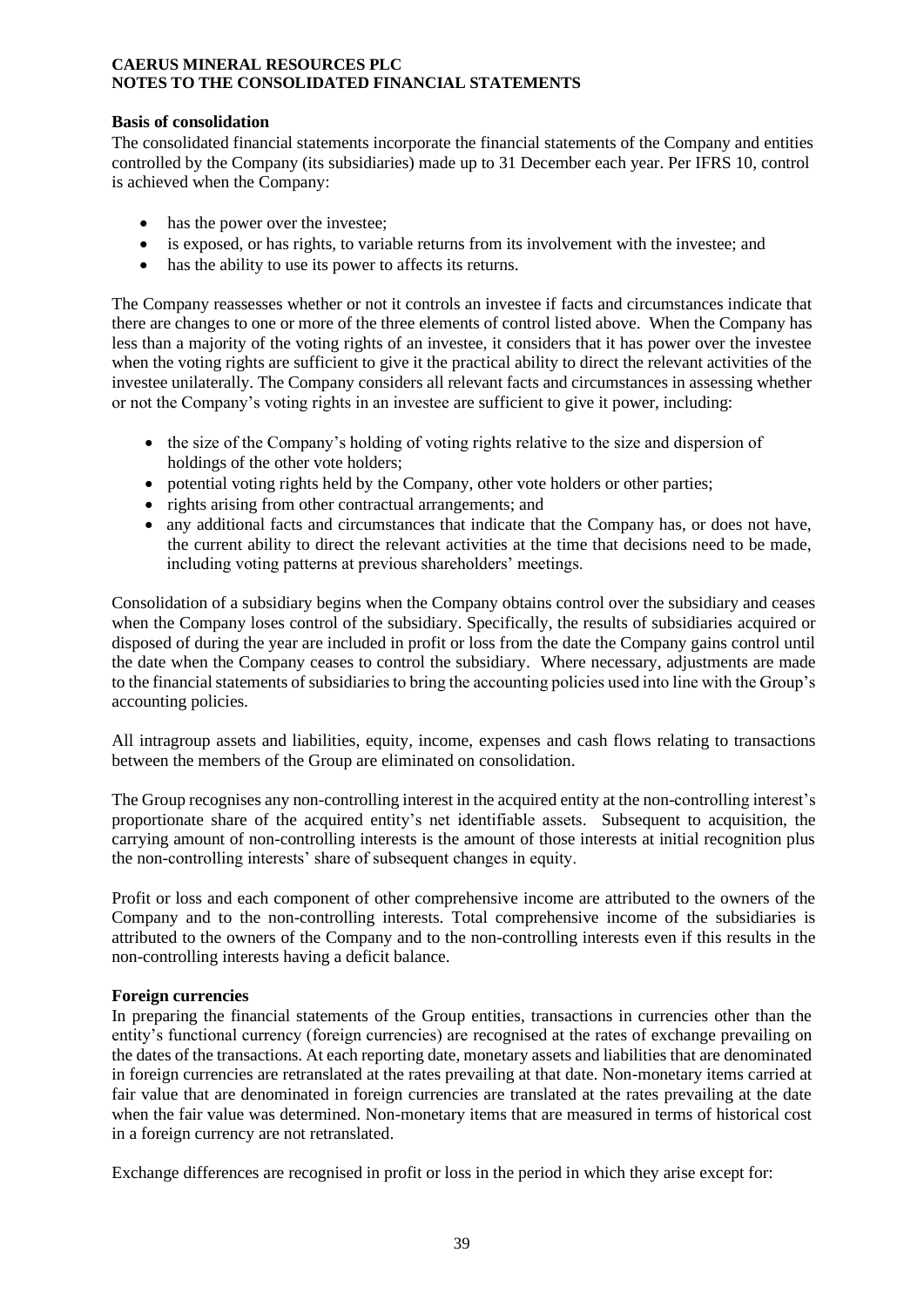- exchange differences on foreign currency borrowings relating to assets under construction for future productive use, which are included in the cost of those assets when they are regarded as an adjustment to interest costs on those foreign currency borrowings;
- exchange differences on transactions entered into to hedge certain foreign currency risks (see below under financial instruments/hedge accounting); and
- exchange differences on monetary items receivable from or payable to a foreign operation for which settlement is neither planned nor likely to occur in the foreseeable future (therefore forming part of the net investment in the foreign operation), which are recognised initially in other comprehensive income and reclassified from equity to profit or loss on disposal or partial disposal of the net investment.

For the purpose of presenting consolidated financial statements, the assets and liabilities of the Group's foreign operations are translated at exchange rates prevailing on the reporting date. Income and expense items are translated at the average exchange rates for the period, unless exchange rates fluctuate significantly during that period, in which case the exchange rates at the date of transactions are used. Exchange differences arising, if any, are recognised in other comprehensive income and accumulated in a foreign exchange translation reserve (attributed to non-controlling interests as appropriate).

Goodwill and fair value adjustments arising on the acquisition of a foreign entity are treated as assets and liabilities of the foreign entity and translated at the closing rate. Exchange differences arising are recognised in other comprehensive income.

### **Segmental reporting**

Operating segments are reported in a manner consistent with the internal reporting provided to the chief decision-maker. The chief decision-maker has been identified as the Executive Board, at which level strategic decisions are made.

An operating segment is a component of the Group:

- That engages in business activities from which it may earn revenues and earn expenses,
- Whose operating results are regularly reviewed by the entity's chief operating decision-maker to make decisions about resources to be allocated to the segment and assess its performance, and
- For which discrete financial information is available.

### **Intangible assets – exploration and evaluation expenditure**

Mineral exploration and evaluation expenditure relates to costs incurred in the exploration and evaluation of potential mineral resources and includes exploration and mineral licences, researching and analysing historical exploration data, exploratory drilling, trenching, sampling and the costs of prefeasibility studies.

Exploration and evaluation expenditure for each area of interest, other than that acquired from another entity, is charged to the consolidated statement of income as incurred except when the expenditure is expected to be recouped from future exploitation or sale of the area of interest and it is planned to continue with active and significant operations in relation to the area, or at the reporting period end, the activity has not reached a stage which permits a reasonable assessment of the existence of commercially recoverable reserves, in which case the expenditure is capitalised. Purchased exploration and evaluation assets are recognised at their fair value at acquisition. As the capitalised exploration and evaluation expenditure asset is not available for use, it is not depreciated.

Exploration and evaluation assets have an indefinite useful life and are assessed for impairment annually or when facts and circumstances suggest that the carrying amount of an asset may exceed its recoverable amount. The assessment is carried out by allocating exploration and evaluation assets to cash generating units, which are based on specific projects or geographical areas. IFRS 6 permits impairments of exploration and evaluation expenditure to be reversed should the conditions which led to the impairment improve. The Group continually monitors the position of the projects capitalised and impaired.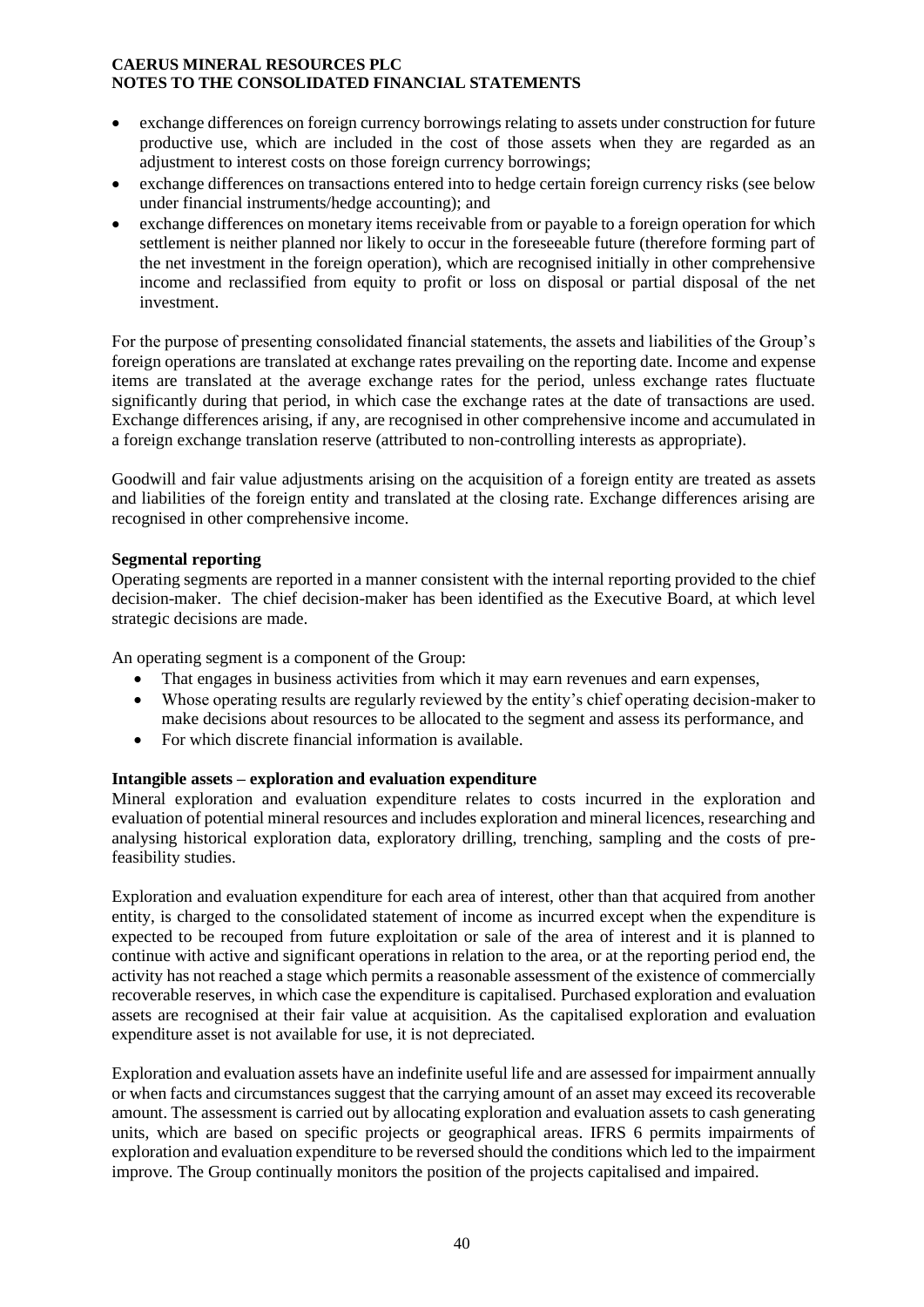Whenever the exploration for and evaluation of mineral resources in cash generating units does not lead to the discovery of commercially viable quantities of mineral resources and the Group has decided to discontinue such activities of that unit, the associated expenditures are written off to the Income Statement.

### **Tangible fixed assets – Property, plant and equipment**

Property, plant, and equipment are stated at cost, less accumulated depreciation, and any provision for impairment losses.

Depreciation is charged on each part of an item of property, plant, and equipment to write off the cost of assets less the residual value over their estimated useful lives, using the straight–line method. Depreciation is charged to the income statement. The estimated useful lives are as follows:

Office equipment - 5 years Vehicles  $-5$  years

### **Financial Instruments**

### *Financial assets*

### *Classification*

The Group's financial assets consist of financial assets held at amortised cost. The classification depends on the purpose for which the financial assets were acquired. Management determines the classification of its financial assets at initial recognition.

### *Financial assets held at amortised cost*

Assets that are held for collection of contractual cash flows, where those cash flows represent solely payments of principal and interest, are measured at amortised cost. Any gain or loss arising on derecognition is recognised directly in the profit or loss and presented in other gain/ (losses) together with foreign exchange gains and losses. Impairment losses are presented as a separate line item in the statement of profit or loss.

They are included in current assets, except for maturities greater than 12 months after the reporting date, which are classified as non-current assets. The Group's financial assets at amortised cost comprise trade and other current assets and cash and cash equivalents at the year end.

### *Recognition and measurement*

Regular purchases and sales of financial assets are recognised on the trade date – the date on which the Group commits to purchasing or selling the asset. Financial assets are initially measured at fair value plus transaction costs. Financial assets are de-recognised when the rights to receive cash flows from the assets have expired or have been transferred, and the Group has transferred substantially all of the risks and rewards of ownership.

Financial assets are subsequently carried at amortised cost using the effective interest method.

Other receivables are recognised initially at the amount of consideration that is unconditional, unless they contain significant financing components when they are recognised at fair value. The other receivables in the accounts do not contain significant financing components.

### *Impairment of financial assets*

The Group assesses, on a forward-looking basis, the expected credit losses associated with its financial assets carried at amortised cost. For trade and other receivable due within 12 months the Group applies the simplified approach permitted by IFS 9. Therefore, the Group does not track changes in credit risk, but rather recognises a loss allowance based on the financial asset's lifetime expected credit losses at each reporting date.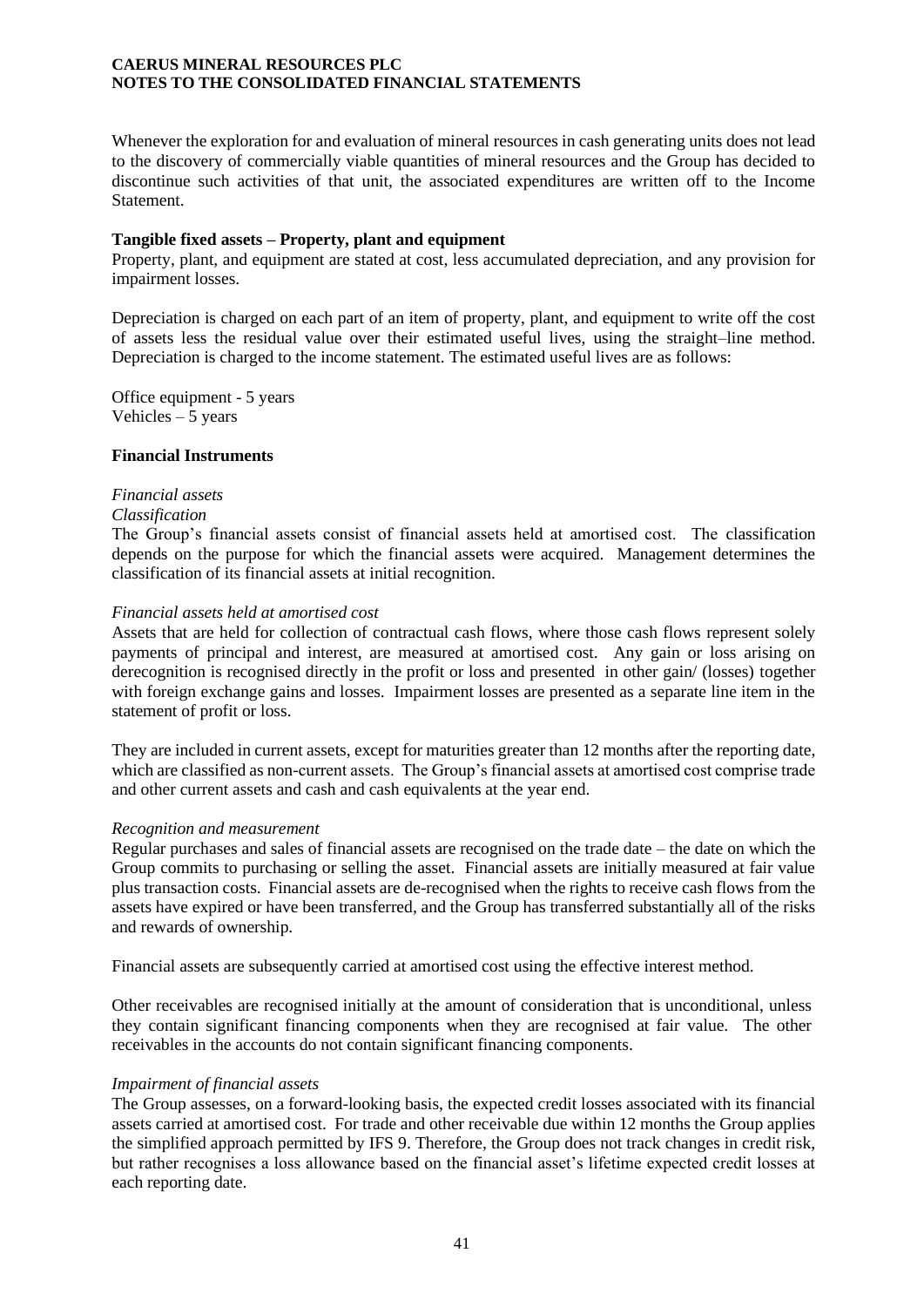A financial asset is impaired if there is objective evidence of impairment as a result of one or more events that occurred after the initial recognition of the asset, and that loss event(s) had an impact on the estimated future cash flows of that asset that can be estimated reliably. The Group assesses at the end of each reporting period whether there is objective evidence that a financial asset, or a group of financial assets, is impaired.

The criteria that the Group uses to determine that there is objective evidence of an impairment loss include:

- Significant financial difficulty of the issuer or obligor;
- A breach of contract, such as a default or delinquency in interest or principal repayments;
- The Group, for economic or legal reasons relating the borrower's financial difficulty, granting the borrower a concession that the lender would not otherwise consider;
- It becomes probable that the borrower will enter bankruptcy or other financial reorganisation.

The Group first assesses whether objective evidence of impairment exists.

The amount of the loss is measured as the difference between the asset's carrying amount and the present value of estimated future cash flow (excluding future credit losses that have not been incurred), discounted at the financial asset's original effective interest rate. The asset's carrying amount is reduced and the loss is recognised in profit or loss.

If, in a subsequent period, the amount of the impairment loss decreases and the decrease can be related objectively to an event occurring after the impairment was recognised (such as an improvement in the debtor's credit rating), the reversal of the previously recognised impairment loss is recognised in profit or loss.

### *Financial liabilities at amortised cost*

Trade payables are obligations to pay for goods or services that have been acquired in the ordinary course of business from suppliers. Accounts payable are classified as current liabilities if payment is due within one year or less. If not, they are presented as non-currently liabilities.

Trade payables are recognised initially at fair value, and subsequently measured at amortised cost using the effective interest method.

Other financial liabilities are initially measured at fair value. They are subsequently measured at amortised cost using the effective interest method.

Financial liabilities are de-recognised when the Group's contractual obligations expire or are discharged or cancelled.

### **Cash and cash equivalents**

The Group considers any cash on short-term deposits and other short term investments to be cash equivalents.

### **Investment and loans in subsidiaries**

Subsidiary fixed asset investments are valued at cost less provision for impairment. The Group applies the IFRS 9 simplified approach to measuring expected credit losses which uses a lifetime expected loss allowance for all investment and loans in subsidiaries.

### **Equity Instruments**

An equity instrument is any contract that evidences a residual interest in the assets of a Company after deducting all of its liabilities. Equity instruments issued are recorded at the proceeds received net of direct issue costs.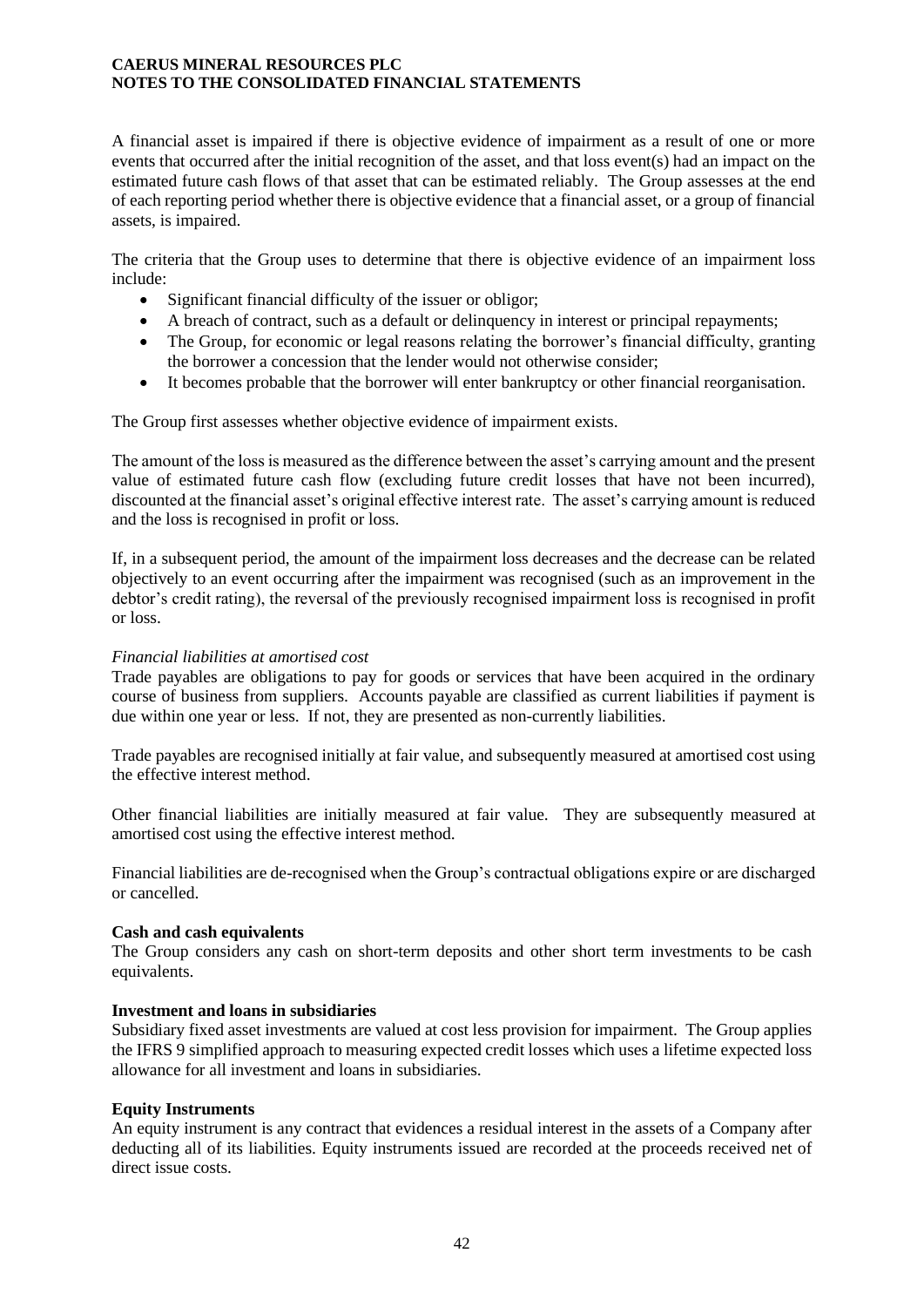Share capital represents the amount subscribed for shares at nominal value.

The share premium account represents premiums received on the initial issuing of the share capital. Any transaction costs associated with the issuing of shares are deducted from share premium, net of any related income tax benefits. Any bonus issues are also deducted from share premium.

The share-based payments reserve represents equity-settled shared-based employee remuneration for the fair value of the warrants issued. It also includes the warrants issued for services rendered accounted for in accordance with IFRS 2.

Retained earnings include all current and prior period results as disclosed in the Statement of Comprehensive Income, less dividends paid to the owners of the Company.

### **Share-based compensation (Employee based benefits)**

The Group operates an equity-settled share-based compensation plan, in that it has issued warrants to its employees in recognition of their services. The fair value of the employee services rendered in exchange for these warrants is recognised immediately as an expense on the day of grant as no vesting period or conditions are attached to them. A corresponding entry is then made in the share-based payment reserve.

The fair value of these warrants is determined using Black-Scholes option pricing models and the assumptions are included in note 21 to the financial statements.

### **Share-based payments**

The Group has two types of share-based payments other than employee compensation.

Warrants issued for services rendered which are accounted for in accordance with IFRS 2 recognising either the costs of the service if it can be reliably measured or the fair value of the warrant (using Black-Scholes option pricing models – see note 21).

Warrants issued as part of share issues have been determined as equity instruments under IAS 32. Since the fair value of the shares issued at the same time is equal to the price paid, these warrants, by deduction, are considered to have been issued at nil value.

### **Current and deferred income tax**

Tax on the profit or loss for the period comprises current and deferred tax. Tax is recognised in profit or loss except to the extent that it relates to items recognised directly in equity, in which case it is recognised in equity. Current tax is the expected tax payable or receivable on the taxable income or loss for the year, using tax rates enacted or substantively enacted at the consolidated statement of financial position date, and any adjustment to tax in respect of previous years.

Deferred tax is the tax expected to be payable or recoverable on differences between the carrying amounts of assets and liabilities in the financial statements and the corresponding tax bases used in the computation of taxable profit, and is accounted for using the liability method. Deferred tax liabilities are generally recognised for all taxable temporary differences and deferred tax assets are recognised to the extent that it is probable that taxable profits will be available against which deductible temporary differences can be utilised.

Deferred tax assets and liabilities are offset where there is a legally enforceable right to set off current tax assets against current tax liabilities and when they relate to income taxes levied by the same taxation authority and the company intends to settle its current tax assets and liabilities on a net basis.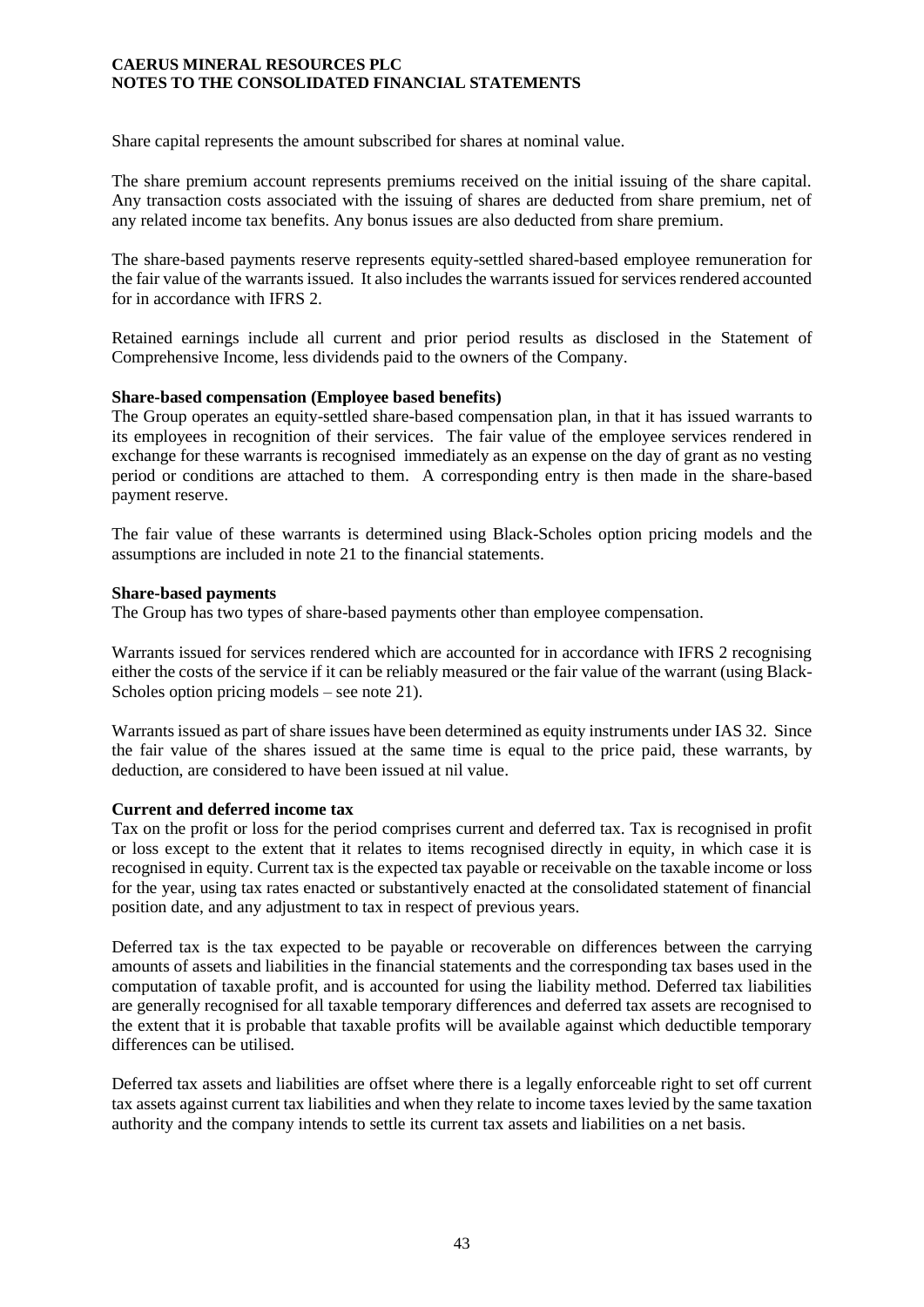### **4. CRITICAL ACCOUNTING ESTIMATES AND JUDGEMENTS**

In applying the Group's accounting policies, which are described in note 3, the Directors are required to make judgements (other than those involving estimations) that have a significant impact on the amounts recognised and to make estimates and assumptions about the carrying amounts of assets and liabilities that are not readily apparent from other sources. The estimates and associated assumptions are based on historical experience and other factors that are considered to be relevant. Actual results may differ from these estimates.

The estimates and underlying assumptions are reviewed on an ongoing basis. Revisions to accounting estimates are recognised in the period in which the estimate is revised if the revision affects only that period, or in the period of the revision and future periods if the revision affects both current and future periods.

### **(a) Critical judgements in applying the Group's accounting policies**

The following are the critical judgements, apart from those involving estimations (which are presented separately below), that the Directors have made in the process of applying the Group's accounting policies and that have the most significant effect on the amounts recognised in these financial statements.

### **Recoverability of exploration and evaluation assets (***see Note 11***)**

Exploration and evaluation assets include mineral rights and exploration and evaluation costs, including geophysical, topographical, geological and similar types of costs. Exploration and evaluation costs are capitalised if management concludes that future economic benefits are likely to be realised and determines that economically viable extraction operation can be established as a result of exploration activities and internal assessment of mineral resources. According to 'IFRS 6 Exploration for and evaluation of mineral resources', the potential indicators of impairment include: management's plans to discontinue the exploration activities, lack of further substantial exploration expenditure planned, expiry of exploration licences in the period or in the nearest future, or existence of other data indicating the expenditure capitalised is not recoverable. At the end of each reporting period, management assesses whether such indicators exist for the exploration and evaluation assets capitalised, which requires significant judgement. As of 31 December 2021 total exploration and evaluation costs capitalised amounted to £2,578,528 (2019: £1,690,536).

### **(b) Key sources of estimation uncertainty**

The key assumptions concerning the future, and other key sources of estimation uncertainty at the reporting period that may have a significant risk of causing a material adjustment to the carrying amounts of assets and liabilities within the next financial year, are discussed below.

### **Accounting for acquisitions and fair value (***see Note 13***)**

Acquisitions are accounted for at fair value. The assessment of fair value is subjective and depends on a number of assumptions. These assumptions may include assessment of discount rates, and the amount and timing of expected future cash flows from assets and liabilities. In addition, the selection of specific valuation methods for individual assets and liabilities requires judgment. The specific valuation methods applied will be driven by the nature of the asset or liability being assessed. The consideration given to a seller for the purchase of a business or a company is accounted for at its fair value. When the consideration given includes elements that are not cash, such as shares or options to acquire shares, the fair value of the consideration given is calculated by reference to the specific nature of the consideration given to the seller.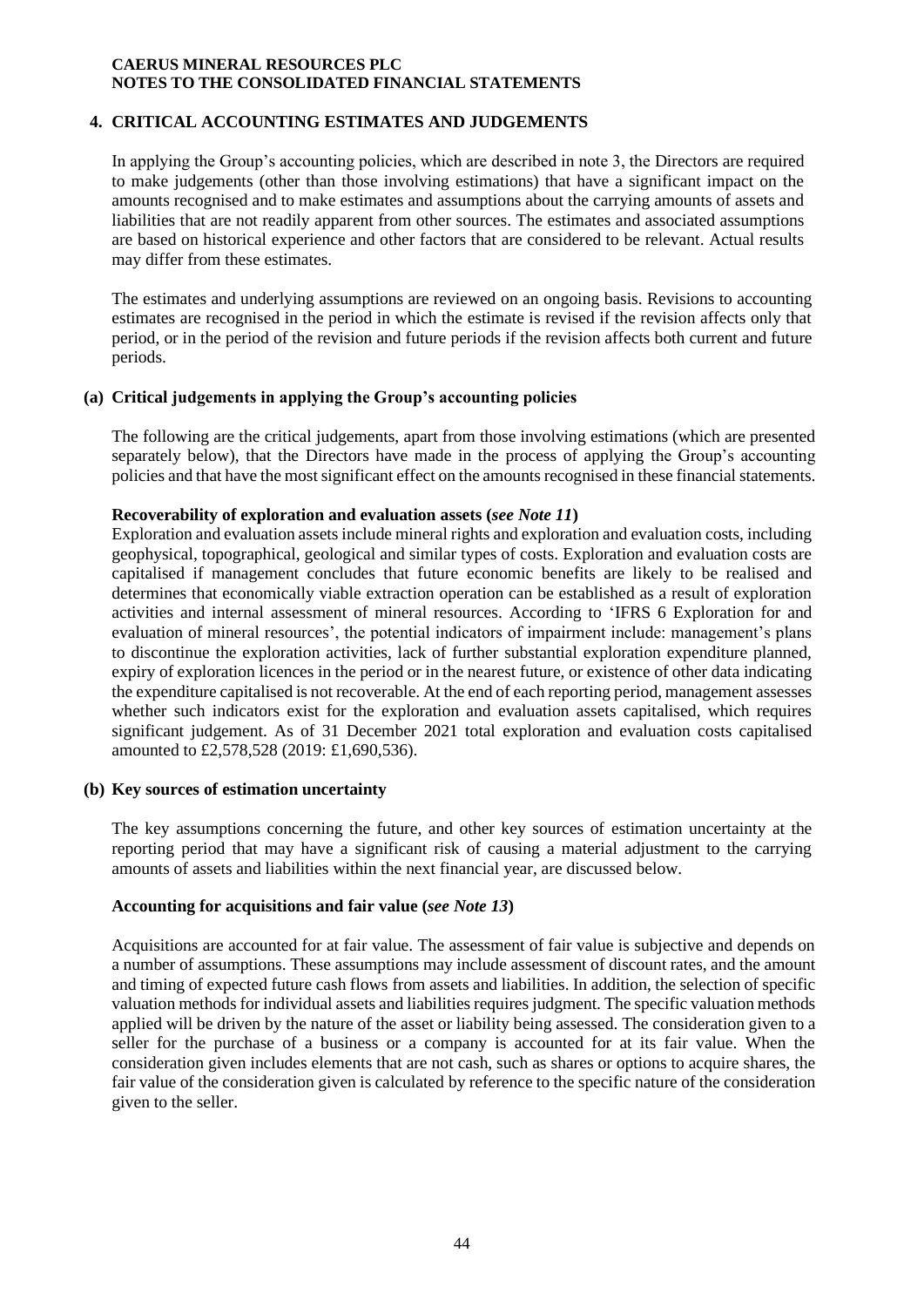### **Impairment of investments and loans to subsidiaries (***see Note 13***)**

The Group and the Company assess at each reporting date whether there is any objective evidence that investments in and loans to subsidiaries are impaired. To determine whether there is objective evidence of impairment, a considerable amount of estimation is required in assessing the ultimate realisation of these investments/receivables, including valuation, creditworthiness and future cashflows. As at the year end the Directors do not assess there to be any impairment of these amounts.

### **Share-based payments (***see Note 21***)**

The Group issues warrants to its employees, directors, investors and suppliers. These are valued in accordance with IFRS 2 "Share-based payments". In calculating the related charge on issuing warrants the Group will use a variety of estimates and judgements in respect of inputs used including share price volatility, risk free rate, and expected life. Changes to these inputs may impact the related charge.

### **Valuation of contingent consideration payable (***see Note 15***)**

The Group has recorded a contingent consideration liability of £186,916 as at 31 December 2021 (2020: £174,688) relating to the acquisition of the NCC group. An estimate must be made when determining the value of contingent consideration to be recognised at each balance sheet date. Changes in assumptions could cause an increase, or reduction, in the amount of contingent consideration payable, with a resulting charge or credit in the consolidated income statement.

The contingent consideration (in the form of the issue of two million  $\text{\pounds}0.01$  ordinary shares up to a valuation of £200,000) was estimated using a discount rate of 7% and is expected to be paid within 2 years of the acquisition. It is based upon publication of a JORC compliant resource of not less than 2Mt at a minimum grade of 1% Cu equivalent. The Directors believe that there is a high probability that these conditions will be met.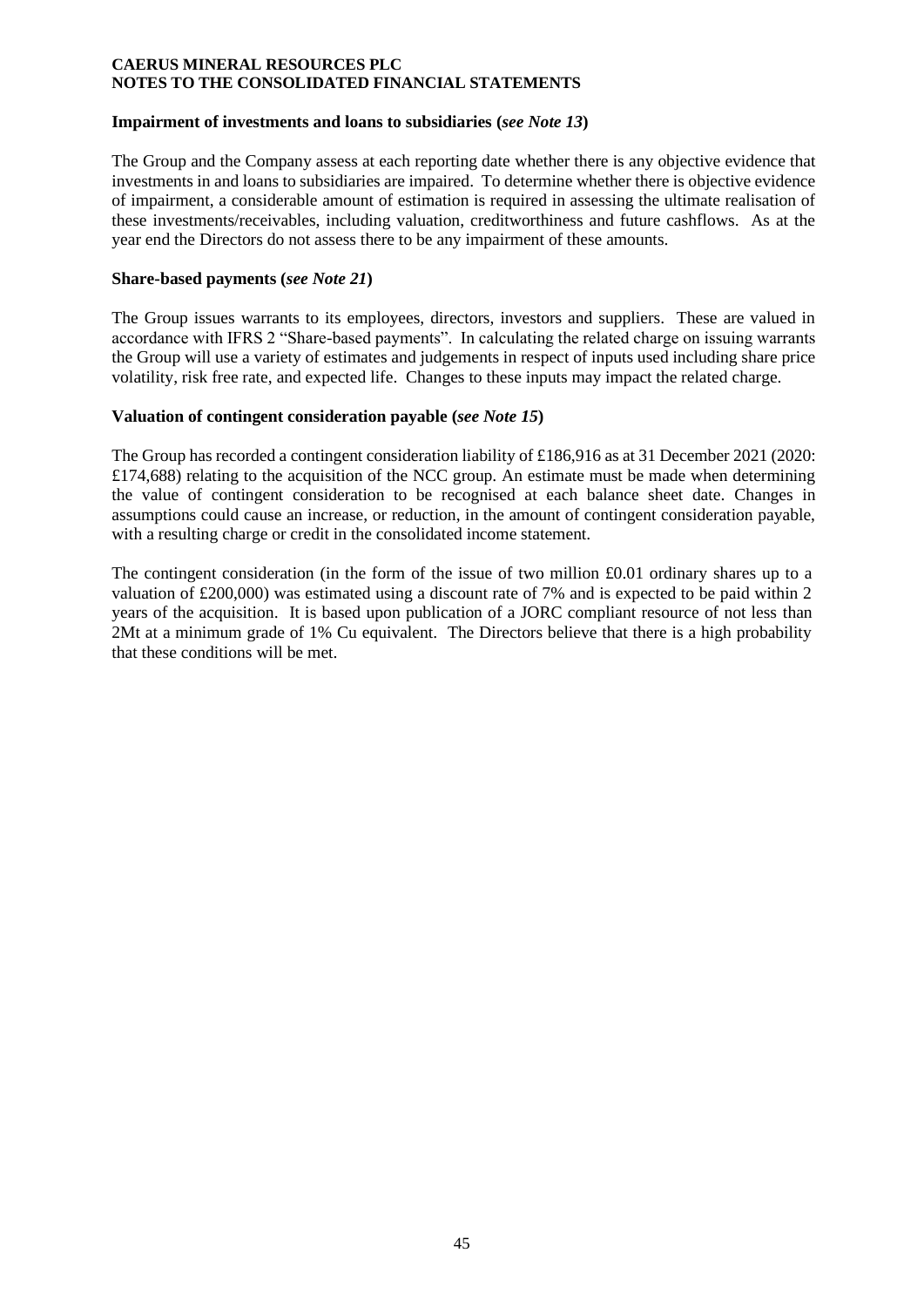### **5. SEGMENTAL REPORTING**

For the purpose of IFRS 8, the Chief Operating Decision Maker "CODM" takes the form of the board of directors. The Directors are of the opinion that the business of the Group focused on two reportable segments as follows:

- Head office, corporate and administrative, including parent company activities of raising finance and seeking new investment opportunities, all based in the UK and
- Mineral exploration, all based in Cyprus.

The geographical information is the same as the operational segmental information shown below.

| <b>Year ending 31 December</b><br>2021                               | <b>Corporate and</b><br><b>Administrative (UK)</b> | <b>Mineral exploration</b><br>(CYPRUS) | <b>Total</b> |
|----------------------------------------------------------------------|----------------------------------------------------|----------------------------------------|--------------|
|                                                                      | £                                                  | £                                      | £            |
| Operating loss from total<br>operations before and after<br>taxation | (590, 341)                                         | (397,629)                              | (987, 970)   |
| Segment total assets $-$ (net of<br>investments in subsidiaries)     | 2,805,154                                          | 2,734,522                              | 5,539,676    |
| Segment liabilities                                                  | (312,053)                                          | (276,306)                              | (588, 359)   |
| 13 month period ending 31<br>December 2020                           | <b>Corporate and</b><br><b>Administrative (UK)</b> | <b>Mineral exploration</b><br>(CYPRUS) | <b>Total</b> |
|                                                                      | £                                                  | £                                      | £            |
| Operating loss before and<br>after taxation                          | (63,065)                                           | (45,268)                               | (108, 333)   |
| Segment total assets $-$ (net of<br>investments in subsidiaries)     | 416,805                                            | 1,422,346                              | 1,839,151    |
| Segment liabilities                                                  | (270, 655)                                         | (199,312)                              | (469, 967)   |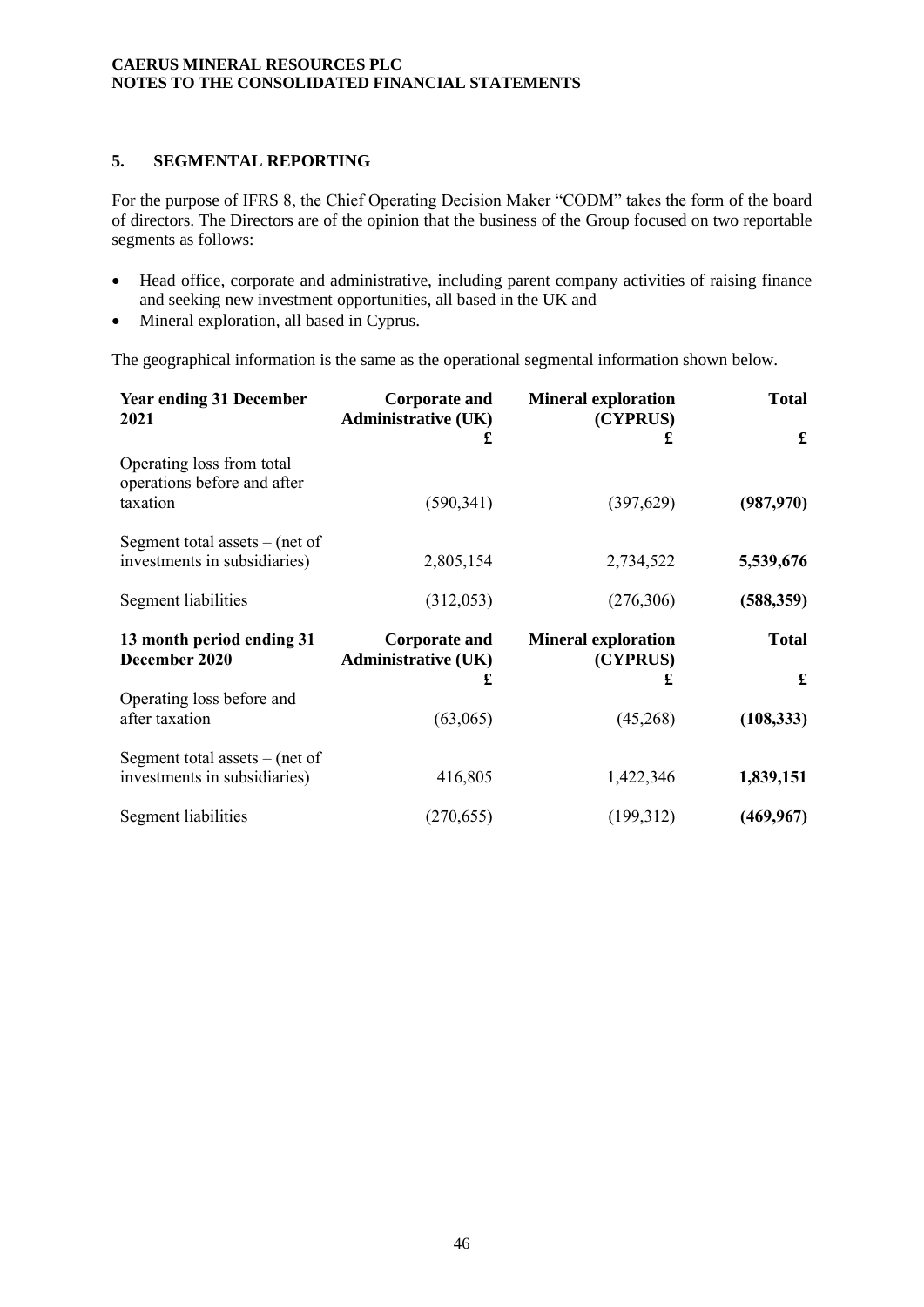### **6. EXPENSES BY NATURE**

|                                        | <b>Year ended 31</b><br><b>December</b> | 13 month period<br>ended 31 |
|----------------------------------------|-----------------------------------------|-----------------------------|
|                                        | 2021                                    | December 2020               |
|                                        | £                                       | £                           |
| Wages and salaries (see note 8)        | 213,126                                 | 28,906                      |
| Legal and professional fees            | 201,111                                 | 64,196                      |
| <b>IPO</b> costs                       | 132,182                                 |                             |
| Travel                                 | 24,612                                  | 2,266                       |
| Office and sundry expenditure          | 39,356                                  | 7,017                       |
| Foreign exchange movements             | 46,197                                  | 2,815                       |
| Regulatory fees                        | 69,607                                  | 3,133                       |
| Warrant expense (not employment costs) | 18,230                                  |                             |
| Depreciation                           | 5,147                                   |                             |
| Impairment on licence disposal         | 118,690                                 |                             |
| Other                                  | 107,449                                 |                             |
|                                        | 975,707                                 | 108,333                     |

During the year the Group obtained the following services from their auditors and its associates:

|                                                   | <b>Year ended 31</b> | 13 month period |
|---------------------------------------------------|----------------------|-----------------|
|                                                   | <b>December</b>      | ended 31        |
|                                                   | 2021                 | December 2020   |
|                                                   | £                    | x               |
| Fees payable to the Group's auditor and its       |                      |                 |
| associates in relation to the audit of the        | 42,897               | 21,788          |
| consolidated financial statements                 |                      |                 |
| Taxation services                                 |                      | 4,800           |
| Fees payable to the Group's auditor for other     |                      |                 |
| services:                                         |                      |                 |
| - Reporting Accountant services in respect to IPO | 30,000               | 21,600          |
|                                                   | 72,897               | 48,188          |

### **7. FINANCE COSTS**

|                                                |                 | Year ended 31 13 month period |
|------------------------------------------------|-----------------|-------------------------------|
|                                                | <b>December</b> | ended 31                      |
|                                                | 2021            | December 2020                 |
|                                                |                 |                               |
| Interest payable                               | 35              |                               |
| Unwinding of Financial Liability (see note 15) | 12,228          |                               |
|                                                | 12,263          |                               |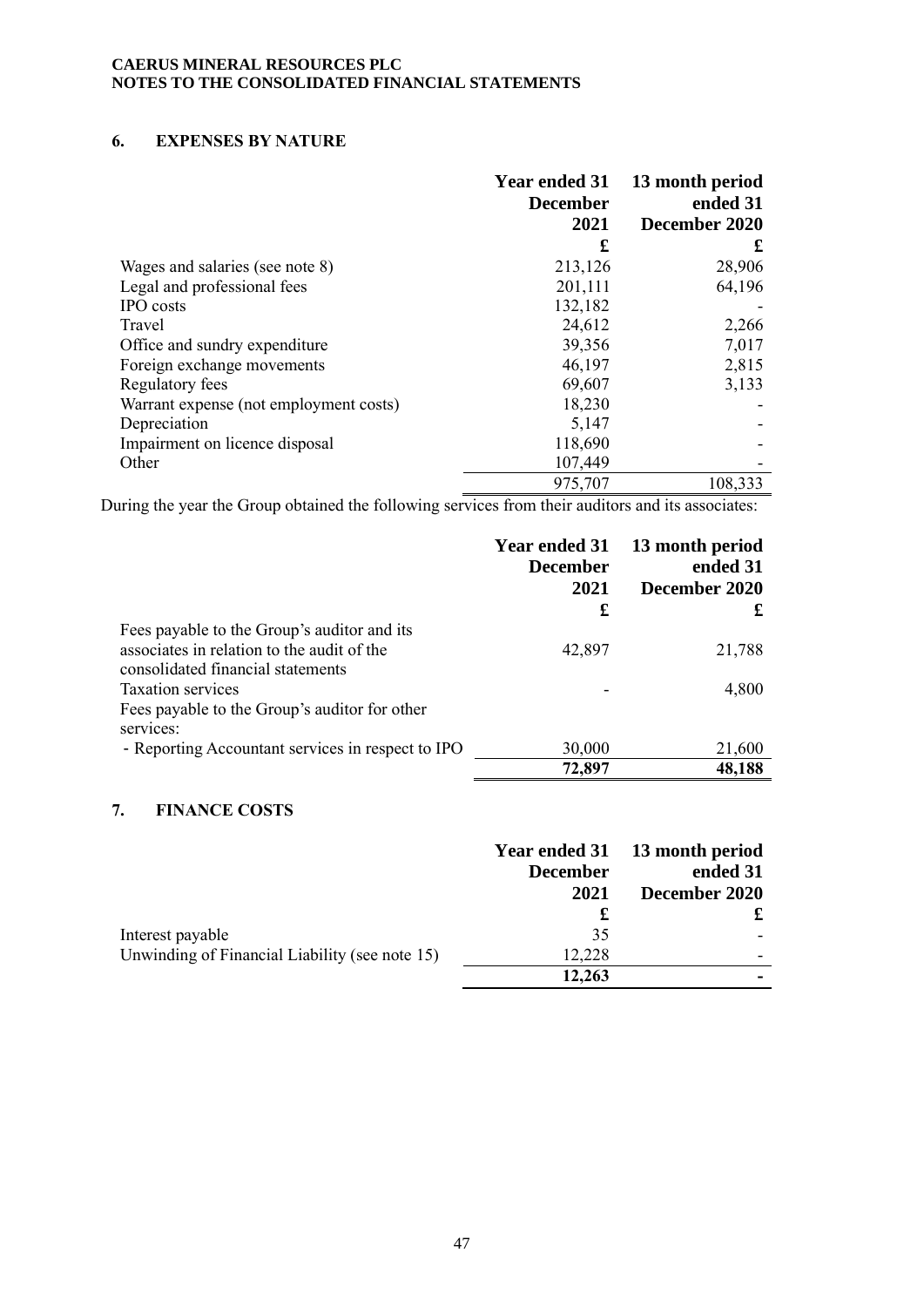### **8. DIRECTORS AND EMPLOYEES**

The average number of persons employed by the Group, including Executive Directors, was:

|                              | 2021 | 2020 |
|------------------------------|------|------|
| <b>Operations</b>            |      |      |
| Corporate and administration |      |      |
|                              |      |      |

The Directors were the key management personnel. Remuneration in respect of these Directors and Employees was:

|                       | <b>Year ended</b> | 13 month period |
|-----------------------|-------------------|-----------------|
|                       | 31 December       | ended 31        |
|                       | 2021              | December 2020   |
|                       | £                 | £               |
| Wages and salaries    | 152,902           |                 |
| Social security costs | 8,145             |                 |
| Pensions              | 921               |                 |
| Share-based payments  | 51,158            |                 |
| Directors' fees       |                   | 28,906          |
|                       | 213,126           | 28,906          |

### *Directors' Remuneration:*

| ouetions Remuneration.              | Year ended 31 December 2021 |                      |                                            |                   | 13 months ended<br>31 December<br>2020 |
|-------------------------------------|-----------------------------|----------------------|--------------------------------------------|-------------------|----------------------------------------|
|                                     | <b>Salary/Fees</b><br>£     | <b>Pensions</b><br>£ | <b>Share-based</b><br><i>payments</i><br>£ | <b>Total</b><br>£ | <b>Fees</b><br>£                       |
| <b>Professor Michael</b><br>Johnson |                             |                      | 10,593                                     | 10,593            |                                        |
| <b>Martyn Churchouse</b>            | 75,000                      | 440                  | 40,565                                     | 116,005           | 10,000                                 |
| <b>Harold Andrew Daniels</b>        | 70,701                      |                      |                                            | 70,701            | 18,906                                 |
|                                     | 145,701                     | 440                  | 51,158                                     | 197,299           | 28,906                                 |

The Group operated a stakeholder pension scheme. The Group made pension contributions totalling £921 (2020:Nil) during the year.

### *Amounts attributable to the highest paid director:*

|                      | <b>Year ended</b><br>31 December | 13 month period<br>ended 31 |
|----------------------|----------------------------------|-----------------------------|
|                      | 2021                             | December 2020               |
|                      | £                                | £                           |
| Director's fees      |                                  | 18,906                      |
| Wages and salaries   | 75,000                           |                             |
| Pension costs        | 440                              |                             |
| Share-based payments | 40,565                           |                             |
|                      | 116,005                          | 18,906                      |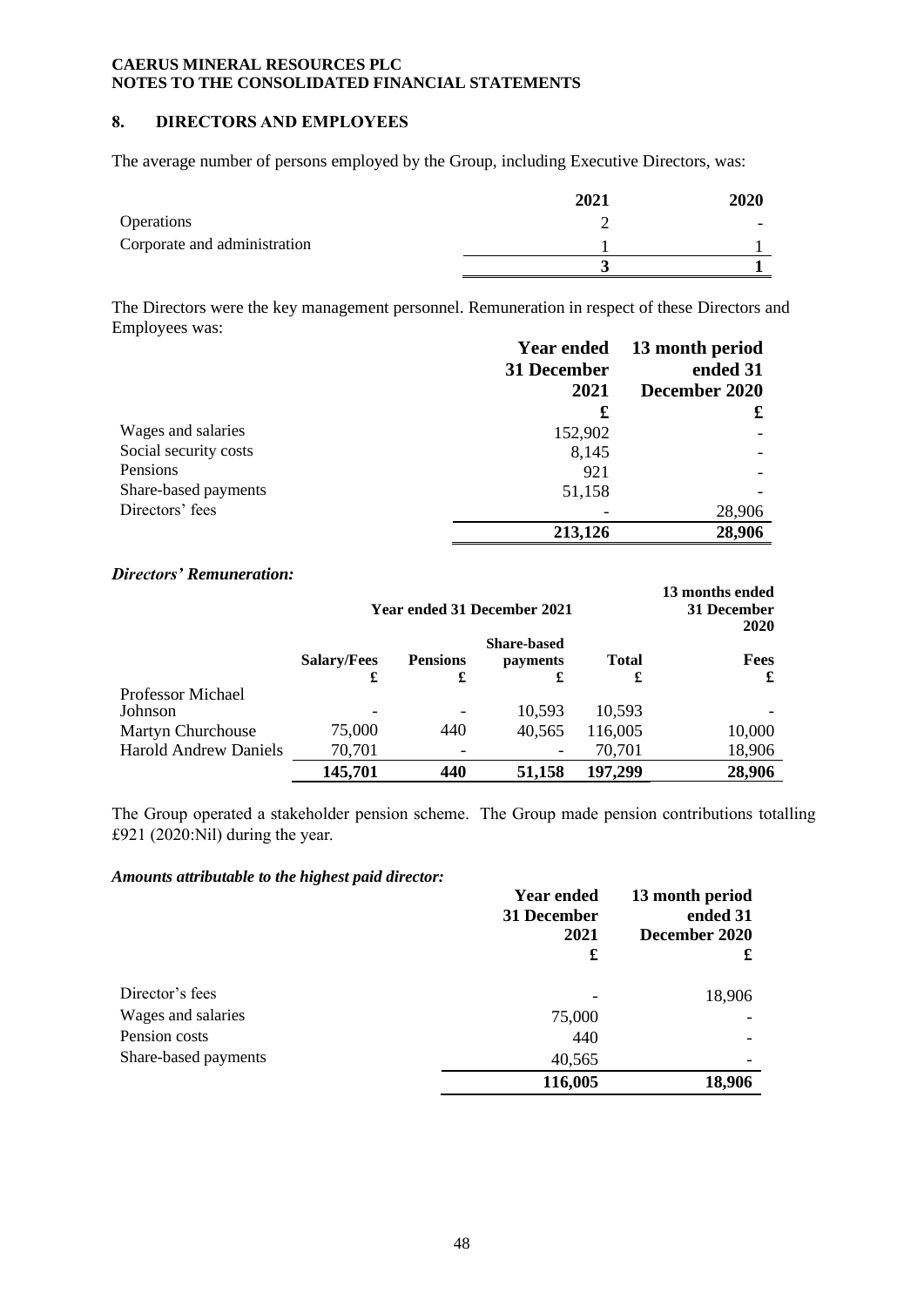### **9. INCOME TAX**

No charge to taxation arises due to the losses incurred.

The tax on the Group's loss before tax differs from the theoretical amount that would arise using the weighted average tax rate applicable to the losses of the consolidated entities as follows:

| <b>GROUP</b>                                      | <b>Year ended</b><br>31 December<br>2021<br>£ | For the 13 month<br>period ended<br>31 December<br>2020<br>£ |
|---------------------------------------------------|-----------------------------------------------|--------------------------------------------------------------|
| Loss before tax                                   | (987, 970)                                    | (108, 333)                                                   |
| Tax at the applicable rate of $17.3\%$ (2020:19%) | (170, 919)                                    | (20, 583)                                                    |
| Disallowed expenses                               | 169,149                                       | 40,000                                                       |
| Losses for which no deferred tax is recognised    | (818, 821)                                    | (68, 333)                                                    |
| <b>Total tax charge</b>                           |                                               |                                                              |

The weighted average applicable tax rate of 17.31% (2019: 19% - not used in prior year) used is a combination of the 19% standard rate of corporation tax in the UK and 12.5% Cypriot corporation tax.

The Group has total tax losses of £1,437,424 to carry forward against future profits (2020: £618,603 losses carried forward). No deferred tax asset on losses carried forward has been recognised on the grounds of uncertainty as to when profits will be generated against which to relieve said amount**.**

### **10. EARNINGS PER SHARE**

The calculation for earnings per Ordinary Share (basic and diluted) is based on the consolidated loss attributable to the equity shareholders of the Company is as follows:

|                                            | <b>Year ended</b><br>31 December<br>2021 | For the 13<br>month period<br>ended<br>31 December<br>2020 |
|--------------------------------------------|------------------------------------------|------------------------------------------------------------|
| Total loss for the year $(f)$              | (987,970)                                | (108, 333)                                                 |
| Weighted average number of Ordinary shares | 48,366,261                               | 12,063,131                                                 |
| Total Loss per Ordinary share $(\pounds)$  | (0.020)                                  | (0.009)                                                    |

Earnings and diluted earnings per Ordinary share are calculated using the weighted average number of Ordinary shares in issue during the period. There were no dilutive potential Ordinary shares outstanding during the period.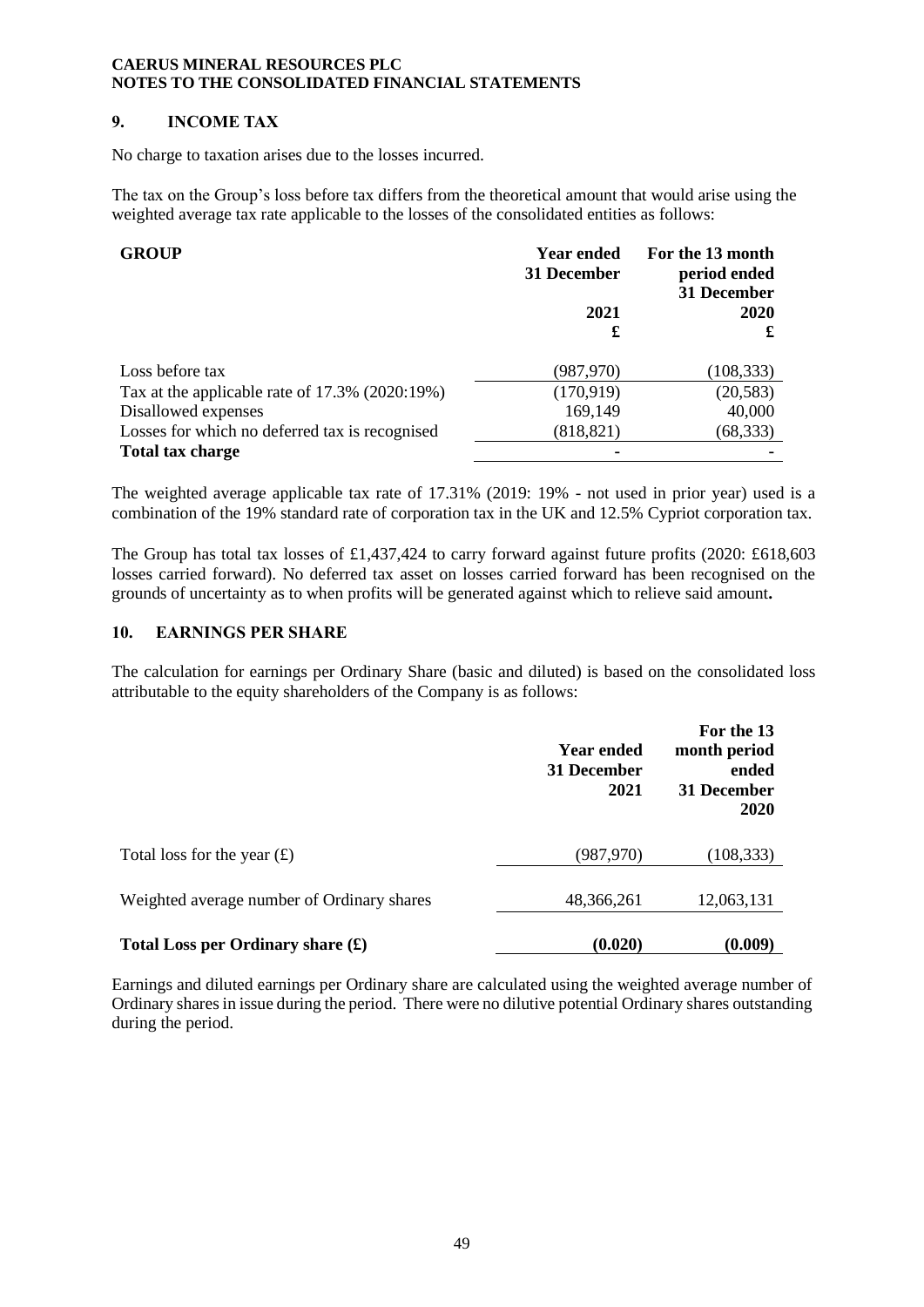### **11. INTANGIBLE ASSETS**

| Group                                                                        | <b>Exploration and</b><br><b>Evaluation assets</b><br>£ |
|------------------------------------------------------------------------------|---------------------------------------------------------|
| <b>Cost and Carrying Value</b>                                               |                                                         |
| At 1 December 2019                                                           |                                                         |
| Exploration and evaluation assets acquired at fair value                     | 1,696,629                                               |
| <b>Additions</b>                                                             | 12,211                                                  |
| Foreign exchange movements                                                   | (18, 304)                                               |
| At 31 December 2020                                                          | 1,690,536                                               |
| Exploration and evaluation assets acquired at fair value ( <i>note 13</i> ): |                                                         |
| Licences acquired via acquisition of PRL                                     | 754,292                                                 |
| Licences acquired via acquisition of CGML                                    | 335,062                                                 |
| <b>Additions</b>                                                             | 444,625                                                 |
| Disposals of assets                                                          | (517,966)                                               |
| Impairment on licence disposal                                               | (118,690)                                               |
| Foreign exchange movements                                                   | (9,330)                                                 |
| At 31 December 2021                                                          | 2,578,529                                               |

Exploration projects in Cyprus are at an early stage of development and there were no JORC (Joint Ore Reserves Committee) or non-JORC compliant resource estimates available to enable value in use calculations to be prepared at year end. On 6 April 2022, a Maiden Mineral Resource Estimate for the Troulli Au and Cu Project was published but no calculations have yet been completed.

In accordance with IFRS 6, the Directors undertook an assessment of the following areas and circumstances which could indicate the existence of impairment:

- The Group's right to explore in an area has expired, or will expire in the near future without renewal.
- No further exploration or evaluation is planned or budgeted for.
- A decision has been taken by the Board to discontinue exploration and evaluation in an area due to the absence of a commercial level of reserves.
- Sufficient data exists to indicate that the book value may not be fully recovered from future development and production.

An impairment charge was made in regard to capitalised costs on licences which the Directors decided not to renew.

Following their assessment, the Directors concluded that no impairment charge in respect to any licences still held, was necessary for the year ended 31 December 2021(2020: £nil).

### **12. TANGIBLE FIXED ASSETS**

| Group               | <b>Office</b><br>Equipment | Vehicles | <b>Total</b><br><b>Assets</b> |
|---------------------|----------------------------|----------|-------------------------------|
| Cost                | £                          | £        | £                             |
| At 1 December 2020  | $\overline{\phantom{0}}$   | -        |                               |
| <b>Additions</b>    | 9,087                      | 16,860   | 25,947                        |
| At 31 December 2021 | 9,087                      | 16,860   | 25,947                        |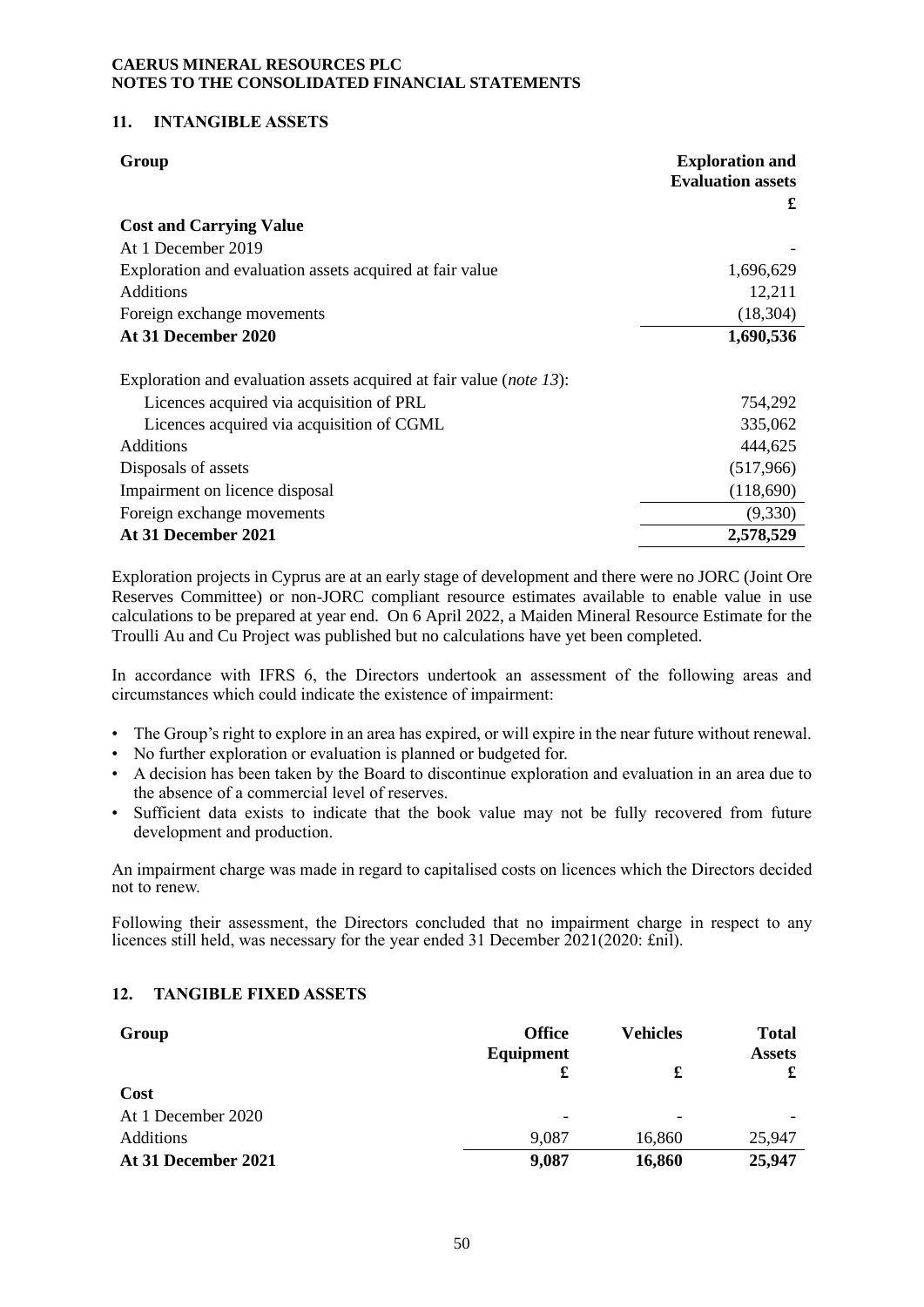| <b>Accumulated depreciation</b>  |         |         |          |
|----------------------------------|---------|---------|----------|
| At 1 December 2020               |         |         |          |
| Depreciation charge for the year | (1,802) | (3,345) | (5,147)  |
| At 31 December 2021              | (1,802) | (3,345) | (5, 147) |
| Net book value                   |         |         |          |
| At 31 December 2020              | -       | -       |          |
| At 31 December 2021              | 7,285   | 13,515  | 20,800   |

### **13. INVESTMENTS IN SUBSIDIARIES**

| Company                  |           |
|--------------------------|-----------|
| Cost and net book amount |           |
| At 1 December 2019       |           |
| Additions                | 1,174,693 |
| At 31 December 2020      | 1,174,693 |
| Additions                | 1,034,230 |
| Disposals                | (750,000) |
| At 31 December 2021      | 1,458,923 |

Information about the composition of the Group at the end of the reporting period is as follows:

| <b>Name</b>                                        | <b>Principal activity</b> | <b>Place of</b><br>incorporation<br>and operation | % owned<br>subsidiary |
|----------------------------------------------------|---------------------------|---------------------------------------------------|-----------------------|
| New Cyprus Copper P.A. Ltd<br>$(^{\circ}NCC")^*$   | Mineral exploration       | Cyprus                                            | 100%                  |
| <b>Treasure Development Limited</b><br>$("TDL")^*$ | Mineral exploration       | Cyprus                                            | 70%                   |
| GC Gold Mines (Cyprus) Ltd<br>$("CGML")$ **        | Mineral exploration       | Cyprus                                            | 100%                  |

On 9<sup>th</sup> August 2021, the Company acquired 100% of the issued share capital of CGML for a total cash consideration of £284,230. The investment provides Caerus with the opportunity to expand its mineral exploration programme.

\* Acquired in prior year on 29th September 2020. \*\*Changed its name from P. Von-De-Tsianos Gold Mines Ltd (Cyprus) Ltd to GC Gold Mines (Cyprus) Ltd on 4 July 2021.

The registered office of NCC and TDL and CGML is 10 Tyrnavou Street, Quality Tower C, 3<sup>rd</sup> Floor, Office C32, 6037 Larnaca, Cyprus.

On 11 June 2021 CMR acquired 100% of the issued share capital in PR Ploutonic Resources Ltd ("PRL"), an exploration and production of copper, gold and other minerals company, for share consideration of £750,000. The acquisition provided CMR with the opportunity to expand its mineral exploration programme as PRL were the holder of the three significant exploration licenses, Troulli, Kokkinapetra and St.Nicholas. These licences were subsequently transferred into NCC at the same fair value as they were acquired at.

On acquisition, the Company paid a purchase price of £750,000 which was satisfied by the issue of consideration shares. The consideration shares were fair valued, at the Volume Weighted Average Price ("VWAP") based on 30 trading days following the announcement of the acquisition on 6 April 2021.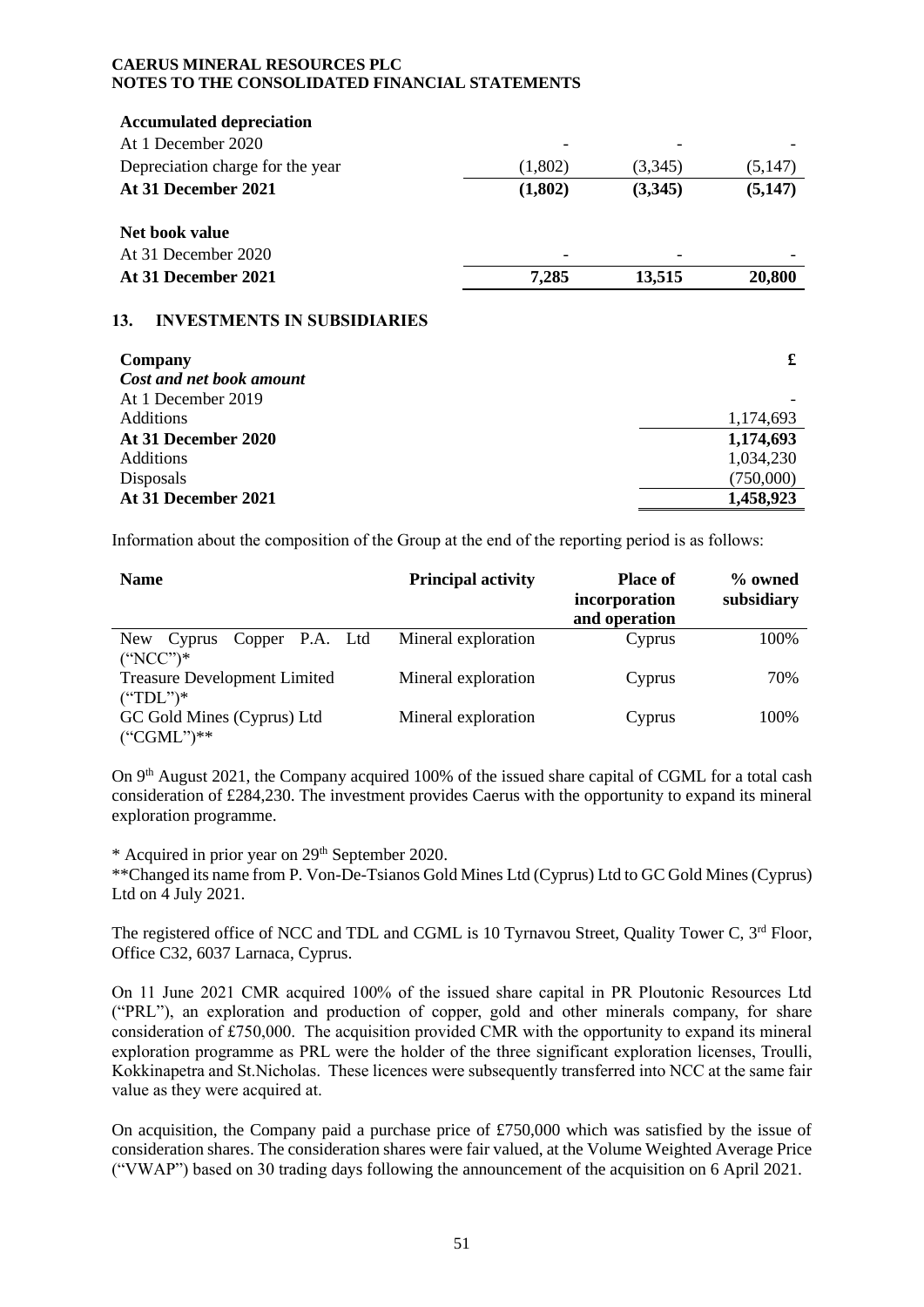The amounts recognised in respect of the identifiable assets acquired and liability assumed as a result of the acquisition are as follows:

|                                        | Net book value<br>of assets | <b>Fair value</b><br>adjustments | Fair value of<br>assets |
|----------------------------------------|-----------------------------|----------------------------------|-------------------------|
|                                        | acquired                    |                                  | acquired                |
|                                        | £                           | £                                | £                       |
| Intangible assets                      | 84,270                      | 754,292                          | 838,562                 |
| <b>Financial liabilities</b>           | (4,752)                     |                                  | (4,752)                 |
| Deferred tax liability                 |                             | (83, 810)                        | (83, 810)               |
| Total identifiable assets acquired and |                             |                                  |                         |
| liabilities assumed                    | 79,518                      | 670,482                          | 750,000                 |
| Fair value of consideration paid:      |                             |                                  |                         |
| Shares issued                          |                             |                                  | 750,000                 |
| <b>Total consideration</b>             |                             |                                  | 750,000                 |

Under IFRS 3, a business must have three elements: inputs, processes and outputs. PRL is an early stage exploration company and has no mineral reserves and no plan to develop a mine. PRL does have titles to mineral properties but these could not be considered inputs because of their early stage of development. PRL has no processes to produce outputs and has not completed a feasibility study or a preliminary economic assessment on any of its properties and no infrastructure or assets that could produce outputs. Therefore, the Directors conclusion is that the transaction is an asset acquisition and not a business combination. The fair value adjustment to intangible assets of £670,482 represents the excess of the purchase consideration of £750,000 over the excess of the net assets acquired (net assets of £79,518) and a deferred tax liability of £83,810.

During the period since acquisition, PRL contributed a loss of  $\text{\pounds}76,820$  to the Group. If the acquisition had occurred on 1 January 2020, consolidated pro-forma loss for the year ended 31 December 2021 would have been £137,979.

On 5 November 2021, the Group transferred its non-core licenses into PRL and sold its subsidiary PRL for a combination of cash and equity in its buyer Aeramentum Resources Pty. Ltd ("Aeramentum").

|                                       | 2021    |
|---------------------------------------|---------|
|                                       | £       |
| Consideration received or receivable: |         |
| Cash                                  | 300,000 |
| Deferred cash/shares value            | 100,000 |
| <b>Total disposal consideration</b>   | 400,000 |
| Fair value of net assets sold         | 400,000 |
| Gain or loss on sale                  |         |

The deferred cash/equity element of this transaction is payable to the Company in the form of shares in Aeramentum, valued at £100,000 and issued to the Company at the IPO price when Aeramentum becomes a public listed company on the ASX. The Sales and Purchase Agreement (dated 29<sup>th</sup> July 2021) states that if the IPO should not take place within the 12 months of this Agreement then the amount will become due in cash. Therefore, the Directors consider the amount to be fully recoverable.

The Company held an investment of £750,000 in PRL and therefore the Company only books recognised a loss of £350,000 on disposal on this subsidiary. This will not be recognised on the consolidated Group level as the fair value of the assets originally held by PRL are still held within the Group.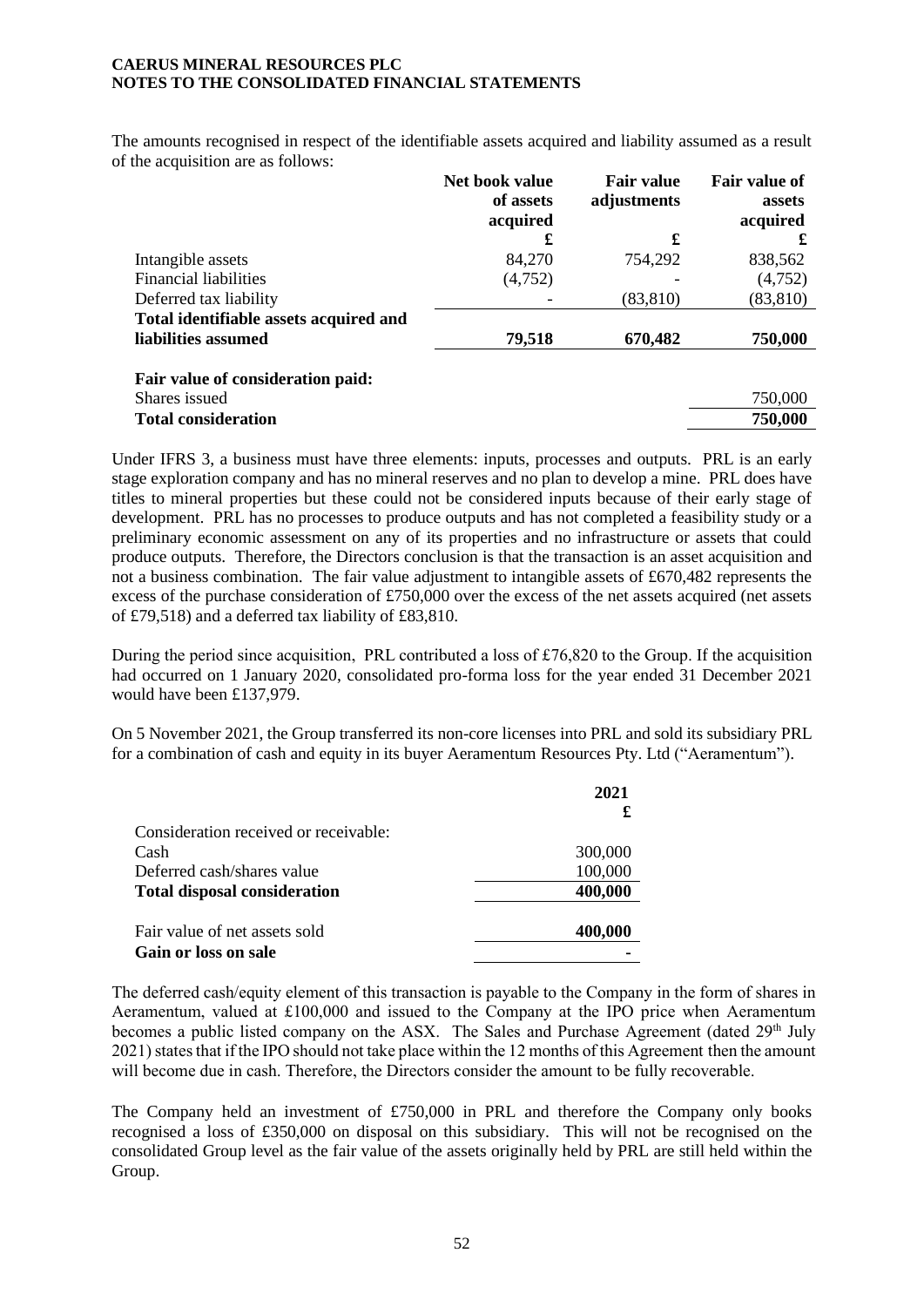On 9<sup>th</sup> August 2021, CMR acquired 100% of the issued share capital in GC Gold Mines (Cyprus) Ltd ("CGML"), an exploration and mining company with three additional advanced copper-gold exploration properties for a total cash consideration of £284,230. The acquisition provides CMR with the opportunity to advance its Brownfield acquisition policy and "Waste to Revenue" strategy.

The amounts recognised in respect of the identifiable assets acquired and liability assumed as a result of the acquisition are as follows:

|                                        | Net book value of<br>assets acquired | <b>Fair value</b><br>adjustments | <b>Fair value of</b><br>assets acquired |
|----------------------------------------|--------------------------------------|----------------------------------|-----------------------------------------|
|                                        | £                                    | £                                |                                         |
| Intangible assets                      |                                      | 335,062                          | 335,062                                 |
| Financial assets                       | 1,722                                |                                  | 1,722                                   |
| <b>Financial liabilities</b>           | (15,325)                             |                                  | (15,325)                                |
| Deferred tax liability                 |                                      | (37,229)                         | (37, 229)                               |
| Total identifiable assets acquired and |                                      |                                  |                                         |
| liabilities assumed                    | (13,603)                             | 297,833                          | 284,230                                 |
| Fair value of consideration paid:      |                                      |                                  |                                         |
| Cash paid                              |                                      |                                  | 284,230                                 |
| <b>Total consideration</b>             |                                      |                                  | 284,230                                 |

Under IFRS 3, a business must have three elements: inputs, processes and outputs. CGML is an early stage exploration company and has no mineral reserves and no plan to develop a mine. CGML does have titles to mineral properties but these could not be considered inputs because of their early stage of development. CGML has no processes to produce outputs and has not completed a feasibility study or a preliminary economic assessment on any of its properties and no infrastructure or assets that could produce outputs. Therefore, the Directors conclusion is that the transaction is an asset acquisition and not a business combination. The fair value adjustment to intangible assets of £335,062 represents the excess of the purchase consideration of £284,230 over the excess of the net liabilities acquired (£13,603) and a deferred tax liability of £37,229.

During the period since acquisition, CGML contributed a loss of £nil to the Group. If the acquisition had occurred on 1 January 2021, consolidated pro-forma loss for the year ended 31 December 2021 would have been £860.

### **14. RECEIVABLES**

|                                               | Group   |        | <b>Company</b> |         |
|-----------------------------------------------|---------|--------|----------------|---------|
| Current:                                      | 2021    | 2020   | 2021           | 2020    |
| Other receivables                             | 432,239 | 10,709 | 378,656        |         |
| Loans to subsidiary companies                 | -       |        |                | 301,292 |
| <b>Total current receivables</b>              | 432,239 | 10,709 | 378,656        | 301,292 |
| Non current:<br>Loans to subsidiary companies | -       |        | 1,057,750      |         |
| <b>Total non-current receivables</b>          | ٠       |        | 1,057,750      |         |

No expected credit losses have been calculated on intercompany receivables as the repayment of these loans will not be demanded at the reporting date. The Company has satisfied itself that the subsidiary will be able to 'repay its loan over time' and therefore the loan is not deemed to be impaired. The loans to subsidiaries carry a 5% interest rate.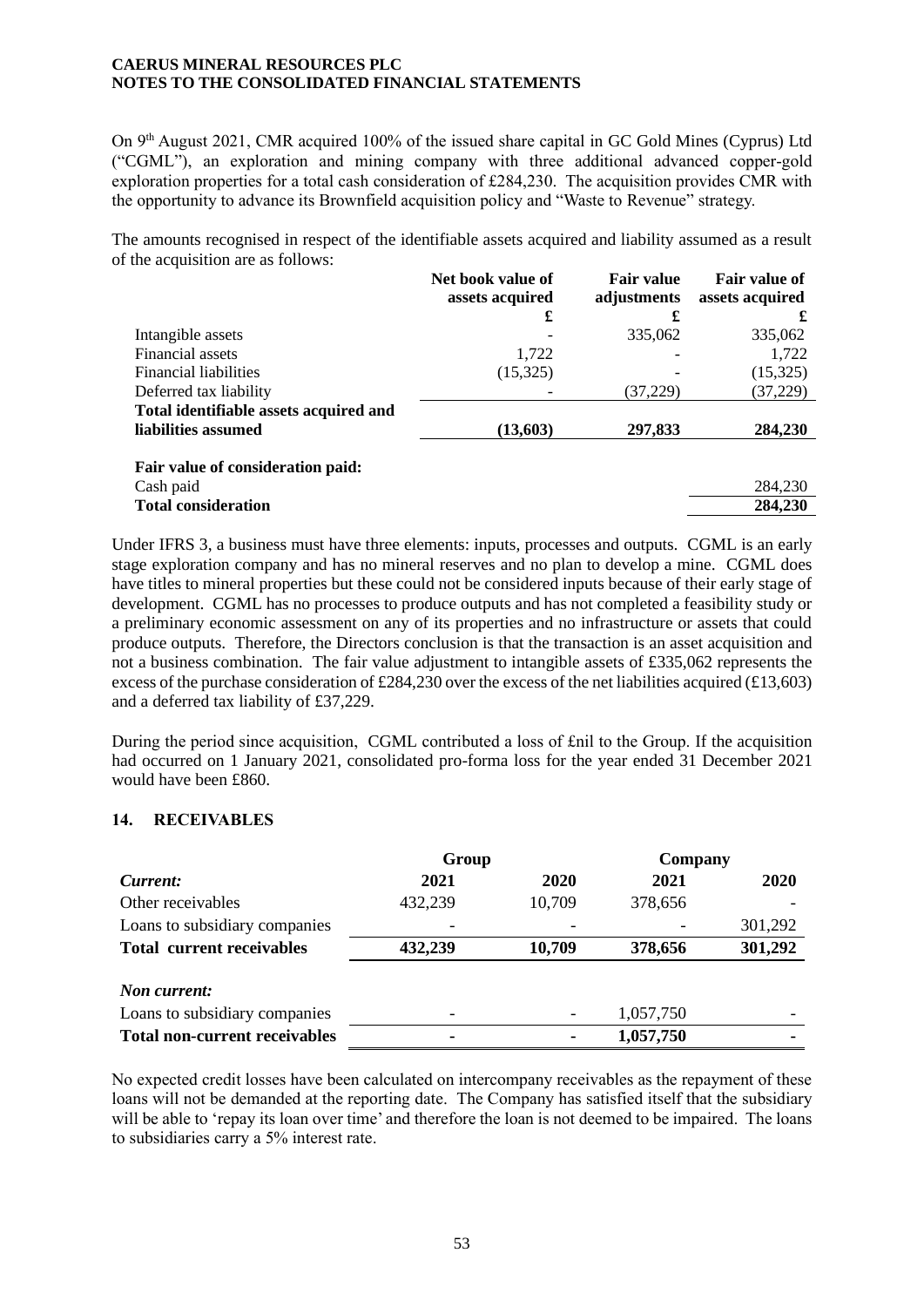Other receivables includes a sum of £100,000 due from Aeramentum for the sale of PRL, as detailed in note 13 above. The carrying value is deemed to equate to the fair value. This is expected to be fully recoverable.

### **15. FINANCIAL LIABILITY – CONTINGENT CONSIDERATION**

|                                      | 2021    | 2020    |
|--------------------------------------|---------|---------|
| Contingent Liability brought forward | 174,688 |         |
| Provision added                      |         | 174,688 |
| Provision unwound                    | 12,228  |         |
|                                      | 186,916 | 174,688 |

The Group recorded a contingent consideration liability relating to the acquisition of the NCC group. This is payable upon publication of a JORC compliant resource on the licences related to this acquisition. The Directors believe that this will become payable within the next 12-18 months.

### **16. TRADE CREDITORS AND OTHER PAYABLES**

|                           | Group   |             | Company |             |
|---------------------------|---------|-------------|---------|-------------|
|                           | 2021    | <b>2020</b> | 2021    | <b>2020</b> |
| Trade payables            | 84,245  | 64,722      | 67,609  | 21,567      |
| Directors loans           |         | 4,495       |         |             |
| Accruals                  | 57,324  | 99,722      | 45,000  | 74,400      |
| Taxes and social security | 12,530  |             | 12,530  |             |
| Trade and other payables  | 154,099 | 168,939     | 125,139 | 95,967      |

The carrying value of these liabilities is deemed to equate to their fair value.

### **17. BORROWINGS**

|                      | Group |      | Company |                |
|----------------------|-------|------|---------|----------------|
|                      | 2021  | 2020 | 2021    | 2020           |
| Long term loans      | 504   | 539  | -       |                |
| Long term borrowings | 504   | 539  | -       | $\blacksquare$ |

All loans are interest free with no repayment terms. Discounting is considered to be immaterial and therefore the carrying value is shown as the same as the fair value.

### **18. DEFERRED TAX**

The movement in the deferred tax liabilities account is as follows:

|                                        | Group   |         | Company                  |      |
|----------------------------------------|---------|---------|--------------------------|------|
|                                        | 2021    | 2020    | 2021                     | 2020 |
| Deferred tax liability brought         | 125,801 | ٠       |                          |      |
| forward<br>Acquisition of subsidiaries | 121,039 | 125,801 | $\overline{\phantom{a}}$ |      |
| Deferred tax liability carried         |         |         |                          |      |
| forward                                | 246,840 | 125,801 | $\blacksquare$           |      |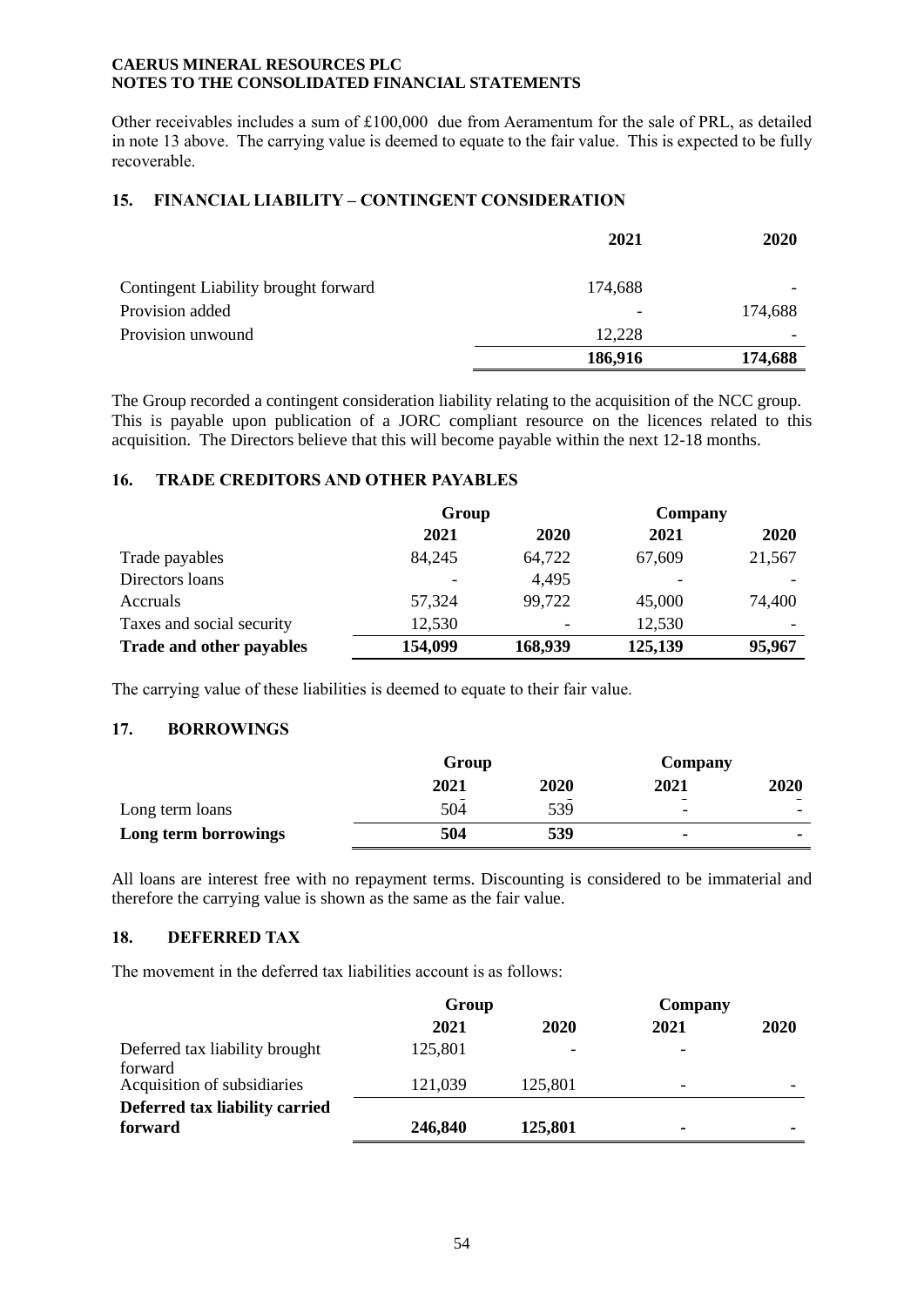The deferred tax liability has arisen following the acquisitions in the year which have been accounted for as asset acquisitions. Therefore a deferred tax liability has been recognised on the Fair Value uplift of the assets acquired (see note 13), which has been calculated at a rate of 12.5% of the uplift of asset value being the applicable Cypriot tax rate.

|                          | Number of<br><b>Ordinary shares</b> | <b>Share</b><br>capital | <b>Share</b><br>premium | <b>Total</b> |
|--------------------------|-------------------------------------|-------------------------|-------------------------|--------------|
|                          |                                     | £                       | £                       | £            |
| As at 30 November 2019   | 9,400,000                           | 94,000                  | 322,665                 | 416,665      |
| Issued 29 September 2020 | 8,500,000                           | 85,000                  | 765,000                 | 850,000      |
| Issued 13 November 2020  | 6,000,000                           | 60,000                  | 540,000                 | 600,000      |
| As at 31 December 2020   | 23,900,000                          | 239,000                 | 1,627,665               | 1,866,665    |
| Issued 19 March 2021     | 26,500,000                          | 265,000                 | 2,385,000               | 2,650,000    |
| Issued 11 June 2021      | 3,311,258                           | 33,113                  | 716,887                 | 750,000      |
| Issued 5 October 2021    | 7,500,000                           | 75,000                  | 1,425,000               | 1,500,000    |
|                          | 61,211,258                          | 612,113                 | 6,154,552               | 6,766,665    |
| Less share issue costs   |                                     |                         | (314, 550)              | (314, 550)   |
| As at 31 December 2021   | 61,211,258                          | 612,113                 | 5,840,002               | 6,452,115    |

### **19. SHARE CAPITAL AND SHARE PREMIUM**

On 19 March 2021, the Company completed a placing of 21,000,000 new Ordinary shares of £0.01 each at a price of £0.10 per share, a Subscription Agreement for an aggregate 1,500,000 new Ordinary Shares at a price of £0.10 and issued a further 4,000,000 shares to EV Metals Limited in return for a further £400,000 investment in the Company. (£100,000 of the cash received for the issue of shares was received in the prior year and was recorded in the Company balance sheet under 'Shares paid not issued'). In total this raised a cumulative £2.25 million (gross proceeds).

On 11 June 2021, the Company issued 3,311,258 new Ordinary shares of £0.01 each at a deemed price of £0.23 per share to the owners of PRL as part of the consideration for the acquisition of said company.

On 5 October 2021, the Company completed a placing of 7,500,000 new Ordinary shares of £0.01 each at a price of £0.20 per share to raise £1.5m (gross proceeds).

### **20. FOREIGN EXCHANGE TRANSLATION RESERVE**

| As at 30 November 2018, 2019                                             |           |
|--------------------------------------------------------------------------|-----------|
| Exchange differences on translating the net assets of foreign operations | (14,165)  |
| As at 31 December 2020                                                   | (14, 165) |
| Exchange differences on translating the net assets of foreign operations | (14,264)  |
| Exchange movements associated with the NCI                               | 8,830     |
| As at 31 December 2021                                                   | (19, 599) |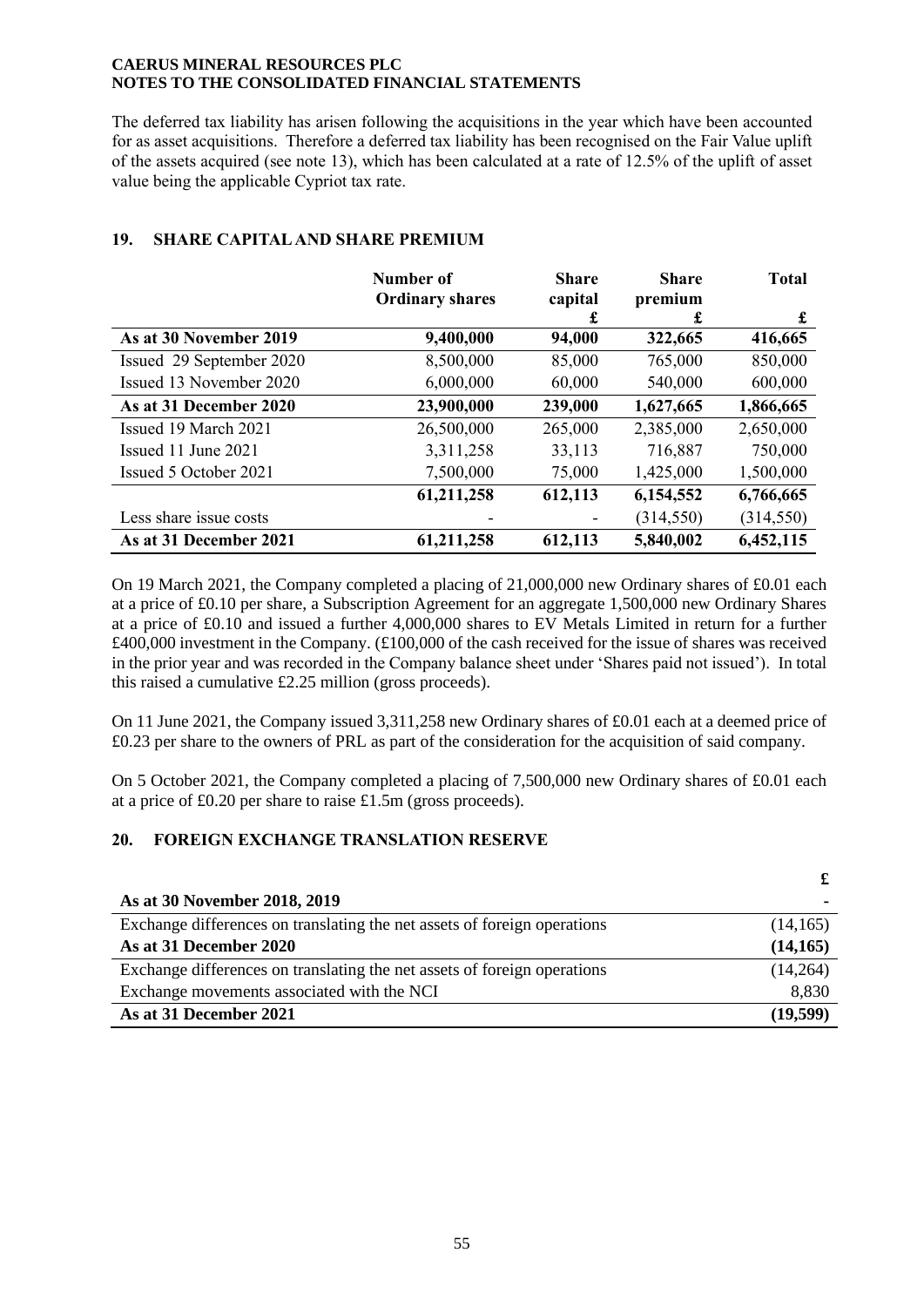### **21. WARRANTS AND SHARE-BASED PAYMENTS**

The Group has issued the following warrants, which are still in force at the balance sheet date.

| Date of<br><b>Issue</b> | <b>Reason for issue</b>                          | No. of<br>warrants | <b>Exercise price</b><br>pence per share | Life in<br>vears |
|-------------------------|--------------------------------------------------|--------------------|------------------------------------------|------------------|
| 25/01/2018              | Founder warrants – dated from Admission          | 2,100,000          | 5.0 <sub>p</sub>                         | 2.2              |
| 25/01/2018              | Seed/investor warrants – dated from<br>Admission | 3,300,000          | 5.0 <sub>p</sub>                         | 1.2              |
| 19/03/2021              | Broker warrants A– Share Issue                   | 3,360,000          | 12.5p                                    | 1.2              |
| 19/03/2021              | Bonus warrants – Employee Compensation           | 2,000,000          | 12.5p                                    | 1.2              |
| 16/06/2021              | Performance warrants- Employee<br>Compensation   | 2,000,000          | 25.0 <sub>p</sub>                        | 1.2              |
| 16/06/2021              | Introduction warrants – Cost of Services         | 441,174            | 17.0 <sub>p</sub>                        | 1.2              |
| 05/10/2021              | Placing warrants $-$ Share Issue                 | 3,750,000          | 30.0 <sub>p</sub>                        | 1.8              |
| 05/10/2021              | Broker warrants B– Cost of Services              | 432,000            | 20.0 <sub>p</sub>                        | 2.8              |

The Founder, Seed/Investor and Placing warrants have been determined as equity instruments under IAS 32 and as such have been issued at nil cost.

The Broker warrants, A and B, have been fair valued at £29,530 in accordance with IFRS 2 and are measured at the fair value of the services received. This amount is attributable to the cost of shares issued and therefore has been accounted for in the Share Premium reserve.

The remaining warrants are valued in accordance with IFRS 2, as equity settled share-based payment transactions. £51,158 has been recognised as the fair value of employee compensation and £18,230 as the fair value of Broker Introduction services received during the year. The fair value was calculated using the Black Scholes model with inputs as detailed below:

|                         | Broker (A) and           | Performance | Introduction | Broker (B) |
|-------------------------|--------------------------|-------------|--------------|------------|
|                         | Bonus warrants           | warrants    | warrants     | warrants   |
| Share price             | 10 <sub>p</sub>          | 24p         | 24p          | 19.3p      |
| Exercise price          | 12.5p                    | 25p         | 17p          | 20p        |
| Expected life           | 1.5 years                | 1.5 years   | 1.5 years    | 2.5 years  |
| Volatility              | 38%                      | 38%         | 38%          | 48%        |
| Risk-Free Interest rate | $0.13\%$                 | 0.13%       | 0.13%        | 0.13%      |
| Expected dividends      | $\overline{\phantom{0}}$ |             |              |            |
| Fair Values             | £28,390                  | £40,565     | £18,229      | £11,733    |

Expected volatility has been based on an evaluation of the historical volatility of similar Company's share prices in the same industry and listed on the same Exchange. The fair value has been discounted by 50% to account for the early stage development of the Company.

The following table sets out the movement of warrants during the year, no warrants were exercised during either year:

|                                     | Number of warrants | Exercise price (pence) |
|-------------------------------------|--------------------|------------------------|
| As at 30 November 2019              | 7,733,332          |                        |
| Reduction 6 <sup>th</sup> June 2020 | (2,333,332)        |                        |
| As at 31 December 2020              | 5,400,000          | 5.0 <sub>p</sub>       |
| Issued in the year                  | 11,983,174         | 12.5 $p$ to 30.0 $p$   |
| As at 31 December 2021              | 17,383,174         | 5.0p to 30.0p          |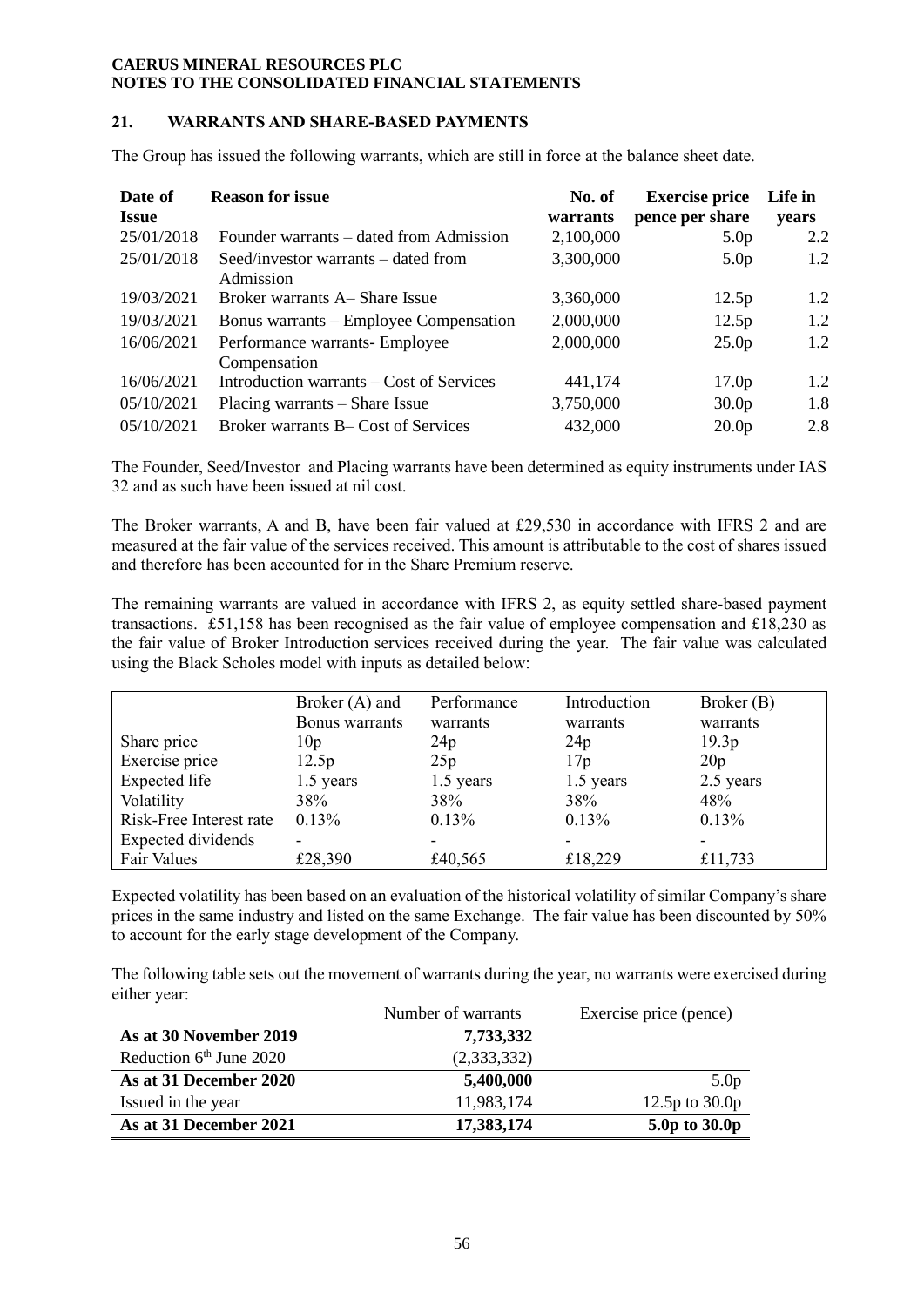The weighted average exercise price of the warrants at the year end is £0.16 (2020: £0.05). The weighted average life of the warrants at the year end is 1.49 years (2020: 1.5 years).

### **22. RELATED PARTY TRANSACTIONS**

Balances and transactions between the Company and its subsidiaries, which are related parties, have been eliminated on consolidation.

Amounts owed to the parent company by subsidiaries are as follows:

New Cyprus Copper P.A. Ltd £1,015,270 Treasure Development Limited £28,085 Cyprus Gold Mine Ltd £14,395

Group borrowings include an amount for £504 (600 Euros) which is payable to BMG Resources Limited who hold a 30% interest in TDL.

During the year CMR acquired PRL, one of the owners of this company is the Director Andrew Daniels who was issued 1,931,457 shares, fair valued at £437,475 for his 58.33% ownership in this company. The valuation of this company was carried out independently of said director and is viewed by the Board as an arms length transaction.

In prior year, PM Ploutonic Metals Ltd ("Ploutonic"), a company owned wholly by the Director, Andrew Daniels, was paid £79,245 in cash for his share in the subsidiary NCC.

At 31 December 2021, Ploutonic was owed £nil (2020: £3,761). During year, £4,969 (2020: £667) was paid to Ploutonic for the hire of a field vehicle. Also during the year £52,240 (2020: Nil) was paid to T.Bear Contracting Limited (a company owned wholly by the Director Andrew Daniels) for Consultancy (the Director's remuneration as disclosed in note 8) and office expenses.

In prior year, EV Metals, a substantial shareholder, paid £700,000 to the Company for the issue of shares.  $£100,000$  of this was received prior to the period end, but the shares were not issued by the period end and thus has been recorded in the Company balance sheet under 'Shares paid not issued'.

The only other related party transactions in the year were the remuneration to Directors as disclosed in note 8 above and the following loans made to the Group by the Directors in prior year. These loans are interest free with no fixed repayment terms.

|                                  | As at                    | As at       |
|----------------------------------|--------------------------|-------------|
|                                  | 31 December              | 31 December |
|                                  | 2021                     | 2020        |
|                                  |                          |             |
| <b>Loans from Andrew Daniels</b> | $\overline{\phantom{0}}$ | 495         |

### **23. COMMITMENTS AND CONTINGENT LIABILITIES**

The Group had not entered into any material capital commitments as at 31 December 2021 (2020: £nil).

According to the Second Schedule of The Mines and Quarries Regulations (Regulations 4, 6, 7, 8, 9, 27, 33, 34 and 35), of the Republic of Cyprus, the Group may be obliged for committing itself into minimum, annual expenditure for Prospecting Class A Permits and Reconnaissance Licenses. The possibility of occurrence of the financial outcome of this obligation is not sufficiently certain. However, in case the need for such regulatory conformity is realised, given the current state of affairs of the Company, it may be supposed to incur minimum, yearly expenditure in the estimated vicinity of £655,000 (779,140 Euros) (2020: £560,671).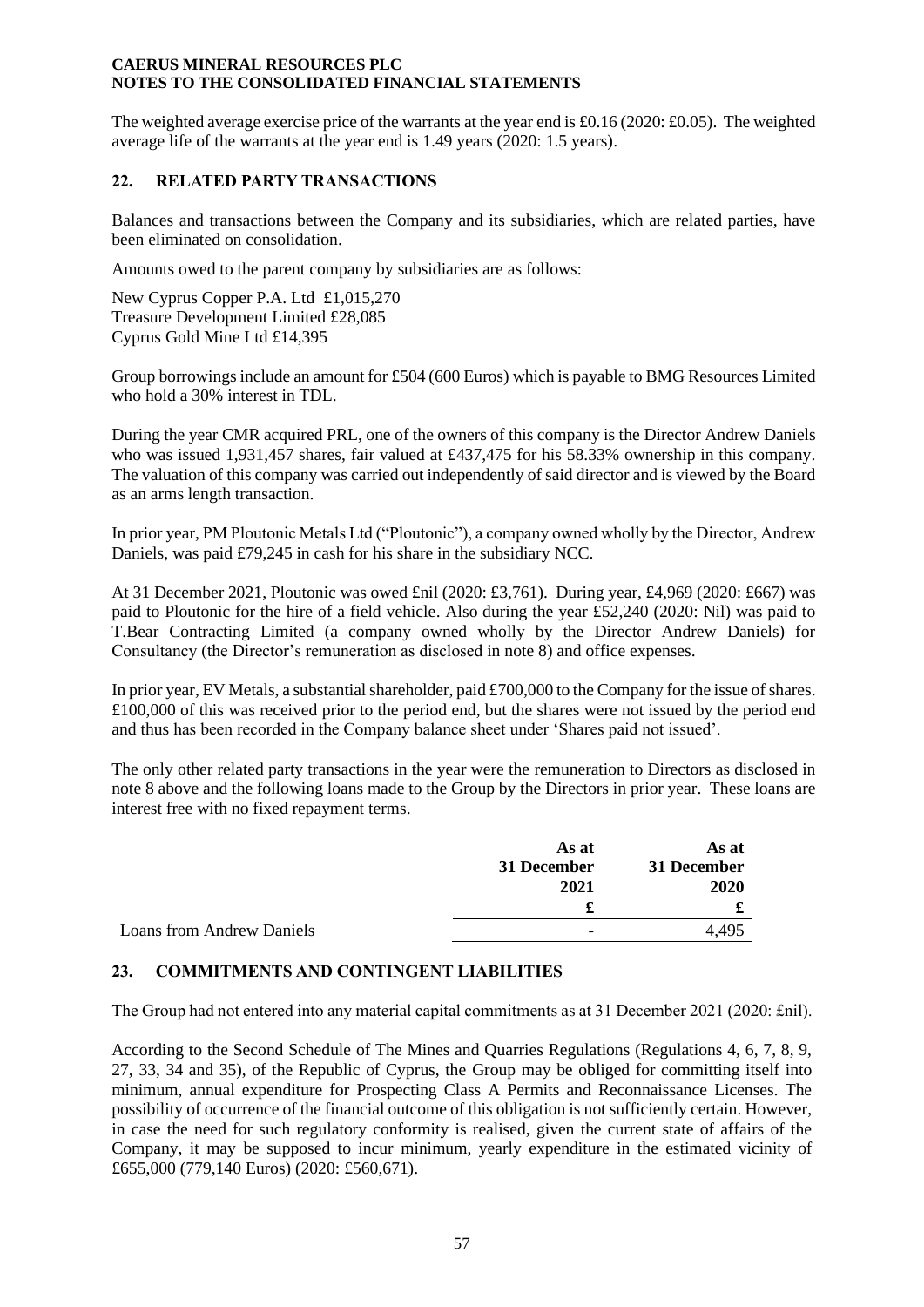NCC and TDL have deposited in favour of the Mines Service, bank guarantees totalling £28,570 (2020: £19,779) in order to cover any obligation to restore land / any site restoration duties and potential penalties in case of default. The Board of Directors is not anticipating that material liability will arise from this.

### **24. FINANCIAL INSTRUMENTS – RISK MANAGEMENT**

### **Capital risk management**

The Directors' objectives when managing capital are to safeguard the Group's ability to continue as a going concern in order to provide returns for Shareholders and benefits for other stakeholders and to maintain an optimal capital structure to reduce the cost of capital. At the date of these financial statements, the Group had been financed from equity and borrowings.

The Group is exposed through its operations to a number of risks, the most significant of which are credit risk, liquidity risk and foreign exchange risks. In common with all other businesses, the Group is exposed to risks that arise from its use of financial instruments. This note describes the Group's objectives, policies and processes for managing those risks and the methods used to measure them. Further quantitative information in respect of these risks is presented throughout these financial statements.

### **Financial instruments** *Categories of financial assets and liabilities*

The carrying amounts presented in the Consolidated and Company Statement of financial position relate to the following categories of assets and liabilities:

|                                                             | Group                        |                                | Company                      |                              |
|-------------------------------------------------------------|------------------------------|--------------------------------|------------------------------|------------------------------|
|                                                             | As at<br>31 December<br>2021 | As at<br>31<br><b>December</b> | As at<br>31 December<br>2021 | As at<br>31 December<br>2020 |
|                                                             | £                            | 2020                           | £                            | £                            |
|                                                             |                              | £                              |                              |                              |
| <b>Financial assets measured at</b><br>amortised cost:      |                              |                                |                              |                              |
| Trade and other receivables                                 | 379,720                      | 10,709                         | 1,436,406                    | 301,292                      |
| Cash and cash equivalents                                   | 2,508,108                    | 137,906                        | 2,426,498                    | 115,513                      |
|                                                             | 2,887,828                    | 148,615                        | 3,826,904                    | 416,805                      |
| <b>Financial liabilities</b><br>measured at amortised cost: |                              |                                |                              |                              |
| Trade and other payables                                    | 96,775                       | 69,217                         | 80,139                       | 21,567                       |
|                                                             | 96,775                       | 69,217                         | 80,139                       | 21,567                       |

### **Financial risk management**

The risk associated with the cash and cash equivalents is that the Group's banks will enter financial distress and be unable to repay the Group its cash on deposit. To mitigate this risk, cash and cash equivalents are only lodged with independent financial institutions designated with minimum rating "A" in the UK and only required working capital for a 2 month period is retained at the Bank of Cyprus with a rating "B".

The risk associated with the other payables is that the Group will not have sufficient funds to settle the liability when it falls due.

### **General objectives, policies and processes**

The Directors have overall responsibility for the determination of the Group's risk management